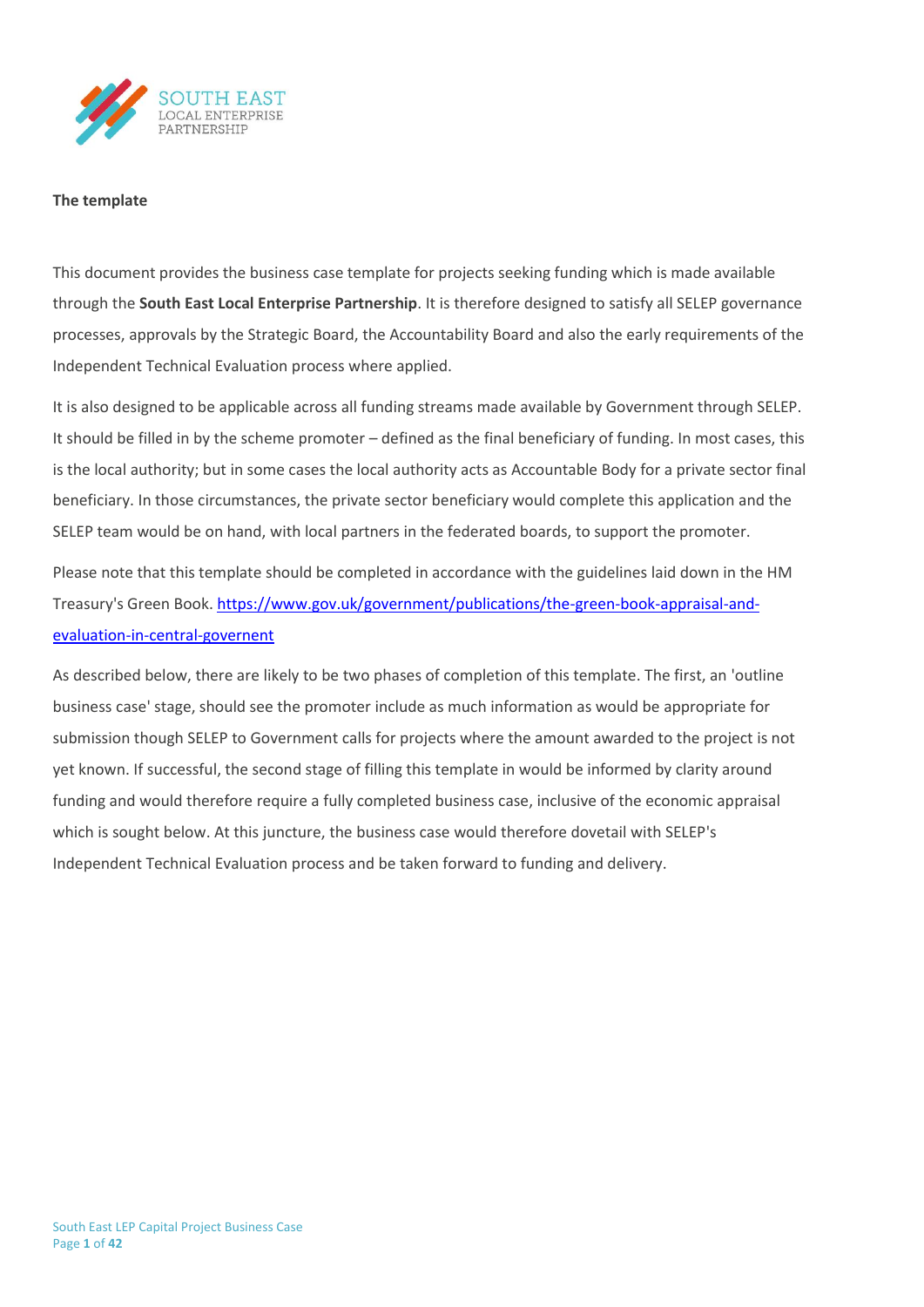

# **The standard process**

This document forms the initial SELEP part of a normal project development process. The four steps in the process are defined below in simplified terms as they relate specifically to the Note – this does not

| <b>Local Board</b><br><b>Decision</b> | . Consideration of long list of projects, submitted with a short strategic level business case<br>. Sifting/shortlisting process using a common assessment framework agreed by SELEP Strategic<br>Board, with projects either discounted, sent back for further development, directed to other<br>funding routes or agreed for submission to SELEP |
|---------------------------------------|----------------------------------------------------------------------------------------------------------------------------------------------------------------------------------------------------------------------------------------------------------------------------------------------------------------------------------------------------|
|                                       |                                                                                                                                                                                                                                                                                                                                                    |
|                                       | . Pipeline of locally assessed projects submitted to SELEP, with projects supported by strategic<br>outline business cases - i.e., partial completion of this template<br>. Prioritisation of projects across SELEP, following a common assessment framework agreed by<br>Strategic Board.                                                         |
| <b>SELEP</b>                          | .Single priorisited list of projects is submitted by SELEP to Government once agreed with<br>SELEP Strategic Board.                                                                                                                                                                                                                                |
|                                       |                                                                                                                                                                                                                                                                                                                                                    |
|                                       | . Following the allocation of LGF or other appplicable funding to a project, scheme promoters<br>are required to prepare an outline business case, using this template together with<br>appropriate annexes.                                                                                                                                       |
|                                       | . Outline Business Case assessed through ITE gate process.                                                                                                                                                                                                                                                                                         |
| <b>SELEP ITE</b>                      | . Recommendations are made by SELEP ITE to SELEP Accountability Board for the award of<br>funding.                                                                                                                                                                                                                                                 |
|                                       |                                                                                                                                                                                                                                                                                                                                                    |
|                                       | • Lead delivery partner to commence internal project management, governance and reporting,                                                                                                                                                                                                                                                         |
|                                       | ensuring exception reporting mechanism back to SELEP Accountability Board and working<br>arrangements with SELEP Capital Programme Manager.                                                                                                                                                                                                        |

illustrate background work undertaken locally, such as evidence base development, baselining and local management of the project pool and reflects the working reality of submitting funding bids to Government. In the form that follows:

| <b>Version control</b> |            |  |  |
|------------------------|------------|--|--|
| <b>Document ID</b>     |            |  |  |
| <b>Version</b>         | 2          |  |  |
| <b>Author</b>          | Luke Riley |  |  |
| <b>Document status</b> |            |  |  |
| <b>Authorised by</b>   |            |  |  |
| <b>Date authorised</b> |            |  |  |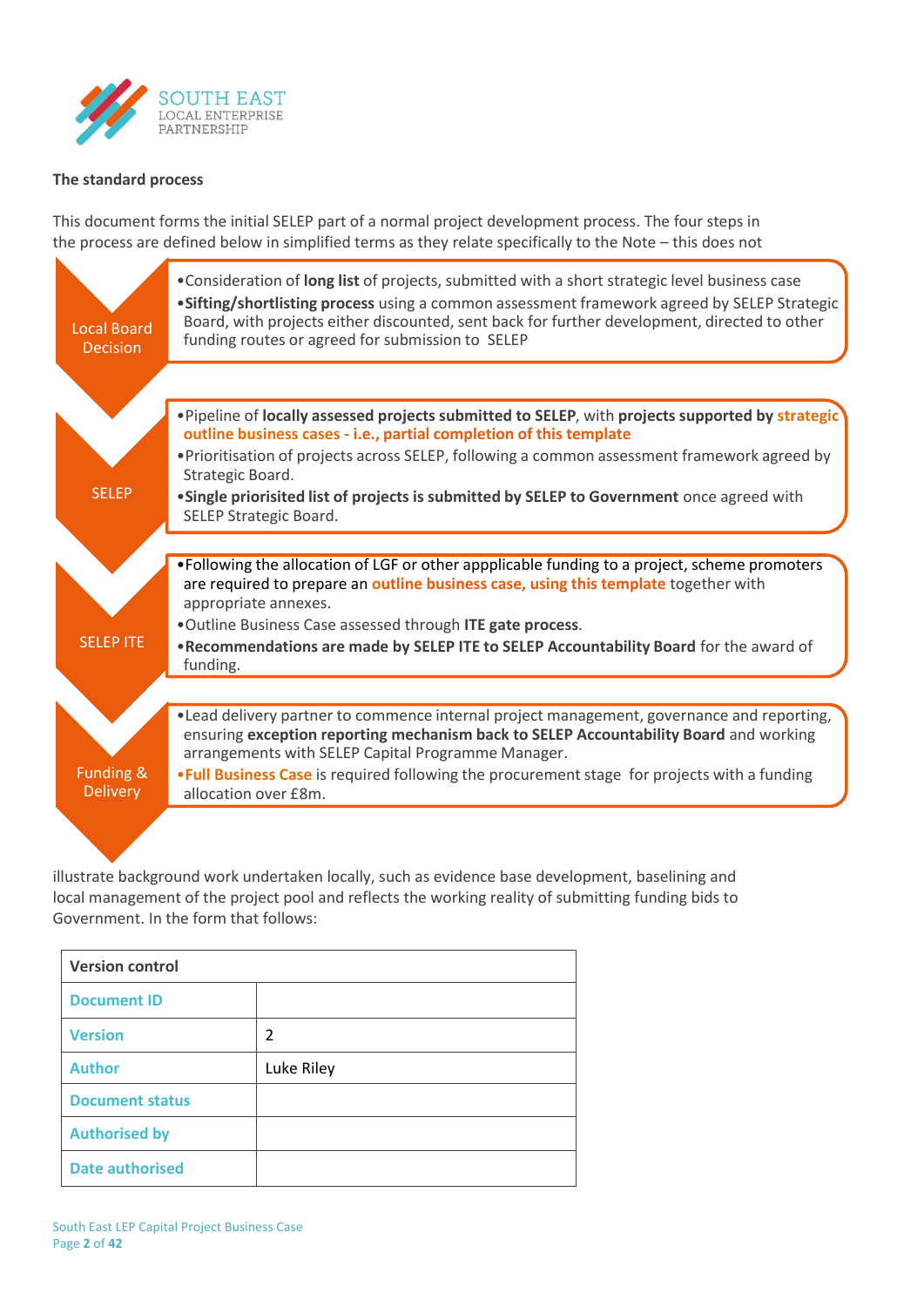

- 1. PROJECT OVERVIEW
- 1.1. Project name: Laindon Place, Basildon, Essex
- 1.2. Project type: Mixed-use site development
- 1.3. Federated Board Area: Thames Gateway South Essex
- 1.4. Lead County Council / Unitary Authority: Essex County Council
- 1.5. Development location: Laindon Shopping Centre Development Site, Danacre, Basildon, Essex, SS15 5TQ

#### 1.6. Project Summary:

Funding of £790k is being sought from Get Britain Building Fund to improve the opportunities for the Laindon Place regeneration in terms of the new retail and creating an environment to support businesses opening in the new high street being developed in Laindon. The specifics of this bid is to deliver the installation of Electric Vehicle charging points, installation of shop frontages and the provision of quality public realm to support the creation of a new high street for Laindon.

The Laindon Place development is the regeneration of the old Laindon Shopping Centre. Swan owns around 1,500 homes around the old Laindon Centre and is committed to bringing about this long-awaited regeneration. Swan purchased the Laindon Shopping Centre in May 2015 seeking to redevelop the site, putting in its place a truly mixed-use development where people want to shop, work and live. In February 2017, following extensive consultation with local residents and external stakeholders, Basildon Borough Council unanimously approved our regeneration plans which will deliver a brand-new high street with shops, landscaped public realm, parking, a new Lidl supermarket, 224 new homes, and an expanded new health centre.

In addition, we will be creating a new regional office for Swan Housing in Laindon with capacity for over 100 of our staff. This is a key feature of the estate and it means that we cannot fail in the delivery and long-term maintenance of the scheme.

There were clear reasons while a significant intervention was required when Swan purchased the Laindon Shopping Centre in 2015. At this point in time there was 25% vacancy rate, which increase to 43% over the next 2-3 years as Swan engaged with the local community to develop its proposals. The place was clearly being impacted by the changing retail environment and the quality of the infrastructure, which is why the scheme that came forward had a main focus of reintroducing shops on a high street with the ability of more passing trade to add to local community shopping. This required a more efficient and well laid out public realm. The proposals also attempted some future proofing in providing passive provision for EV charging points as the policy environment was beginning to change.

In turn, with the added pressures of Covid and the downturn in the economy, retailers are putting pressures on rent levels. Therefore, the proposals in this bid are to:

• Support the new shops and thereby viability of the scheme in the longer term by funding provision of shop fronts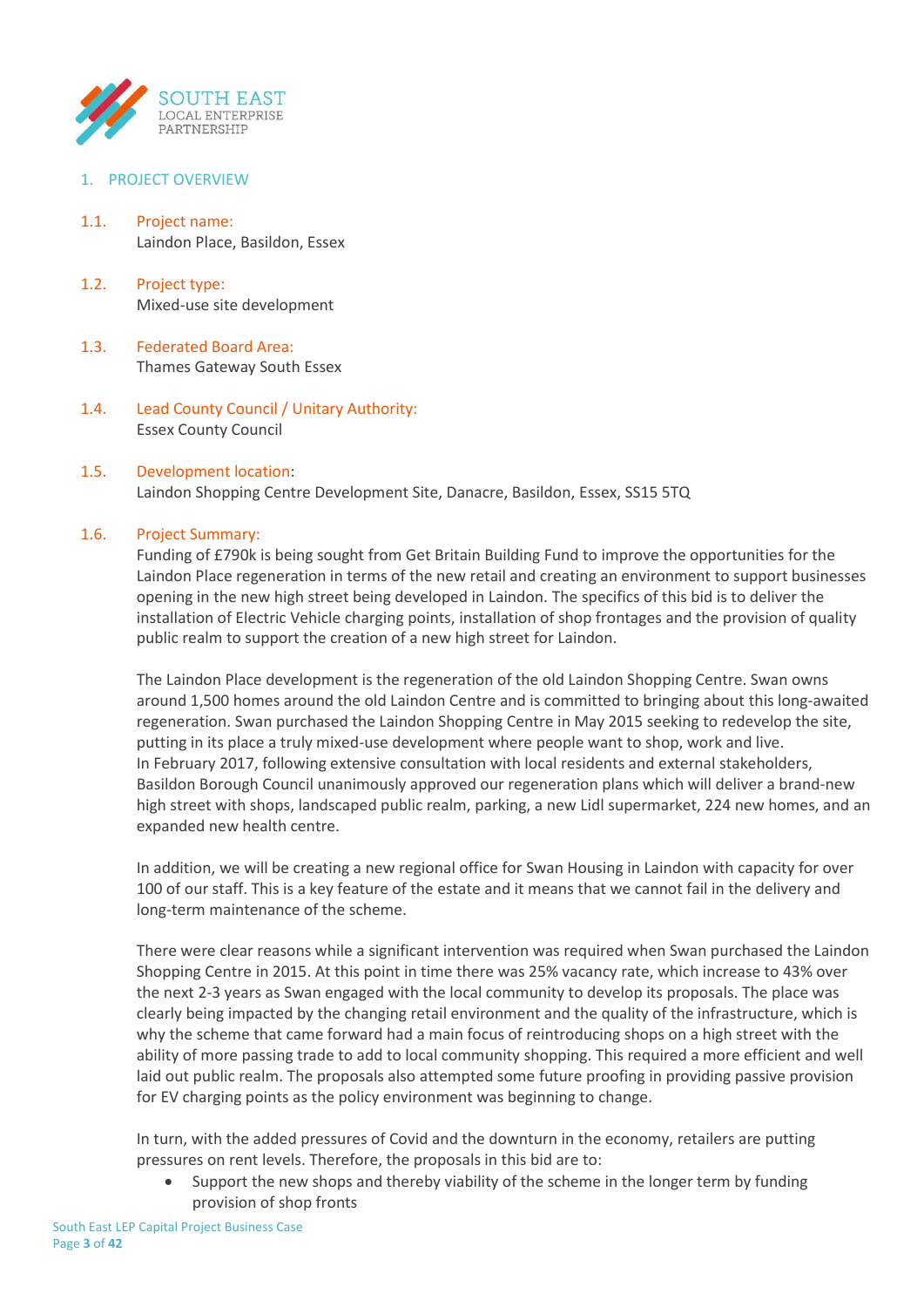

- Support the new shops by funds going towards a more efficient and improved public realm to encourage more passing trade than was historically evident
- Support the wider government agenda for low carbon transport infrastructure with the provision of active EV charging points, which now has a far stronger priority than was in place at the time this specific scheme was put in for planning approval.

The site is situated in the heart of Laindon, in Basildon, SS15 5TF. The main High Road runs north south through the development. This is currently a dual carriageway linking to A127 in the north and to Laindon train station (1.1 km) in the south. Other significant vehicles routes around the site include the Laindon Link which connect eastwards to Basildon Centre (4.1km). A car journey to central London from the site is approximately (50.9km/ 1hr 22 min). Laindon station can be reached on foot in 9 minutes, connecting directly to London Fenchurch Street (35 minutes) and Southend (22 minutes)

The housing element of the scheme is a mixture of houses and flats. The main site is characterised by a change in levels the High Road in the west to the existing housing estate surrounding the site in the east. Flats in Blocks A - H are set above retail at ground, excluding D, and share a central podium and courtyard space.

All blocks are proposed to be constructed in Steel Modular at Swan's Nu Build modular factory located in Basildon, save for the new office block.

As part of the scheme the existing NHS Laindon Health Centre is proposed to be located from the south east corner of the existing site to a new site to be constructed by a third-party health facility provider, Assura on the site of the former footbridge over Laindon High Road.

Also, a land swap is being undertaken to facilitate Lidl transferring from their existing site to the west of the High Road on Manor Road into the scheme on the main site.

#### 1.7. Delivery partners:

| Partner                                 | Nature of involvement<br>(financial, operational etc.)      |  |  |  |
|-----------------------------------------|-------------------------------------------------------------|--|--|--|
| Lead Applicant -                        | Commercial Services<br>Swan<br>(SCS) is responsible for the |  |  |  |
| Commercial<br>Services<br>Swan<br>(SCS) | delivery of the Laindon Place<br>regeneration programme.    |  |  |  |
| <b>Basildon Borough Council</b>         | Local Authority                                             |  |  |  |
| Homes England                           | Financial – Estate Regeneration                             |  |  |  |
|                                         | Loan Funding                                                |  |  |  |
| Homes England                           | $Final$ $-$<br>Strategic                                    |  |  |  |
|                                         | Partnership Funding for the                                 |  |  |  |
|                                         | new affordable homes.                                       |  |  |  |

#### 1.8. Promoting Body:

Swan Commercial Services and Essex County Council.

#### 1.9. Senior Responsible Owner (SRO):

Dean Rosewell (Swan Commercial Services)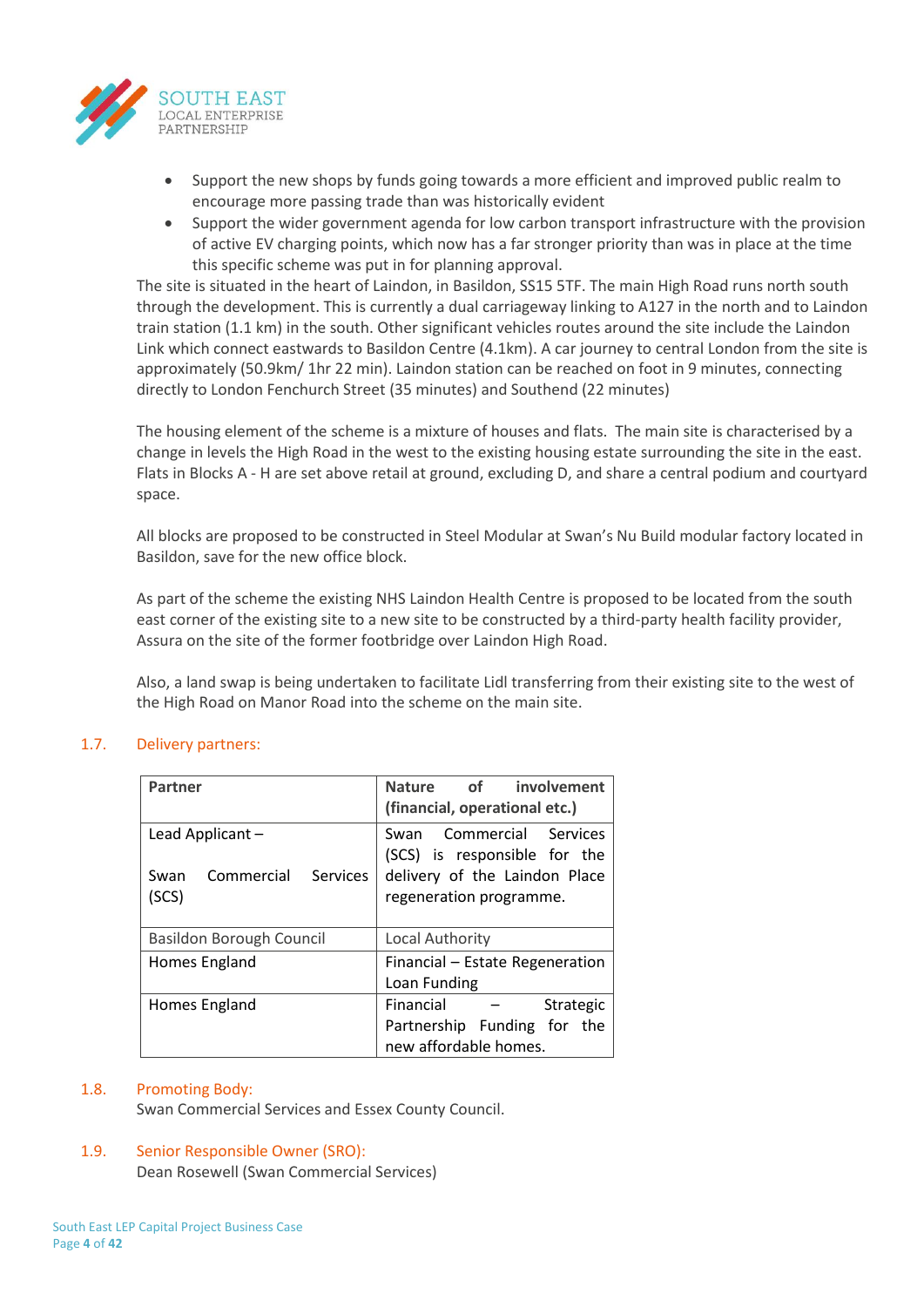

# 1.10. Total project value and funding sources:

The items we are seeking funding are included in the table below. Out of the total project value of £4.7m, GB grant funding of £790k is being sought.

| <b>Funding source</b>                                                                                                                                                                                      | Amount (£) | Constraints, dependencies or risks and<br>mitigation                 |
|------------------------------------------------------------------------------------------------------------------------------------------------------------------------------------------------------------|------------|----------------------------------------------------------------------|
| <b>GBF</b> - Electric Charging Points                                                                                                                                                                      | £70,000    | Reconfirmation of local network capacity                             |
| GBF - Installation of shop fronts                                                                                                                                                                          | £570,000   | Programme risk is mitigated as works are<br>already at podium level. |
| GBF - Public realm improvements to<br>Laindon station                                                                                                                                                      | £150,000   | Co-ordination with Local Authority                                   |
| Swan Commercial Services funding<br>for passive element of EV charging<br>points, construction of the shops to<br>shell & core, wider external works<br>away from the high street (such us<br>podium deck) | £3,925,000 | Programme risk is mitigated as works are<br>already at podium level. |
| <b>Total project value</b>                                                                                                                                                                                 | £4,715,000 |                                                                      |

# 1.11. SELEP funding request, including type (LGF, GPF, GBF etc.):

We have reviewed the application for £790,000 from Get Britain Building Funding with Trowers and Hamlins. Although technically State Aid rules no longer apply since the UK left the EU, there are subsidy rules within the treaties that UK have signed. However, these subsidy rules have not been established yet and therefore the advice received is to follow the principles of the previous State Aid rules until the position is clarified.

Therefore, based on previous advice from Trowers and Hamlins on other matters, this would be State Aid compliant under the old rules. It is assumed that the following exemptions apply:

- UK Temporary Framework Covid-19 Support Scheme 800,000 Euros = £712,000
- De minimis aid Although £184,000 has already been applied to support the application for Modular Housing Factory, Trowers and Hamlin have advised that the allowance available is now between £325,000 and £350,000. With this being the case a further £78,000 of de minimis aid will be applied to this application, thereby bringing the level of exemptions up to £790,000.

A letter confirming the position can be provided by Trowers and Hamlins if requested by SELEP.

#### 1.12. Exemptions:

This project does not fall under the provisions of the SELEP Assurance Framework 2017, Section 5.7.4 and 5.7.5

#### 1.13. Key dates:

The construction of Laindon Place is well underway and the funding complements what is already being delivered and adds value to the end product. The key activities for this funding are:

• Designs for Retail Shop Fronts – Complete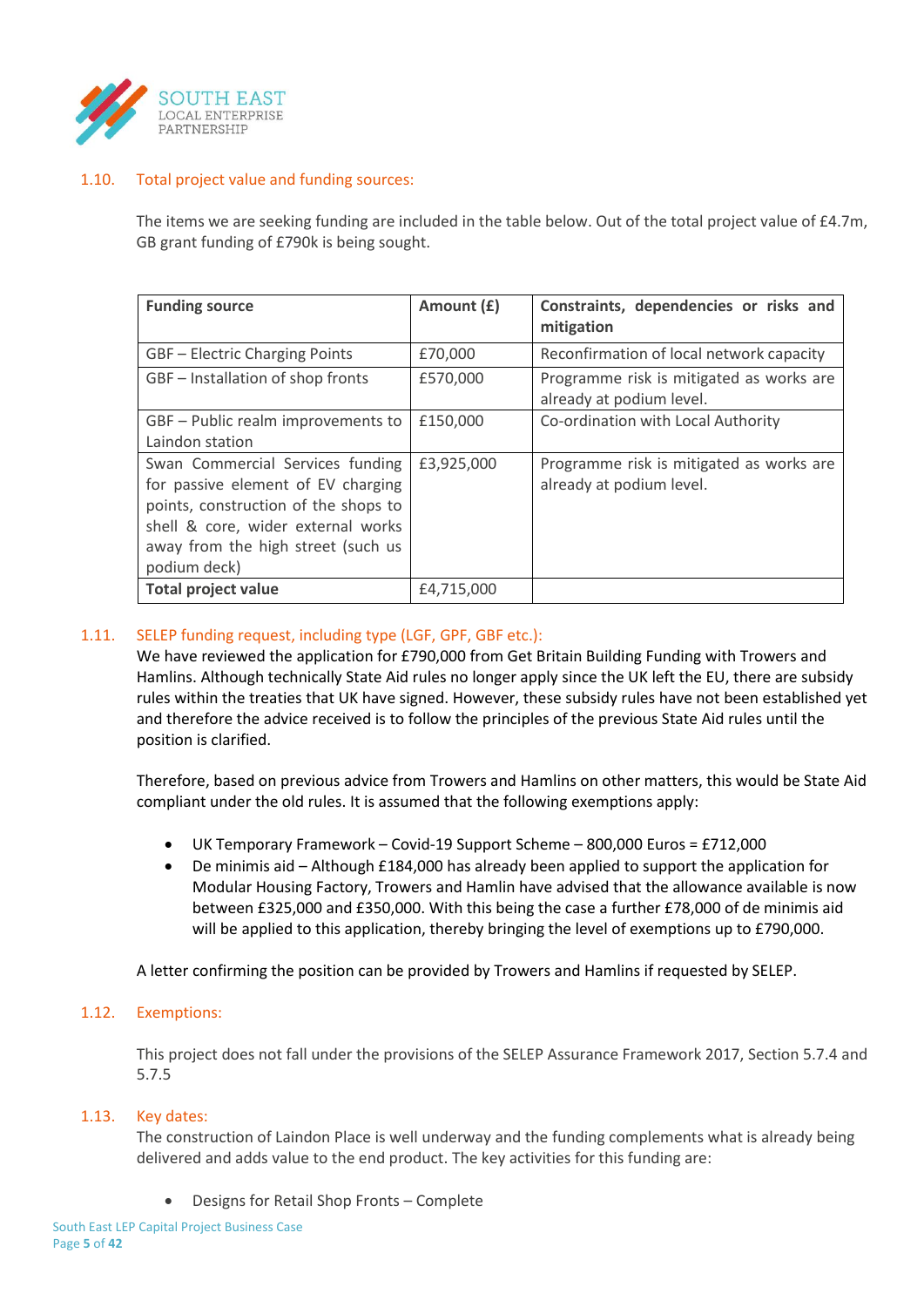

- Instruct designs for the EV charging points April 2021
- Agree scope with Basildon Council for the public realm improvements March 2021
- Instruct design team for the public realm improvements April 2021
- Potential planning submission for the public realm improvement works August 2021
- Procurement of Retail Shop Fronts and EV charging points August 2021
- Commence the works for the Retail Shop Fronts November 2021
- Commence the works for the EV charging points November 2021
- Planning Approval for the public realm improvement works November 2021
- Commence the public realm improvement works January 2022
- Completion of the public realm improvement works February to March 2022
- Completion of the works for the Retail Shop Fronts March 2022
- Completion of the works for the EV charging points January 2022

# 1.14. Project development stage:

| Project development stages completed to date |                                                |                         |                  |  |  |
|----------------------------------------------|------------------------------------------------|-------------------------|------------------|--|--|
| <b>Task</b>                                  | <b>Description</b>                             | <b>Outputs achieved</b> | <b>Timescale</b> |  |  |
| Detailed<br>planning                         | Detailed<br>planning                           | Allowed<br>to           | Complete         |  |  |
| consent                                      | consent from Basildon                          | implement design        |                  |  |  |
|                                              | Council for the project                        |                         |                  |  |  |
| for<br>shop<br>Design                        | Design work needed                             | A design which can      | Complete         |  |  |
| fronts                                       | for the new shop fronts                        | be procured and         |                  |  |  |
|                                              |                                                | installed               |                  |  |  |
| Internal<br>board                            | Board approval from                            | Board<br>approval       | Complete         |  |  |
| approval                                     | Housing<br>Swan                                | given to the project    |                  |  |  |
|                                              | Association's board to                         |                         |                  |  |  |
|                                              | deliver<br>the<br>whole                        |                         |                  |  |  |
|                                              | scheme                                         |                         |                  |  |  |
| Design for EV passive                        | work<br>for<br>Design                          | A design that can       | Complete         |  |  |
| charging points                              | EV charging<br>passive                         | be procured and         |                  |  |  |
|                                              | points<br>the<br>in                            | implemented             |                  |  |  |
|                                              | undercroft car park                            |                         |                  |  |  |
|                                              | Project development stages to be completed     |                         |                  |  |  |
| <b>Task</b>                                  | <b>Description</b>                             |                         | <b>Timescale</b> |  |  |
| Instruct design for                          | Design will need to be updated to reflect that |                         | April 2021       |  |  |
| EV active charging                           | active charging points will now be installed   |                         |                  |  |  |
| points                                       | rather than active including a review          |                         |                  |  |  |
| of<br>Procurement                            | Sub-contractor for the installation of EV      |                         | August 2021      |  |  |
| subcontractor for EV                         | active charging points will need to            | be                      |                  |  |  |
| active<br>charging                           | procured                                       |                         |                  |  |  |
| points                                       |                                                |                         |                  |  |  |
| of<br>Procurement                            | Sub-contractor for the installation of shop    |                         | August 2021      |  |  |
| subcontractor<br>for                         | fronts will need to be procured                |                         |                  |  |  |
| retail shop fronts                           |                                                |                         |                  |  |  |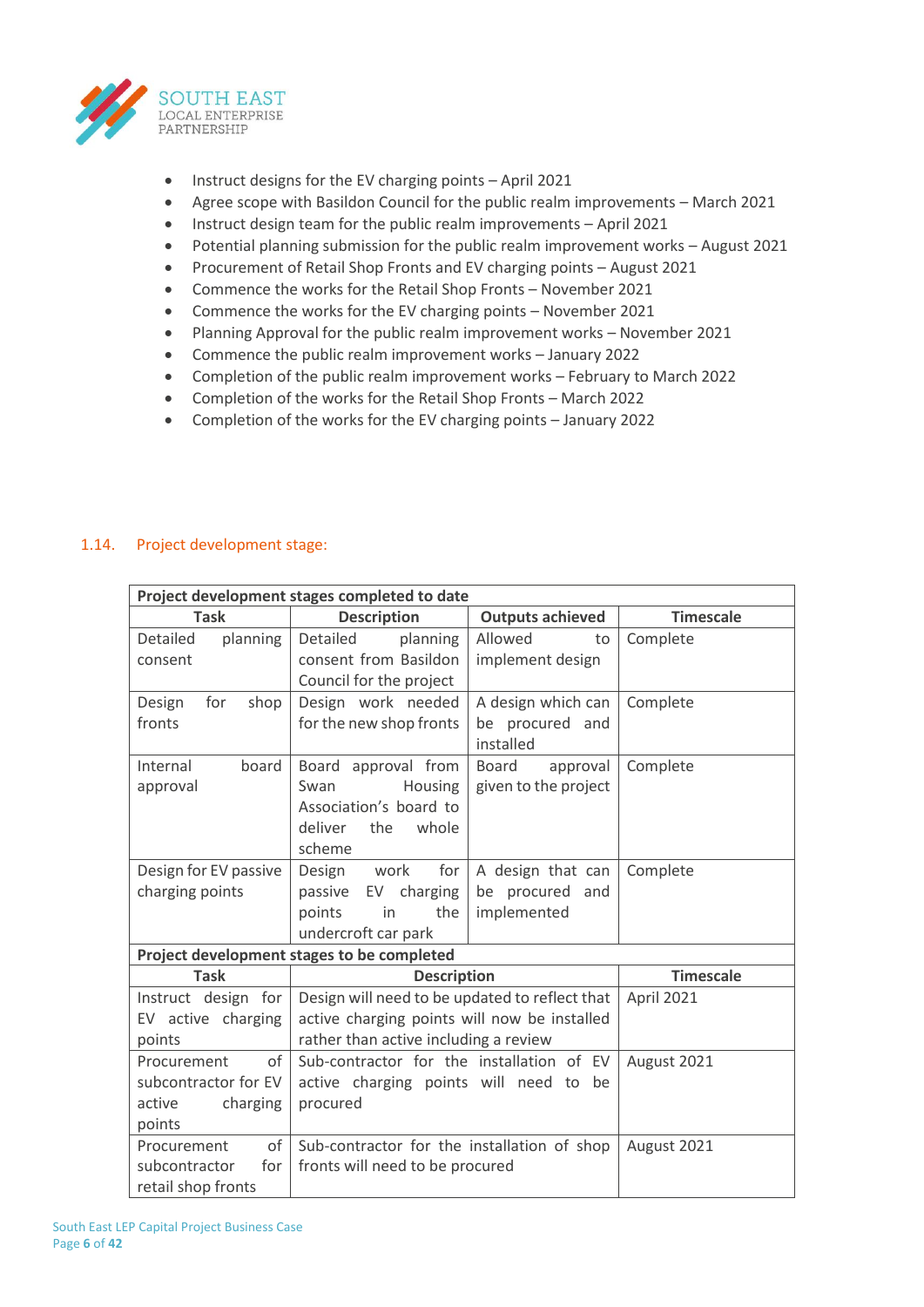

|                                  | Planning Approval   Planning approval is needed for the public   November 2021 |  |
|----------------------------------|--------------------------------------------------------------------------------|--|
| for the public realm realm works |                                                                                |  |
| improvement works                |                                                                                |  |

# 1.15. Proposed completion of outputs:

| Installation of Electric       | 70 active EV charging points in the       | <b>Completion January</b> |
|--------------------------------|-------------------------------------------|---------------------------|
| <b>Vehicle Charging Points</b> | undercroft car parking area and 5 in      | 2022                      |
|                                | public parking areas                      |                           |
| Public Realm                   | 570 sqm of improvements to public         | <b>Completion March</b>   |
| Improvements                   | realm                                     | 2022                      |
| Installation of Shop Fronts    | 16 glazed shop fronts installed on retail | <b>Completion March</b>   |
|                                | units in Phase 1b and 2b.                 | 2022                      |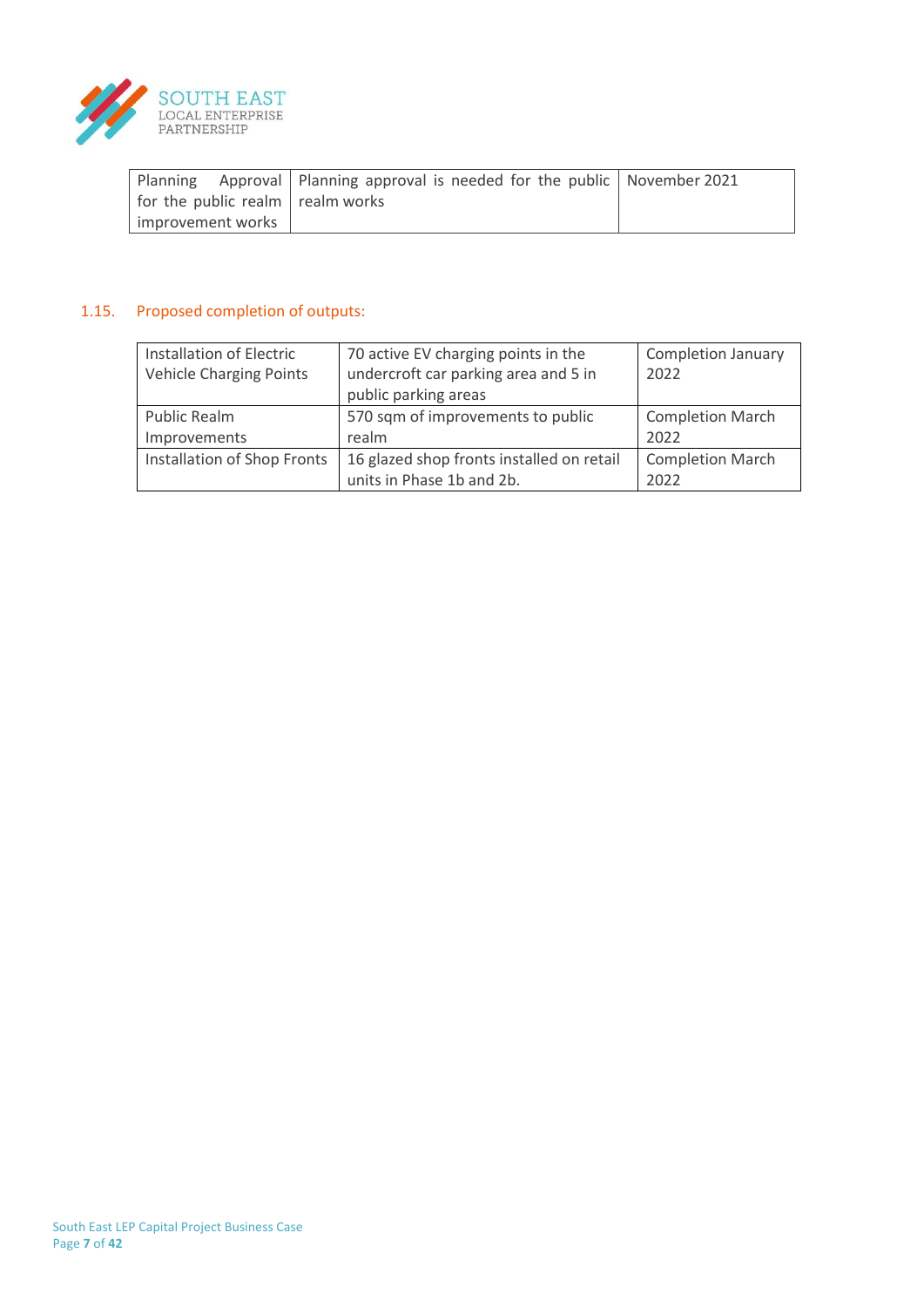

## 2. STRATEGIC CASE

#### 2.1. Scope / Scheme Description:

Swan purchased the Laindon Shopping Centre in May 2015, seeking to redevelop the site, putting in its place a truly mixed-use development where people want to shop, work and live. Swan chose to invest in the Laindon Shopping Centre because of the long history that Swan has in the Laindon area. When Swan was first set up as Basildon Community Housing Association in 1994, the company was based in the Laindon area and Swan currently own 1,500 homes in the local area.

Swan's Laindon Place development will see a new high street brought to Laindon with 25,000sqft of new retail space, new landscaped public realm, street parking, a new larger Lidl supermarket, 224 new homes, and an expanded new health centre. Swan are also moving their local regional office to Laindon Place from Billericay. This demonstrates Swan's own commitment to the scheme and the long-term sustainability of Laindon Place.

Swan has consulted extensively with local residents and stakeholders since purchasing the Laindon Shopping Centre and enjoy support for our proposals. This is important given the past history of the development proposals for the Laindon Shopping Centre. Prior to being owned by Swan, the Laindon Shopping Centre was owned a number of other parties who attempted to bring forward their own redevelopment proposals but were unsuccessful.

Redeveloping the Laindon Shopping Centre comes with a number of challenges. Extensive demolition work was required to bring down the existing shopping centre and prior to this, asbestos had to be removed. Furthermore, in order to bring about redevelopment extensive highway alterations are required as well as utility diversions across the site.

When complete, the Laindon Place development will become a place where people will want to both work and live. The new retail space will allow businesses to thrive and provide modern key services to local residents visiting the new shops. The new health centre will provide high quality medical care to residents and will result in an expanded patient list for the GP practice at the new health centre who can benefit from more services that can be provided in a modern building.

The scheme also delivers much needed housing across shared ownership and private tenures. The scheme also delivers a good mix of typologies with both flats and houses being built including larger family houses.

The Get Britain Building Funding will fund three elements of work. The first is the installation of 70 electric charging points for resident parking and 5 in public parking areas. The second is the improvement of public realm around the Laindon Place scheme. The third is the installation shop fronts for the new retail units on the high street at Laindon.

#### 2.2. Logic Map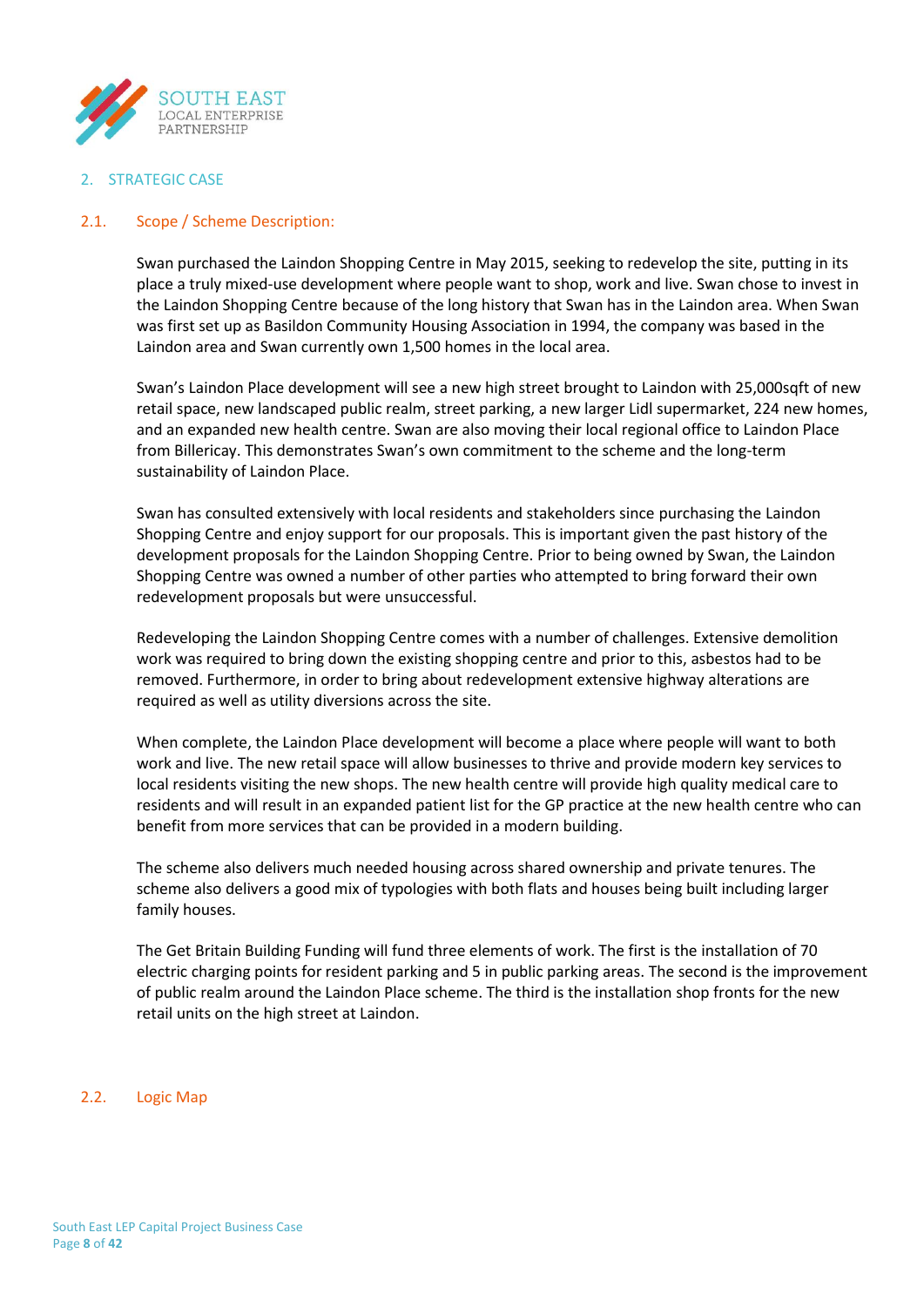

| <b>Inputs</b>                               | <b>Outputs</b>                      | <b>Outcomes</b>                    | <b>Impacts</b>                   |
|---------------------------------------------|-------------------------------------|------------------------------------|----------------------------------|
| For all schemes:                            | For all schemes:                    | For schemes of £2m of funding or   | For schemes of £2m of funding or |
|                                             |                                     | less:                              | less:                            |
| Take from section 1.10 / Financial          | 70 active EV charging points in the |                                    |                                  |
| Case                                        | undercroft car parking area and 5   | - A minimum of 60 jobs to be       | $-n/a$                           |
|                                             | in public parking areas             | created in the new retail units at |                                  |
| <b>Grant Spend</b>                          |                                     | Laindon                            |                                  |
| £790,000                                    | 570 sqm of improvements to public   | - A minimum of 65 jobs to be       |                                  |
|                                             | realm                               | created on the construction site   |                                  |
| Leveraged Funding                           |                                     | -244 new homes are being           |                                  |
| £3,925,000:                                 | 16 glazed shop fronts installed on  | delivered as part of the Laindon   |                                  |
|                                             | retail units in Phase 1b and 2b.    | Place regeneration scheme.         |                                  |
| £34,000 for the infrastructure<br>$\bullet$ |                                     | - 16 new retail units are being    |                                  |
| for the passive charging points             |                                     | delivered as part of the Laindon   |                                  |
|                                             |                                     | Place regeneration scheme.         |                                  |
| £2,791,000 for the                          |                                     | - A new medical centre is being    |                                  |
| construction of the                         |                                     | delivered as part of the Laindon   |                                  |
| retail units to shell &                     |                                     | Place regeneration scheme          |                                  |
| core                                        |                                     | - A new Lidl supermarket is being  |                                  |
|                                             |                                     | delivered as part of the Laindon   |                                  |
| £1,100,000 for the                          |                                     | Place scheme                       |                                  |
| installation of the new                     |                                     | - A new Swan office is being       |                                  |
| public realm                                |                                     | delivered as part of the Laindon   |                                  |
|                                             |                                     | Place scheme                       |                                  |
|                                             |                                     |                                    |                                  |
|                                             |                                     |                                    |                                  |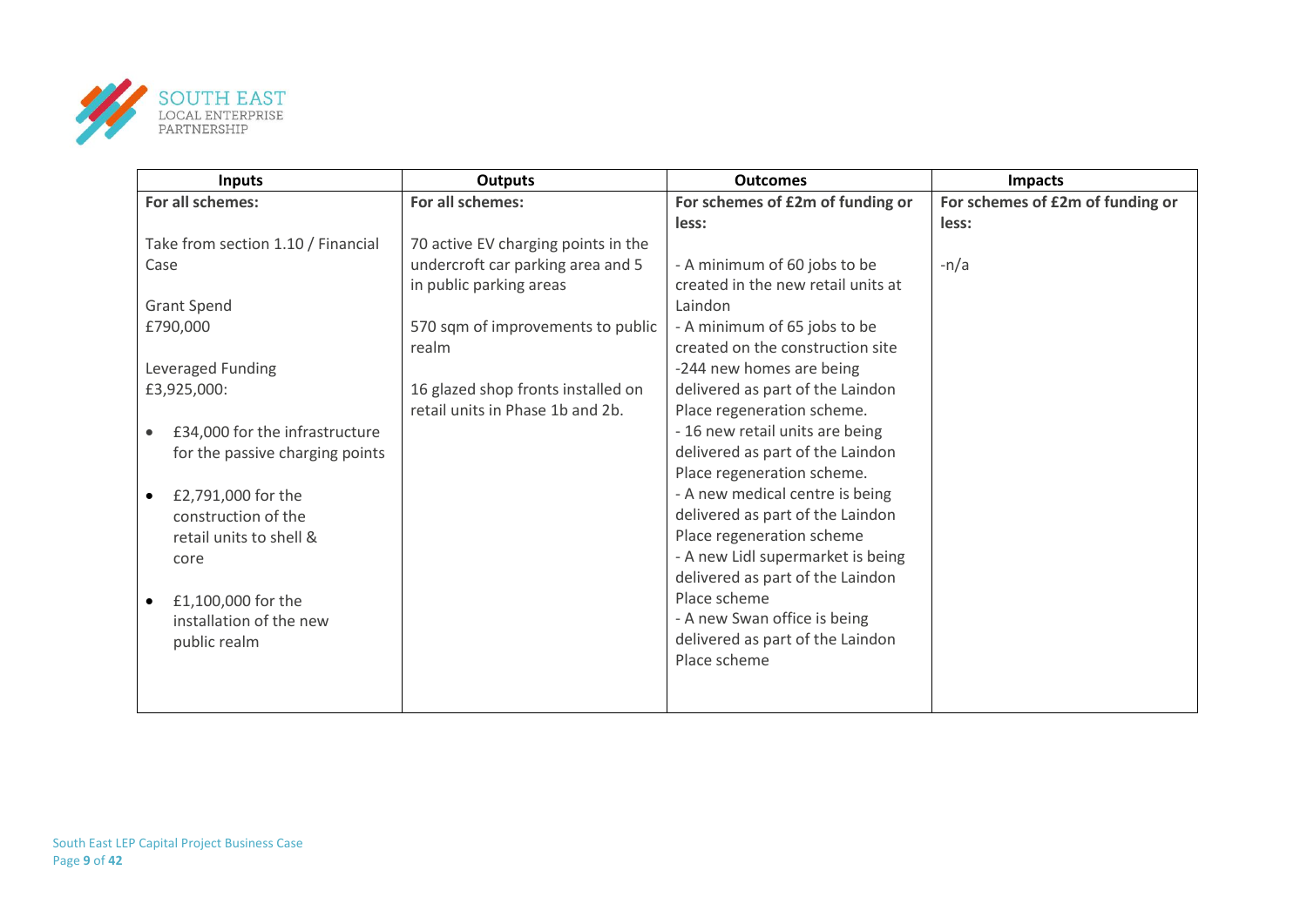

#### 2.3. Location description:

The site is situated in the heart of Laindon, in Basildon, SS15 5TF. The main High Road runs north south through the development. This is currently a dual carriageway linking to A127 in the north and to Laindon train station in the south.

On the west side of High Road is the site of the former Laindon Shopping Centre, the main site of the Laindon Place development. On the east side of High Road, at the end of Worthing Road, is the site of the new health centre. Off Laindon Link is Burdock Drive where you will find the Landmark Site, the first phase of the Laindon Place development where Swan have built 14 shared ownership houses

Other significant vehicles routes around the site include the Laindon Link which connect eastwards to Basildon Centre. A car journey to central London from the site is approximately 1hr 22 min. Laindon station can be reached on foot in 9 minutes, connecting directly to London Fenchurch Street and Southend.



#### 2.4. Policy context:

The proposal is closely aligned and would help deliver the priorities of key national, regional and local strategies.

The **UK Industrial Strategy** aims to position the UK as the world's "most innovative economy", through a "major upgrade" of infrastructure to "harness the power of innovation to help meet the needs of an ageing society". The project will help deliver improved local community retail which not only provides local job opportunities, but provides community shopping essential to changing population needs and habits. It also includes active Electrical Charging points.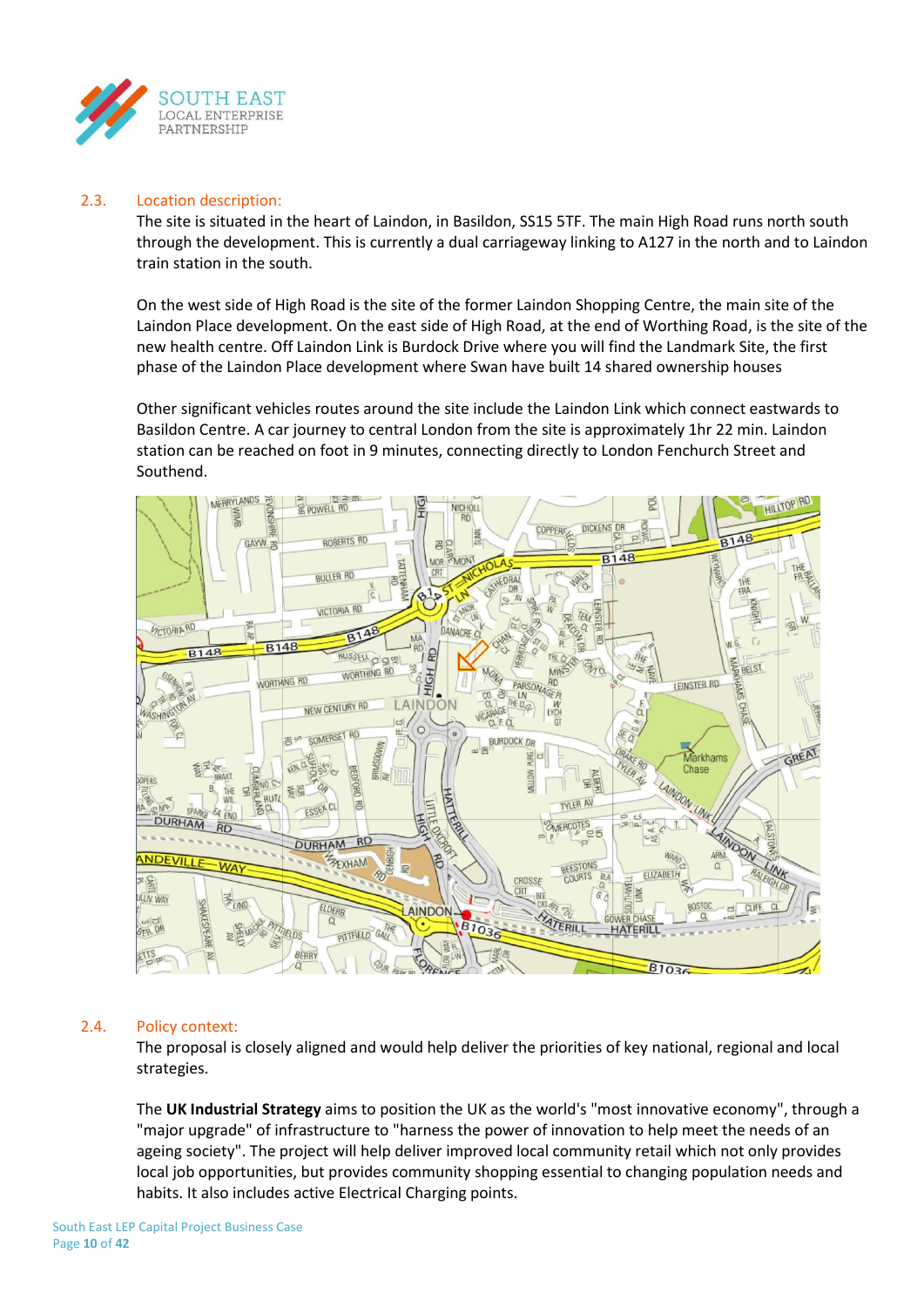

Basildon is part of the **SEP's A127 Strategic Corridor**, which is a vital artery to the economic competitiveness of the sub-region and indeed to the economy of the County of Essex and beyond. Along this corridor the A13 links the key port infrastructure of Tilbury and London Gateway with London and the wider strategic road network, while the A127 corridor connects the capital to the manufacturing hub of Basildon, and to Rochford, Southend, London Southend Airport and surrounding employment areas. Basildon has the largest concentration of employment in Essex and one of the largest concentrations of advanced manufacturing businesses in the South of England, including in the area of low carbon and renewables. There are ambitious plans to redevelop the town centre and railway station in this competitive centre

for growth and innovation.

The regeneration of Laindon Place will drive growth in line with the vision set out in the **Thames Estuary Commission**. The new Thames Estuary Envoy, Kate Willard, was appointed in October 2019, and will act as the Chair of the Thames Estuary Growth Board which will receive £1 million of government funding to drive economic growth plans in the area. Despite its many assets the Commission report notes that the estuary has "consistently been unable to deliver the same levels of economic growth as other parts of the UK."<sup>1</sup> To address this, the Commission puts forward a set of measures to strengthen traditional economic sectors such as construction. Additionally, this project directly aligns with the Objective: Delivering Places including homes and balanced jobs.

Laindon Place is closely aligned with the ambitions of the **Opportunity South Essex Growth Strategy**. The Strategy will drive growth through key development opportunities in South Essex. One of the opportunities is the regeneration of the old shopping centre which delivers new housing as well as a new local retail offer.

In particular, Laindon Place supports the following ambitions:

Priority 3: Quality of Place - Creating places and spaces that improve lives and secure investment " Examine the unique characteristics of our town centres, consolidate their existing strengths and develop a refreshed offer that meets new demands, delivers significant housing expansion and supports local employment growth "

Priority 5: Housing – Stimulating and reshaping our housing market

"Promoting housing growth by creating new development models; unlocking stalled sites; tackling financial barriers; investing in infrastructure and easing the development process.

The project will link with the **Association of South Essex Local Authorities (ASELA)** and support its vision of improving the delivery of new homes, with a strong sense of place and community. There is a recognised need for, and commitment to strategic and tactical interventions that would significantly increase housing delivery rates.

Laindon Place is closely aligned with **Basildon Council's corporate ambition to be a place that encourages business to grow and residents to succeed** by: creating high aspirations, supported by access to training and skill development, reducing unemployment; and supporting the growth plans of local businesses.

 $\overline{a}$ 

South East LEP Capital Project Business Case Page **11** of **42** <sup>1</sup> <https://www.gov.uk/government/publications/thames-estuary-2050-growth-commission-report>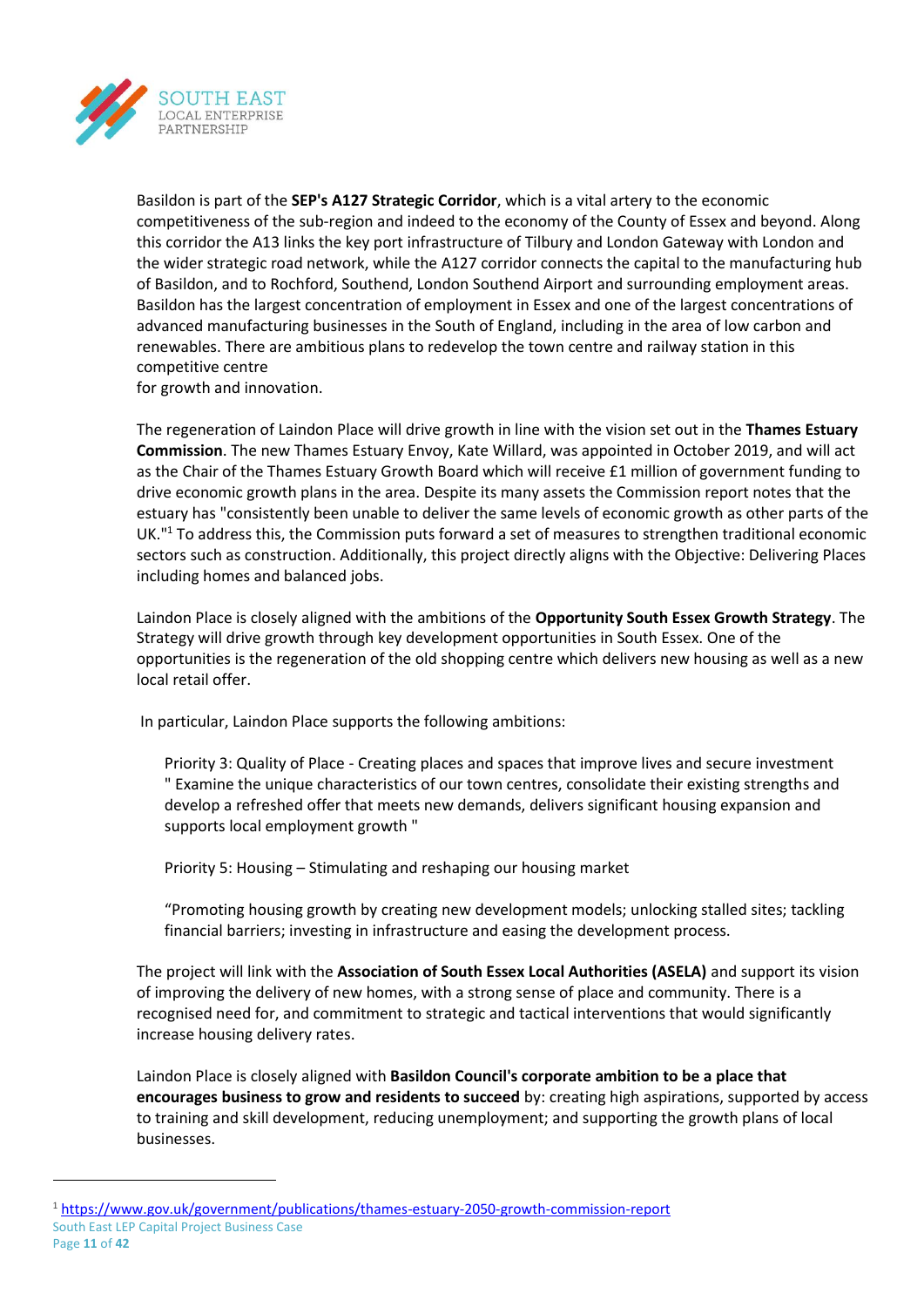

These objectives will be furthered by **Basildon's Local Plan (2014 – 2034)** which aims to maintain the borough's **status as a sub-regional economic hub**. This will be achieved by providing enough land in suitable locations with the supporting infrastructure to accommodate businesses needs including:

- Strengthening the both big and small, and supporting the diversification of the Borough's employment sector mix.
- Maintaining and enhancing business support programmes.
- Ensuring access to education and training at all level.
- To support residents into local jobs and move towards full employment.
- To deliver a thriving and mixed economy offering local jobs for local people.
- To ensure that the skills needs of business are met across a range of sectors, offering opportunities for all levels of qualifications and delivering skills support to deliver career progression and retain skilled workforce.

#### **2.5. Need for intervention:**

The retail shop fronts were not to be provided as part of the scheme as it was uneconomical for Swan to provide these. Ensuring a long-lasting placemaking strategy for the Laindon Place scheme has been an ambition of Swan's since the start of the design process. There is strong evidence available that shows that having a uniform shop frontage adds value and ensures the sustainability of the retail units and in the end creates a better environment. A uniform shop front for all of the retail units that links into the wider design will eventually make Laindon Place a more attractive place to visit once complete. In the current climate where many retailers are struggling to stay afloat amidst Covid-19 and challenges from online retailers, the installation of the shop fronts makes it easier to attract retailers and does reduce their upfront costs when moving into a new shop and fitting it out.

Active EV charging points were not planned to be part of the scheme. At the time when the planning application was submitted, there were no planning requirements for this and the demand for electric vehicles was uncertain. However, a number of passive charging points were to be located around the scheme. As part of their Draft Local Plan released in 2018, Basildon Council have introduced Policy T10 – Electric Vehicle Charging Infrastructure. This new policy states that on residential developments where offplot or communal parking is provided, 50% of all new parking spaces should have active charging points. By using the Get Britain Building Funding to install active charging points, we are able to bring the Laindon Place development up to date with latest planning guidance on electric vehicle charging points and we will be able to create a more sustainable development.

A successful Laindon Place development will be measured by how it affects and benefits the wider Laindon areas. The public realm improvements are proposed to make Laindon Place a more attractive place to live, work and visit. Basildon Council's policy on the Laindon Town Centre in their Draft Local Plan is to ensure that enhances to the environmental quality of the town centre will be made through landscaping and improvements to the public realm. Improvements to the public realm should encourage local residents to walk to visit the new shops rather than use their cars, as they had done to visit the Laindon Shopping Centre previously due to the harsh environment that existed previously.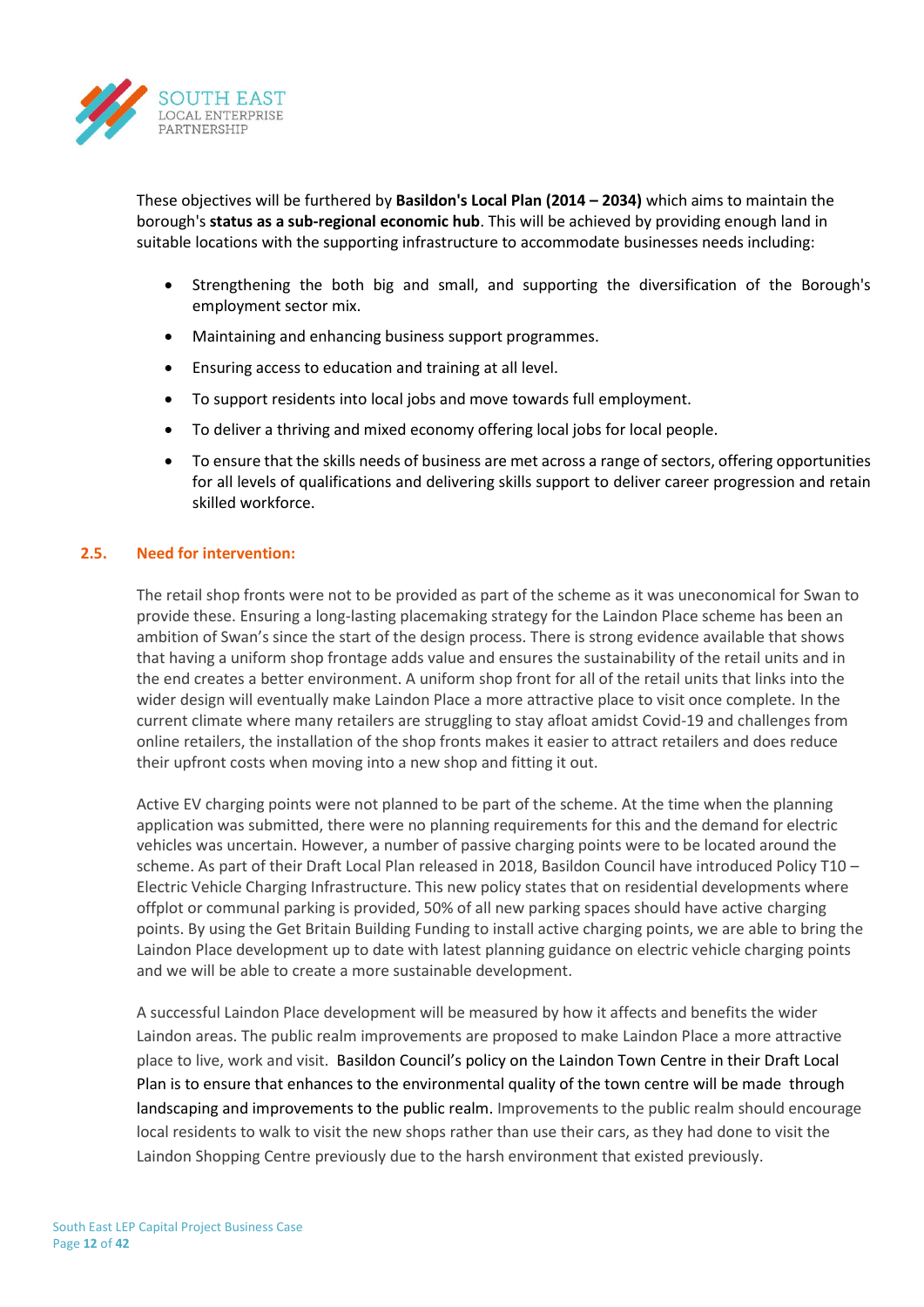

# 2.6 Sources of funding:

All reasonable private sector funding options have been exhausted and no other public funding streams are available for or fit the type of scheme that is being proposed.

#### **2.6. Impact of non-intervention (do nothing):**

If there was no Get Building Funding available, the scheme at Laindon Place would still be able to developed out. However, the end product would not achieve in full its potential benefits to the local community if public funding was not available.

Without the public funding, the retail units at Laindon Place would be let to tenants in a 'shell and core' finish with the retail tenants expected to fit their own shop fronts. If tenants are expected to fit their own shop fronts, this may increase up front costs to businesses who might then reconsider whether they wish to take their place in the Laindon Place scheme. This is increasingly important in this stressed market where commercial occupiers are already under great strain due to wider market challenges and Covid 19. This funding will help to support small business to establish themselves and bring further prosperity to the area.

This would particularly impact smaller businesses who we hope to attract to the scheme. Less retailers being interested in the Laindon Place scheme would result in potentially lower quality tenants and a poorer service being provided to local residents. Investing in the public realm would help in the placemaking of the scheme so that Swan can achieve its vision of Laindon Place being a place to live, work and visit.

Should there be no Get Building Funding on the scheme, Swan would continue with the plan to install the infrastructure necessary for 40 charging points across the scheme. The intention on this would be that the active charging points could be installed at a later date if this was felt necessary. However, this would require residents to pay for this, most likely, through service charges. Not installing these charging points now may increase the costs in the long term. The funding will not only ensure the charging points are delivered, it will accelerate the installation.

From an environmental perspective, not installing these active EV charging points now would be a missed opportunity to assist in delivering a more sustainable scheme and help to reduce air pollution in the area if there are more electric cars owned by people who live at the Laindon Place scheme at the end because there are charging facilities on site.

The Get Building Funding would enable us to accelerate the delivery of charging points and assist in meeting both local and national government green agendas and assist in the ambition that the government has set of moving away from petrol and diesel cars by 2030.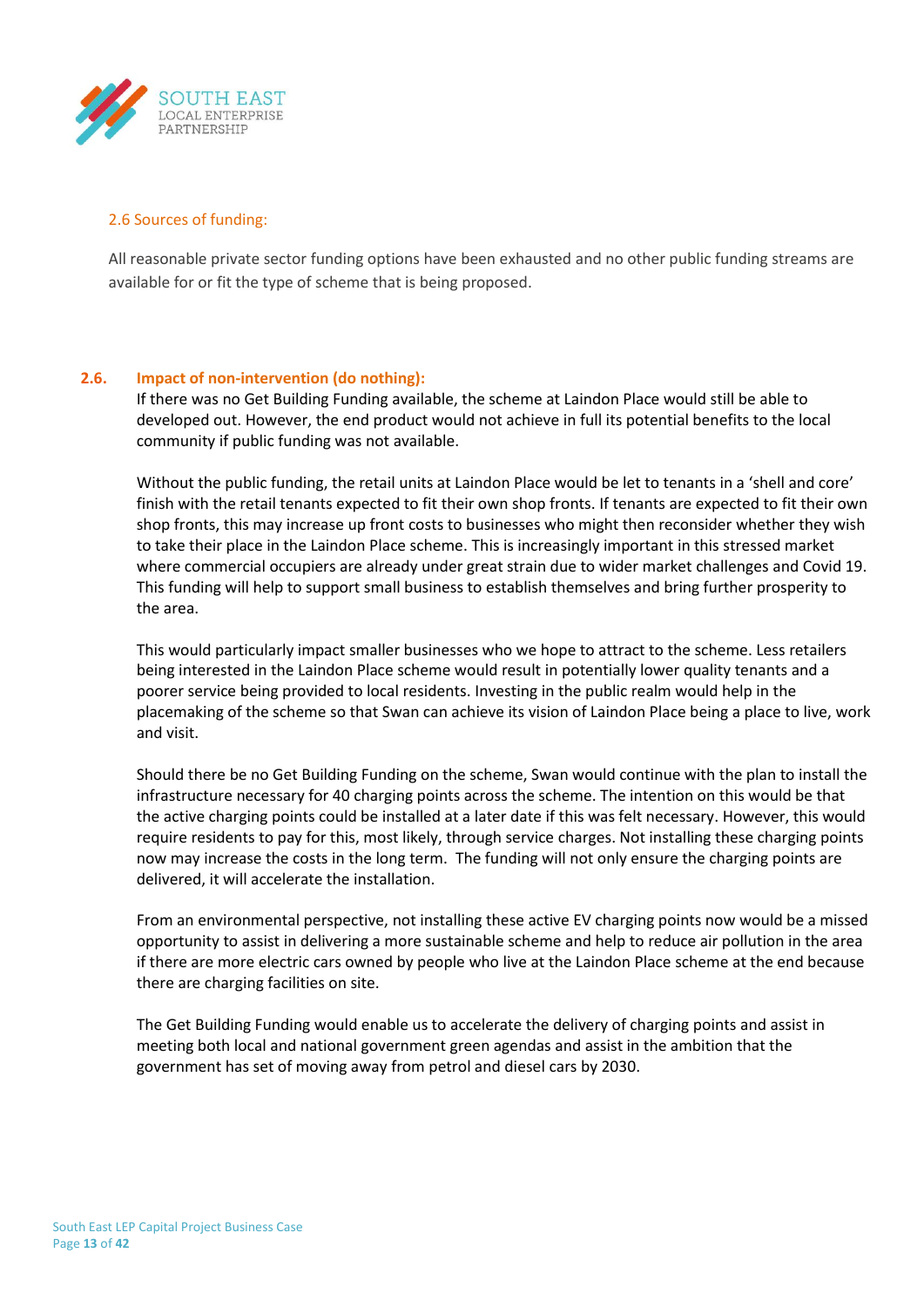

## 2.7. Objectives of intervention:

|                                                    | Problems / opportunities identified in Need for Intervention section |                                                       |                                                         |  |  |
|----------------------------------------------------|----------------------------------------------------------------------|-------------------------------------------------------|---------------------------------------------------------|--|--|
|                                                    | Improving the<br>placemaking of<br><b>Laindon Place</b>              | <b>Ensuring a sustainable</b><br>regeneration project | <b>Benefitting local</b><br>residents across<br>Laindon |  |  |
| Objective 1: Growth of<br>jobs and diversification |                                                                      |                                                       |                                                         |  |  |
| Objective 2: Green                                 |                                                                      | $\checkmark\checkmark$                                | $\checkmark$                                            |  |  |
| Recovery                                           |                                                                      |                                                       |                                                         |  |  |
| Objective 3:                                       | $\checkmark\checkmark\checkmark$                                     | $\checkmark$                                          | $\checkmark$                                            |  |  |
| Modernising town and                               |                                                                      |                                                       |                                                         |  |  |
| city centres                                       |                                                                      |                                                       |                                                         |  |  |
| Objective 4: Physical                              | $\cap$                                                               | $\checkmark$                                          |                                                         |  |  |
| Infrastructure to                                  |                                                                      |                                                       |                                                         |  |  |
| improve local economy                              |                                                                      |                                                       |                                                         |  |  |
| Objective 5:                                       | $\Omega$                                                             | 0                                                     | ∩                                                       |  |  |
| Developing an                                      |                                                                      |                                                       |                                                         |  |  |
| innovation ecosystem                               |                                                                      |                                                       |                                                         |  |  |

#### 2.8. Constraints:

Swan have been working closely with Highways and Planning departments to ensure that where required on the public realm improvements, there will be agreements with Essex Highways to work on adopted land. Swan have worked very well with Essex Highways on the project so far and have been consulted throughout. Swan also have a very good relationship with the regeneration and planning teams at Basildon who are in full support of Swan's plans including the work on the public realm and wider highways. Basildon Council's policy on the Laindon Town Centre in their Draft Local Plan is to ensure that enhances to the environmental quality of the town centre will be made through landscaping and improvements to the public realm.

#### 2.9. Scheme dependencies:

Although this scheme is not dependent on another project for its benefits to be realised, there arescheme dependencies as outlined below:

- $\circ$  Employing consultants to prepare design elements design consultants are already appointed as part of the wider scheme
- $\circ$  Employing sub-contractors to carry out these works procurement methodology already in place for subcontractor orders, and some of the subcontractors applicable to these specific works are already appointed (for example the groundworkers)
- $\circ$  Ensuring that the local electric network has enough capacity to ensure that active charging points can be installed – Swan has already delivered (via UKPN) two new electrical substations as part of the wider project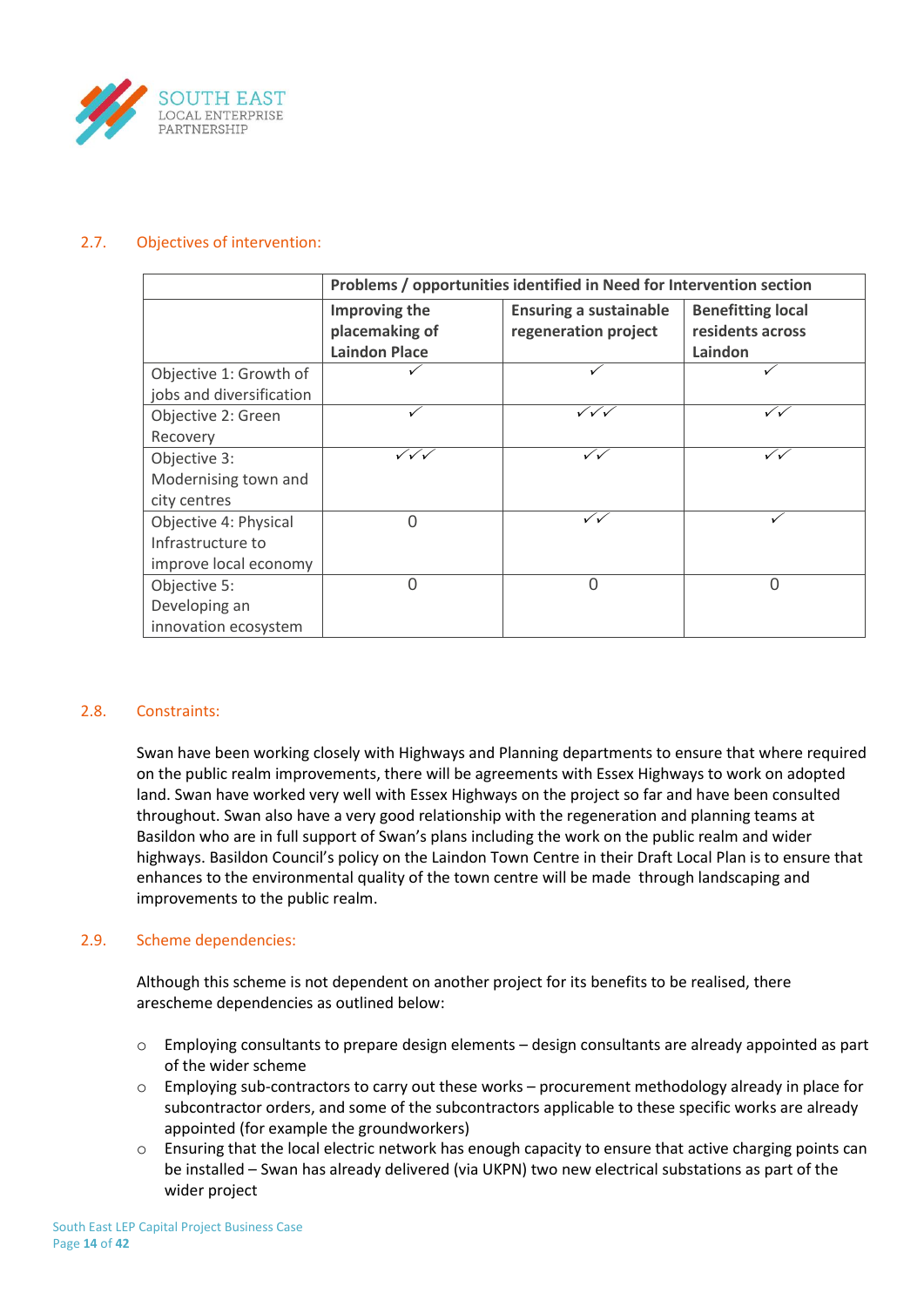

- o Getting planning approval for the public realm changes once design complete conditions on public will need to be cleared as part of the existing planning permission.
- o Ensuring that works continue to progress on site so that these works identified here can be carried out on time – Swan have a site based project team managing all the works that are underway

## 2.10. Expected benefits:

This project is expected to bring the following economic benefits to South Essex:

- A minimum of 60 jobs to be created in the new retail units at Laindon
- A minimum of 65 jobs to be created on the construction site
- 244 new homes are being delivered as part of the Laindon Place regeneration scheme.
- 16 new retail units are being delivered as part of the Laindon Place regeneration scheme.
- A new medical centre is being delivered as part of the Laindon Place regeneration scheme
- A new Lidl supermarket is being delivered as part of the Laindon Place scheme
- A new Swan office is being delivered as part of the Laindon Place scheme

# 2.11. Key risks:

| <b>Description</b><br>of Risk                                                     | Impact of<br><b>Risk</b>                                                                                                                     | Likelihood<br>of<br>occurrence | Impact | <b>Risk Rating</b> | <b>Risk Mitigation</b>                                                                                                            |
|-----------------------------------------------------------------------------------|----------------------------------------------------------------------------------------------------------------------------------------------|--------------------------------|--------|--------------------|-----------------------------------------------------------------------------------------------------------------------------------|
| Insufficient<br>funds being<br>available to<br>carry out the<br>proposed<br>works | Project would<br>not be able to<br>proceed                                                                                                   | $\overline{2}$                 | 5      | 10                 | No or severely<br>reduced GBF funding<br>will result in the<br>scheme not<br>proceeding                                           |
| <b>Build cost</b><br>inflation                                                    | Increase the<br>overall cost<br>of the<br>project.                                                                                           | $\overline{2}$                 | 4      | 8                  | <b>Ensuring price</b><br>certainty with sub-<br>contractors as soon as<br>possible and use a<br>robust                            |
| Delayed<br>works on<br>site                                                       | Any delays on<br>site might<br>mean the<br>subcontractor<br>for the EV<br>charging<br>points and<br>shop fronts<br>starts their<br>work late | $\overline{2}$                 | 4      | 8                  | Ensure that site works<br>are monitored and<br>progress recorded to<br>ensure that works are<br>in line with project<br>programme |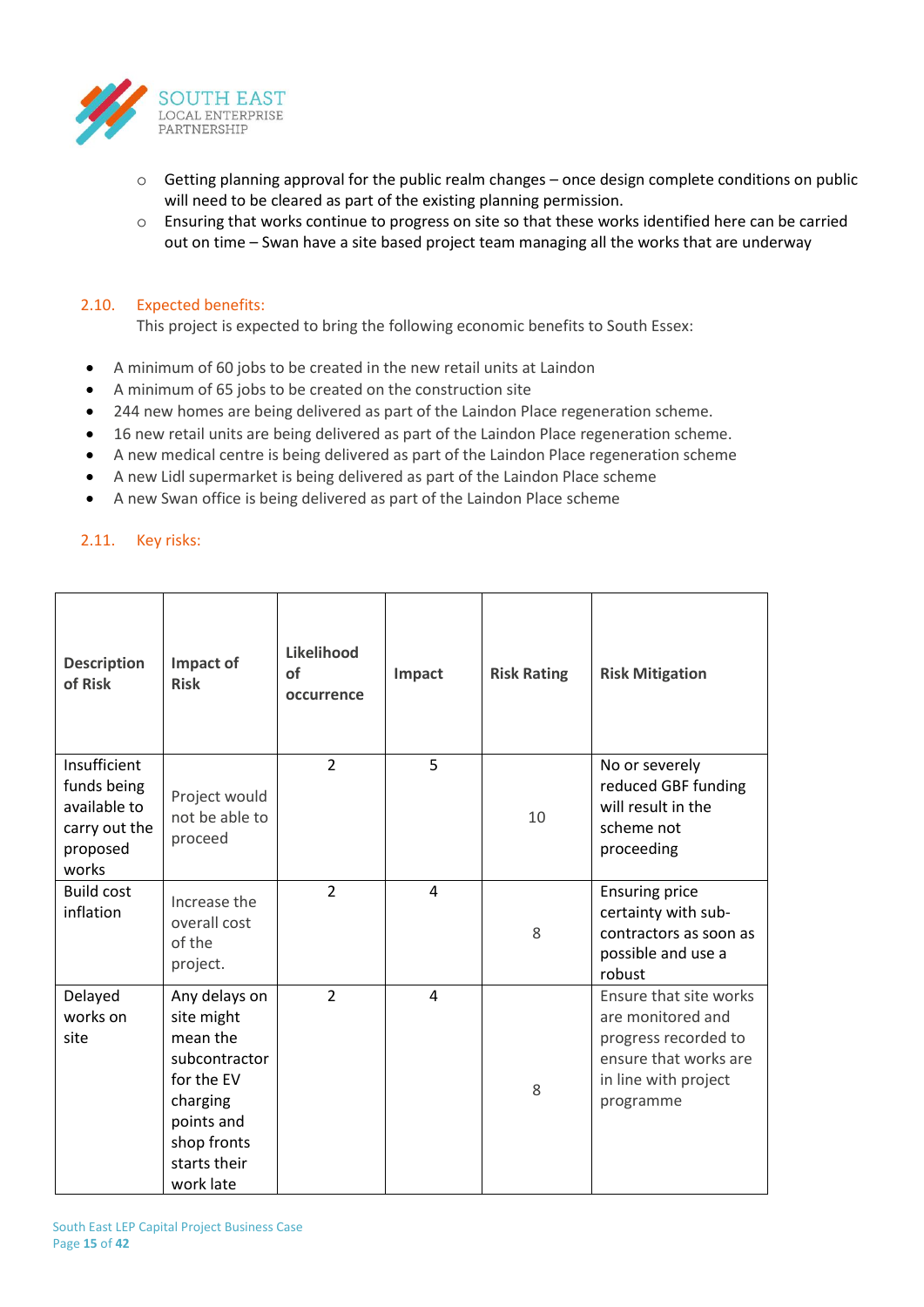

| Site         | If the site was | $\mathbf{1}$ | 4 |   | Ensure that the site   |
|--------------|-----------------|--------------|---|---|------------------------|
| shutdown     | to shut down    |              |   |   | management team are    |
|              | due to a        |              |   |   | enforcing Covid safe   |
|              | Covid           |              |   |   | measures on site       |
|              | outbreak or     |              |   |   |                        |
|              | wider           |              |   |   |                        |
|              | government      |              |   |   |                        |
|              | changes, this   |              |   |   |                        |
|              | would delays    |              |   | 4 |                        |
|              | work on site    |              |   |   |                        |
|              | and             |              |   |   |                        |
|              | ultimately      |              |   |   |                        |
|              | could lead to   |              |   |   |                        |
|              | the works not   |              |   |   |                        |
|              | being able to   |              |   |   |                        |
|              | take place.     |              |   |   |                        |
| Statutory    |                 | $\mathbf{1}$ | 5 |   | Early conversations    |
| and other    |                 |              |   |   | with Basildon planning |
| approvals    |                 |              |   |   | and building control   |
| not          | Not allowing    |              |   |   | departments during     |
| forthcoming  | the works to    |              |   |   | detailed scheme        |
| OR all being | be carried      |              |   | 5 | design to ascertain if |
| in place as  | out.            |              |   |   | any planning           |
| and when     |                 |              |   |   | permissions are        |
| works are    |                 |              |   |   | required and any pre-  |
| required to  |                 |              |   |   | app feedback to be     |
| commence     |                 |              |   |   | addressed.             |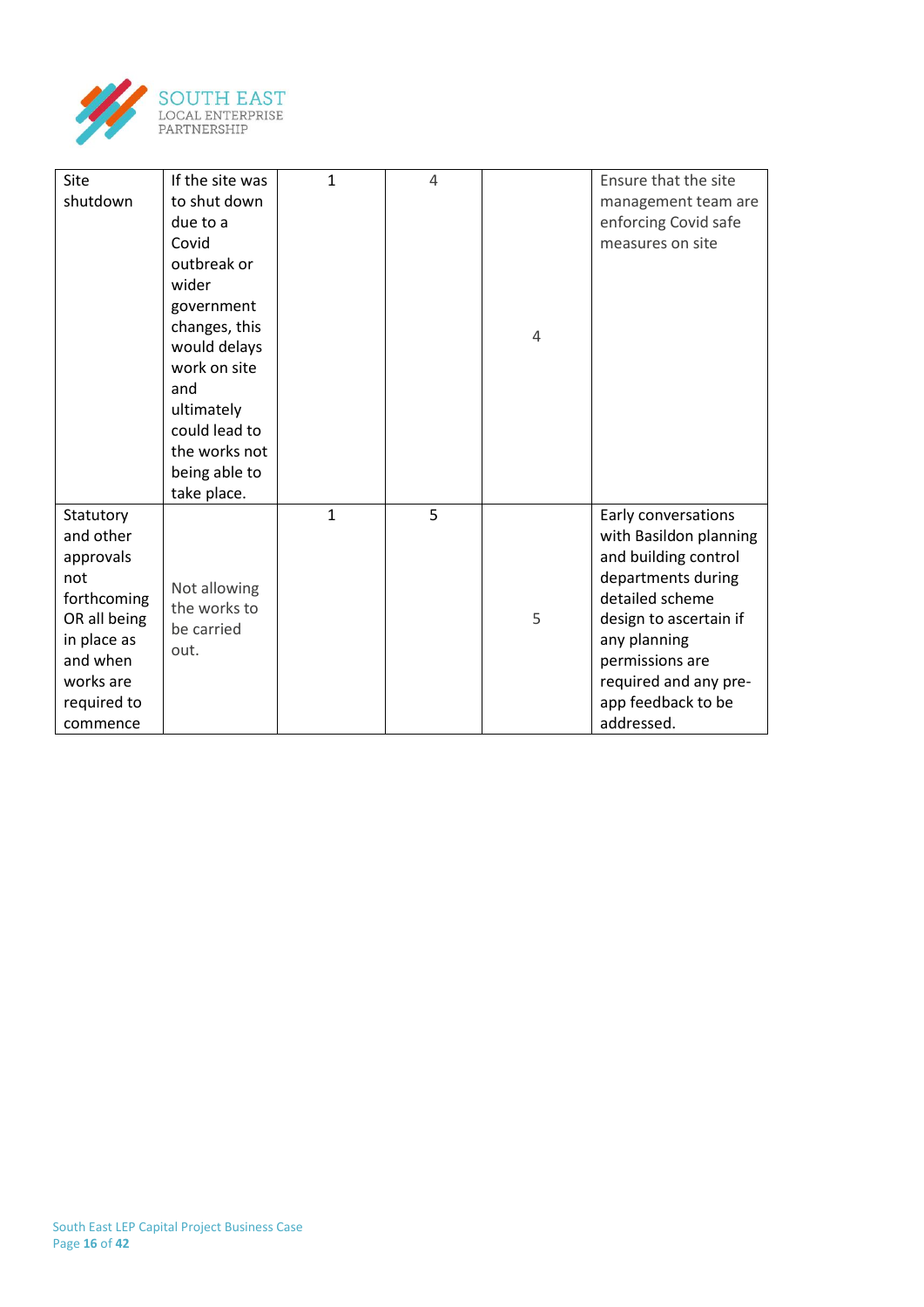

# 3. ECONOMIC CASE

The economic case determines whether the scheme demonstrates value for money. It presents evidence of the expected impact of the scheme on the economy as well as its environmental, social and spatial impacts.

In addition to this application form, promoters will need to provide a supporting Appraisal Summary Table (AST). This should provide:

• a calculation of Benefit-Cost Ratio (BCR) according to the DCLG Appraisal Guidance, with clearly identified, justified and sensitivity-tested assumptions and costs

- inclusion of optimism bias and contingency linked to a quantified risk assessment
- inclusion of deadweight, leakages, displacement and multipliers

Smaller schemes (less than £2 million) are not required to provide a supporting AST, and do not have to calculate a BCR.

#### 3.1. Options assessment:

#### Options assessment:

The key rationale behind the review of the options available is that Swan Commercial Services (SCS) is a wholly owned subsidiary of Swan Housing Association. Swan HA is a not-for-profit charity and any surplus (profits) from SCS are reinvested into the delivery of new affordable homes. Therefore, SCS operates on a commercial basis and has to deliver projects that are economically viable. On this basis the main options are outlined below.

#### Short list of options:

#### Option 1 - Do nothing approach

Swan would not install active EV charging points and instead would install the infrastructure only for 40 charging points to be installed at a later date and costs would need to come from residents on this. This would therefore not support the changing government agenda or add to the low carbon transport infrastructure in this part of Basildon. Swan would also not install the shop fronts and these would be the responsibilities of the incoming tenants. This may impact upon Swan's ability to attract high quality retailers to the scheme and possibly the income that Swan receives for these units. In turn, in a challenging economic climate and ongoing implications from Covid retailers will need to fund their own shop frontages. Not investing in the public realm would make effect Swan's vision of creating a place people want to work, live and visit and risks replicating the issues that existed with the previous Laindon Shopping Centre.

#### Option 2 - Do less

Swan could review the amounts that are granted by SELEP however this would have a much lower impact on the scheme and not achieve the aims that have previously been set out in terms of achieving a more sustainable regeneration project. It would still result in not adding to the low carbon transport infrastructure and there would be a risk of not benefitting local residents and improving the placemaking of the Laindon Place scheme once complete.

#### Option 3 - Full GBF proposal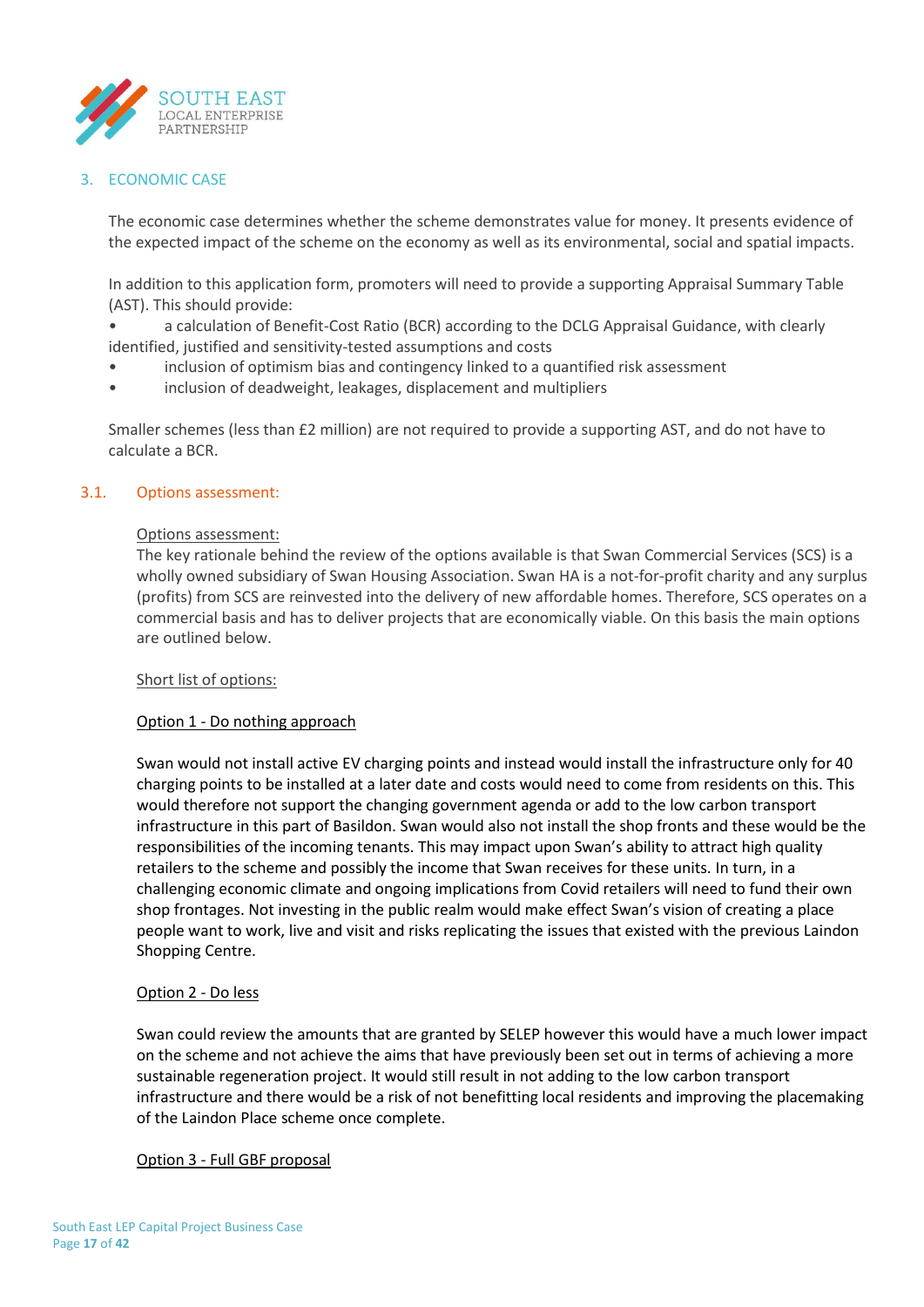

In this instance, Swan would install the shop fronts of the retail units, install the active charging points and make improvements to the public realm. By installing a uniform shop frontage, this would add value and ensures the sustainability of the retail units and in the end creates a better retail environment. A uniform shop front for all of the retail units that links into the wider project design will eventually make Laindon Place a more attractive place to visit once complete.

In the current climate where many retailers are struggling to stay afloat amidst Covid-19 and challenges from online retailers, the installation of the shop fronts also makes it easier to attract retailers and does reduce their upfront costs when moving into a new shop and fitting it out.

By using the Get Britain Building Funding to install active charging points, we are able to bring the Laindon Place development up to date with new planning guidance issued by Basildon Council on electric vehicle charging points and we will be able to add to the local low carbon transport infrastructure to this part of Basilddon.

#### 3.2. Preferred option:

The preferred option is Option 3. This assists in achieving a more sustainable regeneration project, benefitting local residents and improving the placemaking of the Laindon Place scheme once complete. It would make the Laindon Place scheme a place that people want to work, live and visit.

#### 3.3. Assessment approach:

For the scale of the funding application the assessment is based on the options outlined in 3.1 above and in the logic map provided.

#### 3.4. Economic appraisal assumptions:

Scheme is less than £2 million so this is not required.

## 3.5. Costs:

| <b>Funding source -</b> | 21/22        | 22/23 | <b>Total</b> |
|-------------------------|--------------|-------|--------------|
| <b>GBF</b>              | £000<br>£000 |       |              |
| Shop fronts             | £570         |       | £570k        |
| EV charging points      | £70          |       | £70k         |
| Public realm            | £150         |       | £150k        |
| improvements            |              |       |              |
| <b>Total funding</b>    | £790         |       | £790k        |
| requirement             |              |       |              |

| Funding source - Swan costs                | Costs      |
|--------------------------------------------|------------|
| Installation of the new public realm       | £1,100,000 |
| Construction of the retail units           | £2,791,000 |
| Infrastructure for the passive EV charging | £34,000    |
| points                                     |            |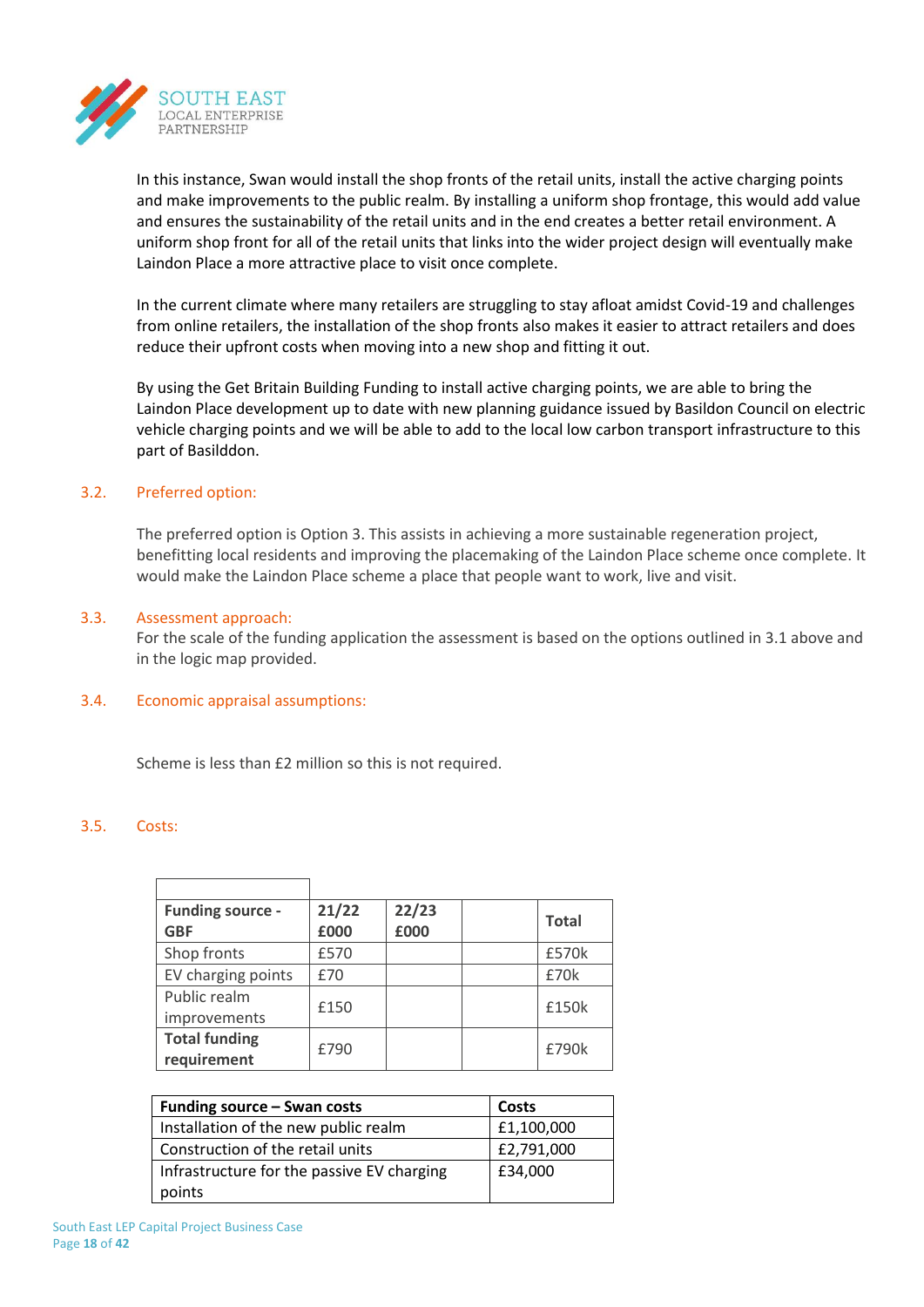

| <b>Total</b> | £3,925,000 |
|--------------|------------|

#### 3.6. Benefits:

The key benefits are outlined below:

- 570 Sq M of public realm provided. This would make it more likely that people living around Laindon would choose to walk and cycle in the area and when visiting the new high street thereby benefitting the environment and the viability of the local retail.
- 70 electric charging points for resident parking and 5 in public parking areas. This would likely make the new homes more saleable and drive a demand for more electric cars from residents.
- 16 glazed shopfronts across both phases. This will reduce the costs on the future tenants and make the retail units more attractive to let. From a placemaking element, having a uniform retail shop front strategy will lead to a more pleasant environment on completion
- Increase demand for the new homes at Laindon Place Homes would be more attractive to buyers if they have the option of having an active EV charging point for their cars
- Improve placemaking Installation of a uniform shop front strategy would lead to a more pleasant environment on completion and help make Laindon Place a more desirable place to live, work and visit.
- Increase demand for the new shop units This will reduce the costs on the future tenants and make the retail units more attractive to let particularly to smaller independent businesses who rely on lower upfront costs.
- Deliver a more sustainable scheme Installation of active EV charging points will make the scheme more sustainable and likely assist in reducing air pollution in the local area.

#### 3.7. Local impact:

The Laindon Place scheme is a sustainable regeneration project that will benefit residents of Laindon for years to come. As detailed above, residents of Laindon suffered for a number of years as the previous Laindon Shopping Centre fell into disrepair. When built in the 1960s the Laindon Shopping Centre was deemed a modern shopping environment that would thrive with a mix of retail serving the needs of the community. As the retail market changed and the condition of the shopping centre began to worsen, shops closed and the number of vacant shops increased dramatically.

Previously, there has been a good mix of retail uses however prior to Swan Commercial Services purchasing the shopping centre the retail offering was low quality. However, the regeneration will deliver new retail units as part of well-designed modern high street with a mix of retailers suited to the current retail market. These retail units will sit alongside a new Lidl supermarket and a new health centre which will drive footfall. The new medical centre will allow more services to be provided to residents in the community and will be of a higher quality than the existing health centre.

New shop fronts will help to deliver a high-quality environment adding to the placemaking strategy that has been thought through since design started with the consultation team. Having the shop fronts already installed will help attract more businesses to the benefit of local residents. The EV charging points will also allow future residents of the Laindon Place scheme to have the choice of whether to have electric cars or not. Having more electric cars in the area would help to reduce air pollution in the area increasing the air quality for local residents.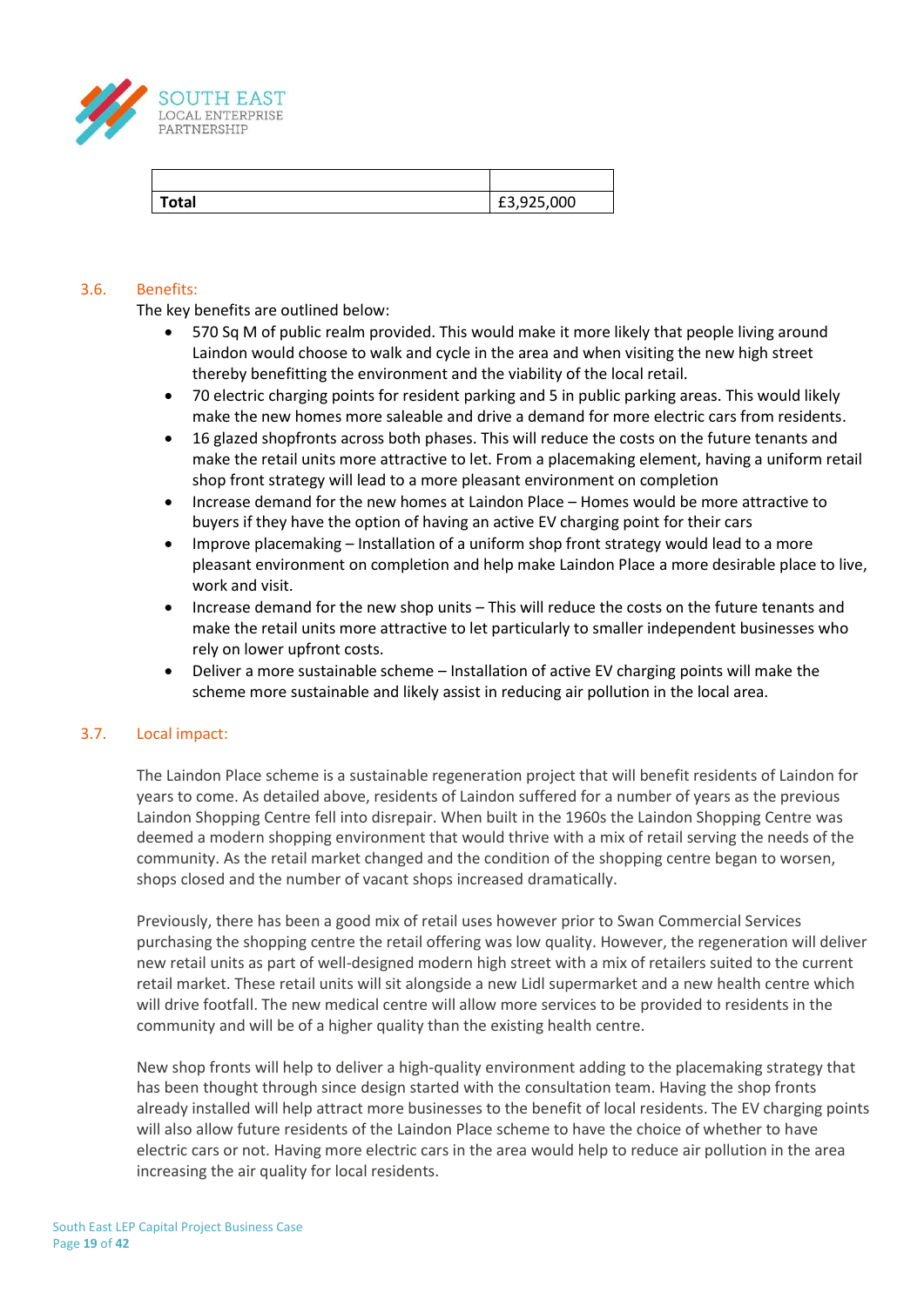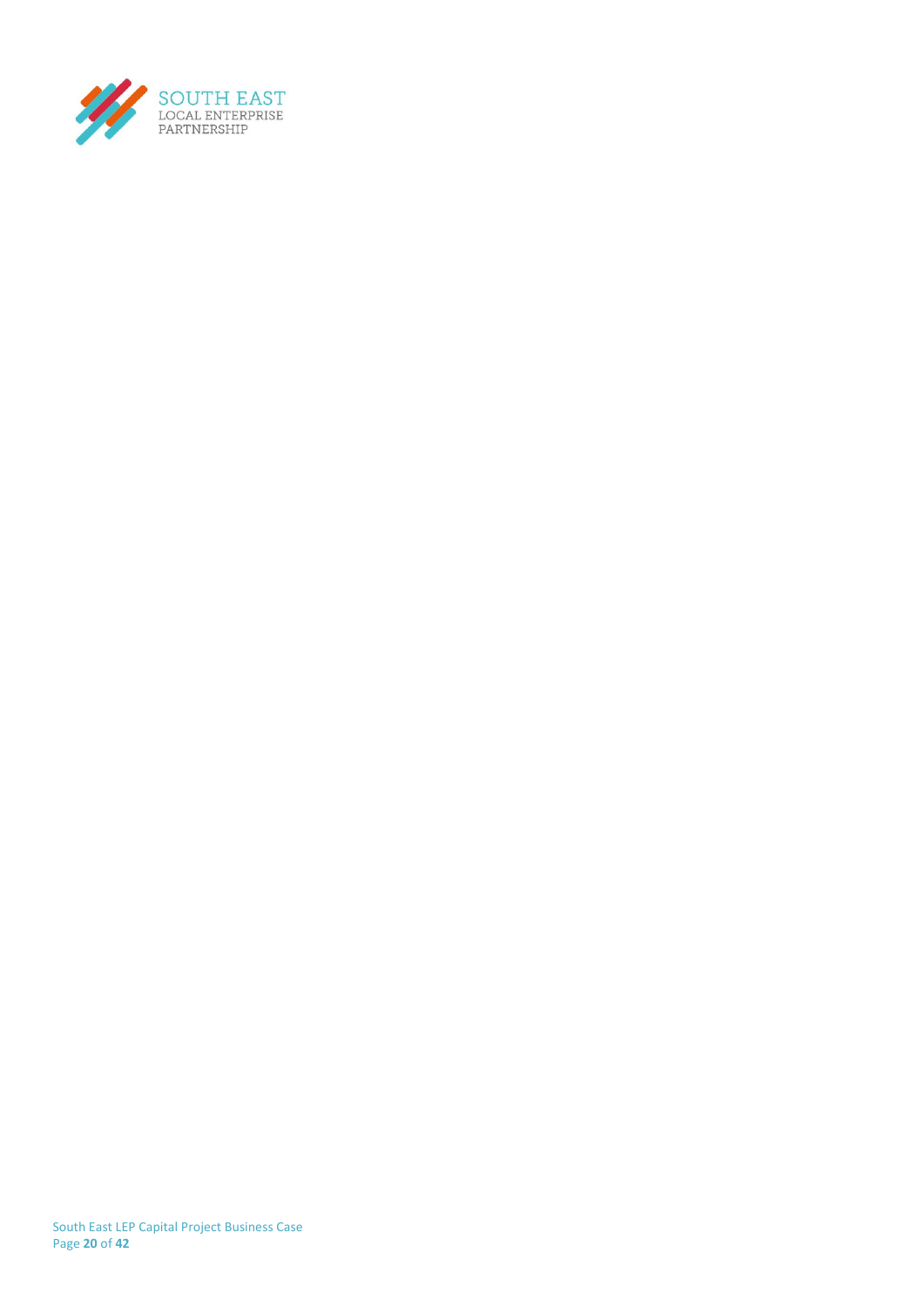

#### 3.8. Economic appraisal results:

This scheme is less than £2 million so this section is not required.

#### Value for Money

Swan is a publicly-funded not-for-profit business accountable to its residents and funders, and the social housing regulator. All of its schemes are reviewed to ensure that regulations in relation to Governance and Financial viability are met as well as being Value for Money.

Swan has a Value for Money Strategy. In this strategy, Swan definition of Value for Money is that Swan has '(1) a Corporate Strategy which clearly articulates our strategic objectives, (2) sets out our strategy for delivering homes that meet a range of needs and (3) a framework of other strategies, plans, policies, processes and procedures that ensure that optimal benefit is derived from resources and assets such that (4) our strategic objectives are delivered in an economic, efficient and effective way.'

Swan has a Value for Money Framework to help the wider business objectives as per the image below.

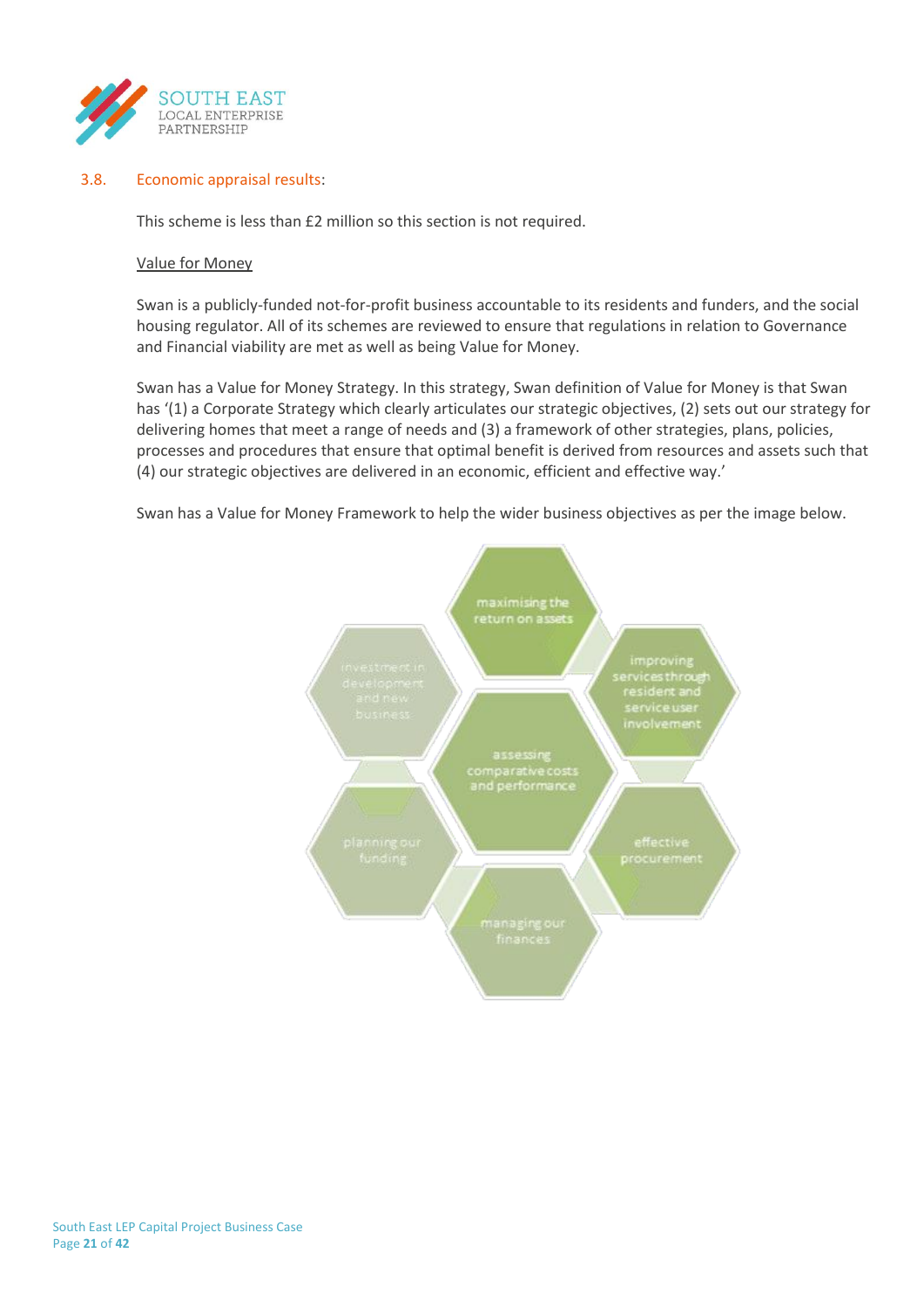

#### 4. COMMERCIAL CASE

#### 4.1. Procurement options:

It is proposed that Swan's procurement strategy will follow its established OJEU compliant procurement process.

Swan is an experienced housing / mixed use regeneration developer and contractor, having been operating in this sector for some 25+ years, within which the internal provision of professional services (particularly including project management) and the procurement of external services and contractors, is a fundamental part of its day to day business.

It is also a contractor in its own right, having established NU living in 2014, one of the first housing associations, to establish its own contracting arm, since which time the company has been directly involved in developing a range of challenging projects

Because of the above considerations, Swan will use the principles embodied in Swan Commercial Services procurement processes, established commercial procedures and the company's financial regulations.

Although alternative procurement processes would be possible, the advantages of adopting a well tried and tested process, which complies with public procurement procedures, and is designed to allow local suppliers to bid and the most compliant / cost effective tenders to be selected, seems to be the most economic and efficient way of proceeding.

#### 4.2. Preferred procurement and contracting strategy:

Swan will propose to continue using its standard tender process.

**The Tender Process** - In summary, the DPS tender selection process provides for "Lotting" - where subcontractors / consultants / suppliers can register their willingness to be part of the tender process providing compliance with the DPS capability matrix has been achieved.

Where possible Swan will give an opportunity to local businesses to be part of this process and provide quotations as part of the competitive tendering process - and materials / services for the new factory, will be procured in the same way and in line with their new corporate strategy with regards to sustainable sourcing.

Swan are currently undertaking a review of their approved sub-contractor register to identify which locally based contractors are on the list. The aim will be to identify, for each sub-contract/supplier, at least one company local to the immediate area / surrounding area so that for each subcontract package, they can ensure that at least one local company is given the opportunity to price the works.

Swan will also work with Basildon Council's procurement team to ensure that they are identifying all potential local suppliers for these sub-contracts/purchase orders.

Where there are no local companies already on their approved contractor list (for a sub-contract), they will proactively seek new contractors to come onto the framework, subject of course to satisfactorily completing the relevant PQQ and complying with financial regulations.

Once quotations are received these will be input into the tender analysis which will be compiled and signed off through the DPS and commercial procedures process in line with Swan financial regulations and in accordance with its established financial authorisation limits.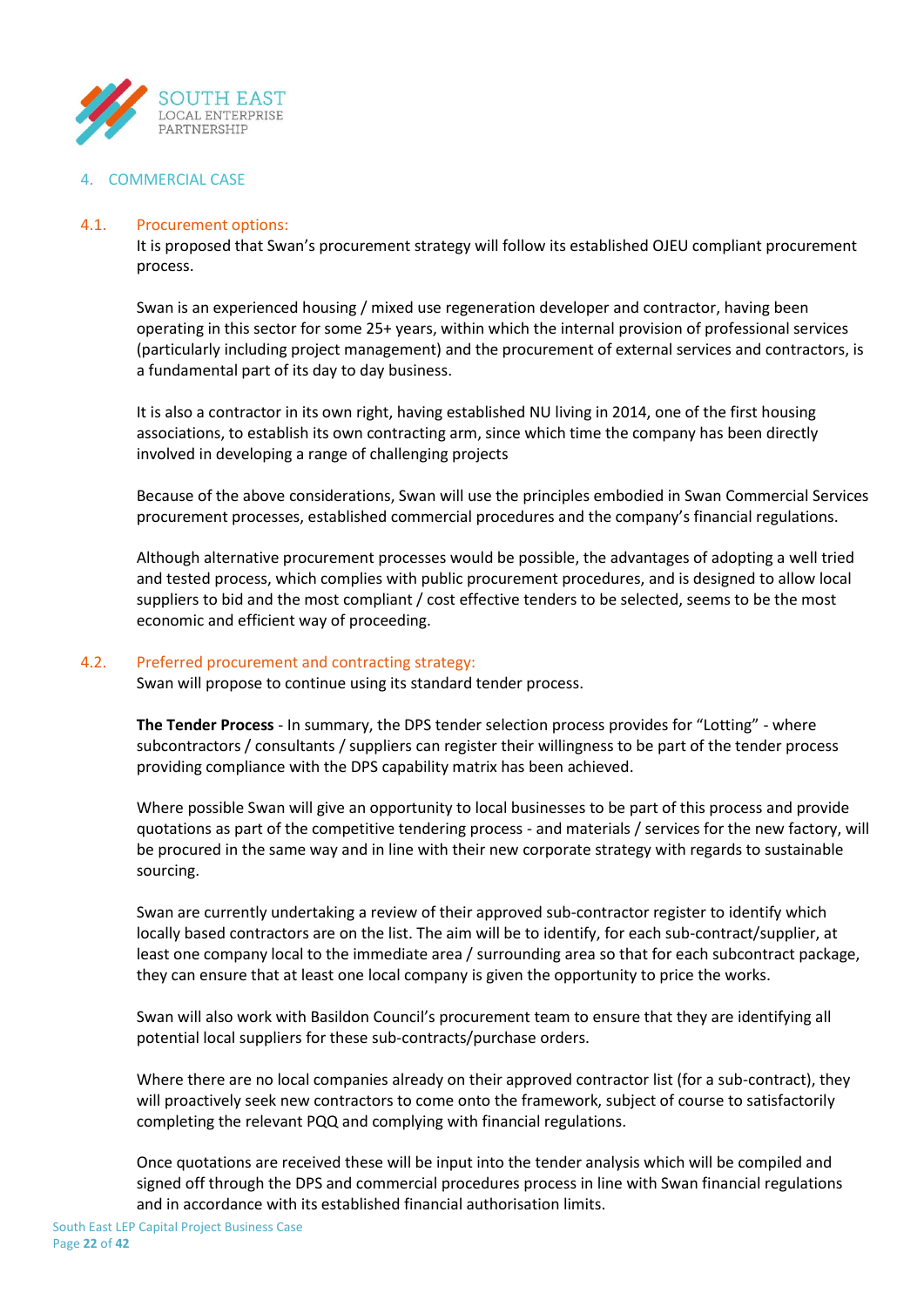

Once full authorisation for placement of an order is given, the commercial procedures will be followed and copies of signed orders and collateral warranty's (where applicable) will go through the sign and seal process. Orders are placed using Swan's standard form of contract, standard form of appointment and purchase order (as applicable).

## 4.3. Procurement experience:

As set out above, Swan have considerable experience in the tendering process (as part of their day to day business as an affordable housing supplier and developer) and subsequently procuring selected contractors, suppliers and providers of services, raw materials and component parts. They are also very experienced project managers, running all of their development projects with a directly employed workforce.

In undertaking the tender and supply process, they have a dedicated procurement team with the experience of procuring a range of other housing, mixed use and broader regeneration projects.

# 4.4. Competition issues:

Swan will adopt the procedures set out in Section 4.2 above. As explained, the DPS tender selection process provides for "Lotting" - where subcontractors / consultants / suppliers can register their willingness to be part of the tender process providing compliance with the DPS capability matrix has been achieved.

Where possible Swan will give an opportunity to local businesses to be part of this process and provide quotations as part of the competitive tendering process - in line with their new corporate strategy with regards to sustainable sourcing. With the latest review of their procedures, Swan are looking to ensure that for each sub-contract/supplier, there is at least one company local to the immediate area / surrounding area included - so that for each subcontract package, they can ensure that at least one local company is given the opportunity to price the materials / services required.

#### 4.5. Human resources issues:

Swan do not foresee any recruitment issues for this element of the Laindon Place scheme as procurement will select subcontractors that have the resources to complete the proposed works.

#### 4.6. Risks and mitigation:

The key risks which the project is likely to face, are set out in the Table below, together with the mitigation factors that will need to be addressed, in order to offset or overcome these risks. The likelihood of the risk being encountered and the impact, in the event that it is, have also been assessed and are set out below.

| <b>Risk</b>                                                             | Likelihood* | Impact* | <b>Mitigation</b>                                                                                                                                              |
|-------------------------------------------------------------------------|-------------|---------|----------------------------------------------------------------------------------------------------------------------------------------------------------------|
| Insufficient funds being available<br>to carry out the proposed works   | 2           | 5       | No or severely reduced GBF funding will<br>mean the end product would not<br>achieve in full its potential benefits to<br>the local community                  |
| Increase in the scope and / or costs<br>of the works as scheme develops | າ           | 3       | Detailed planning permission in place<br>and majority of relevant works are<br>procured. Minor variations can be<br>accommodated as non-material<br>amendments |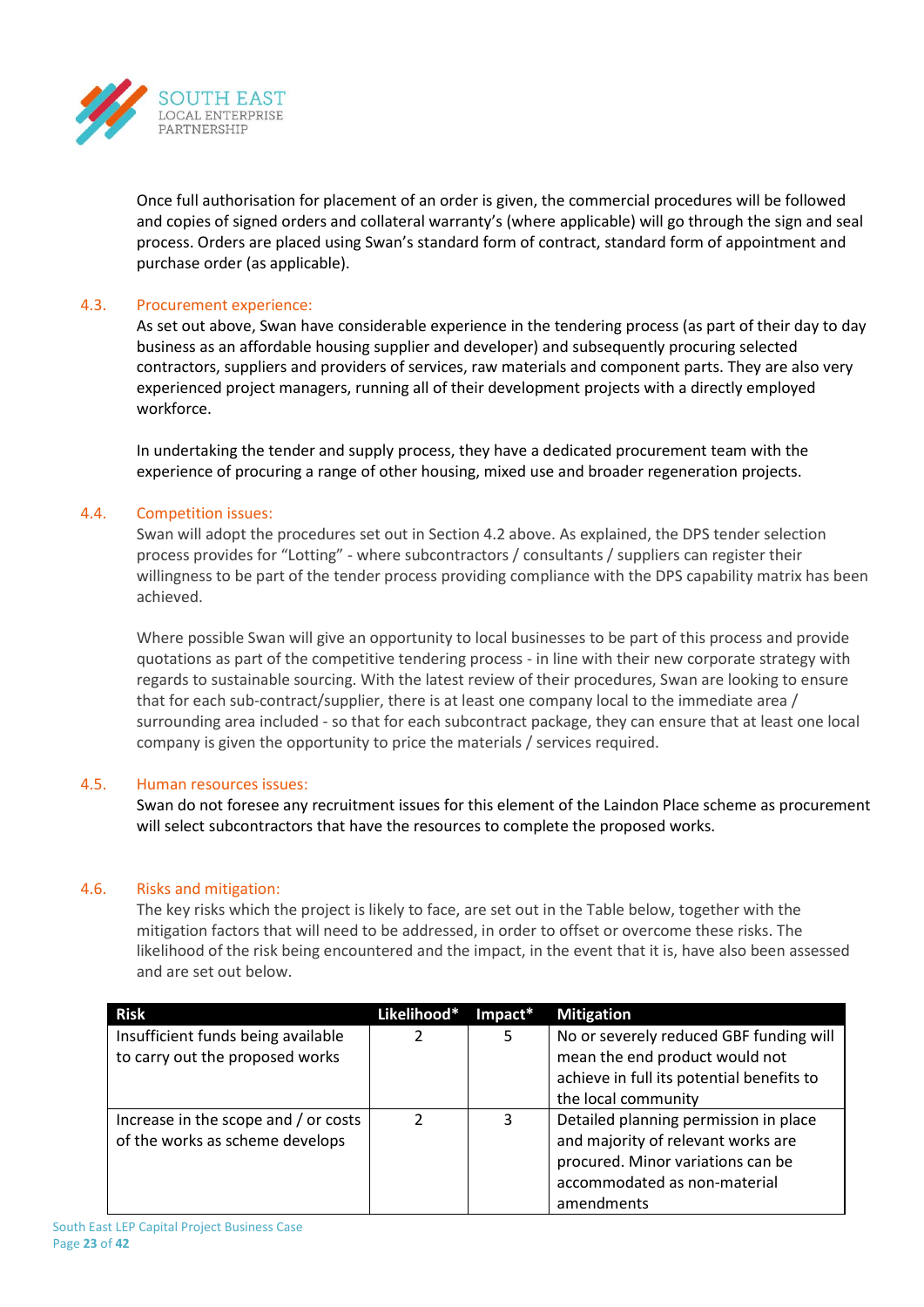

| Build cost inflation prior to letting<br>subcontracts, including effects of<br>disruption from Covid-19 and<br>Brexit on supply-chains and costs<br>of labour | 3 | 4 | Swan will monitor and review the costs<br>as the procurement takes place for the<br>subcontractor packages. |
|---------------------------------------------------------------------------------------------------------------------------------------------------------------|---|---|-------------------------------------------------------------------------------------------------------------|
| Statutory and other approvals not                                                                                                                             |   | 5 | Early conversations with Essex                                                                              |
| forthcoming OR all being in place                                                                                                                             |   |   | Highways are already ongoing with                                                                           |
| as and when works are required to                                                                                                                             |   |   | Technical approval for the current                                                                          |
| commence                                                                                                                                                      |   |   | proposals nearly in place.                                                                                  |

# 4.7. Maximising social value:

Swan Group is a not for profit organisation. Every penny made through its commercial activities is reinvested in providing affordable homes for people who need them, allocated in the case of social housing by its local authority partners in Essex and East London, and in providing services to its residents including ensuring they are able to influence its services and co-design regeneration activities, providing life changing employment and training opportunities and supporting residents to access the support they need to maintain their tenancy. To March 31 2019, Swan had generated over £69m of profit from its commercial activities which has been reinvested in regeneration projects, providing services for residents, community development and engagement activities. For example:

In the financial year to March 2020 they completed over 700 new homes including almost 250 affordable homes which have been allocated by their Borough Partners in line with their local housing need. By operating with a social purpose Swan are able to take a longer term view and enter into long term strategic partnerships to enable large scale regeneration to take place, supporting regeneration at a scale that "for profit" developers would not take on, delivering much needed community infrastructure as well as new homes. This enables them to deliver large scale projects like Blackwall Reach in Tower Hamlets, Purfleet-on-Thames and Better Queensway in Southend.

This year they continued to make progress on their community consultation on large scale regenerations including Better Queensway in Southend where they will be submitting a planning application in September 2020 for a large scale regeneration which will create circa 1700 homes, including 500 plus affordable homes and deliver significant social value investment including two new public parks, a new central concierge to manage the new estate, spaces for entrepreneurs to grow their businesses, sustainable drainage, electric charge charging and 190 new trees, and transform the centre of Southendon-Sea for the benefit of the wider community.

They also use the income from their commercial activities to support the people and communities in which they work, delivering important social value outcomes. In the first year of their new three strategy "Count Me In - Involvement and Communities" their Resident Involvement and RICD team has worked with 2,846 people to 31 March 2020 including:

- Supported 366 people through 31 employment, skills and training projects and initiatives. 29 people have gone on to secure paid employment whilst 66 went on to undertake further learning and development opportunities
- Delivered over 41 Community Development Projects aimed across topics such as health and wellbeing and building community cohesion.
- Worked with over 2,310 individuals who have benefitted from the projects that they have delivered including 1,884 in Community Development and Regeneration activity, 60 through the Winter Warmer campaign and 366 through their employment and training initiatives.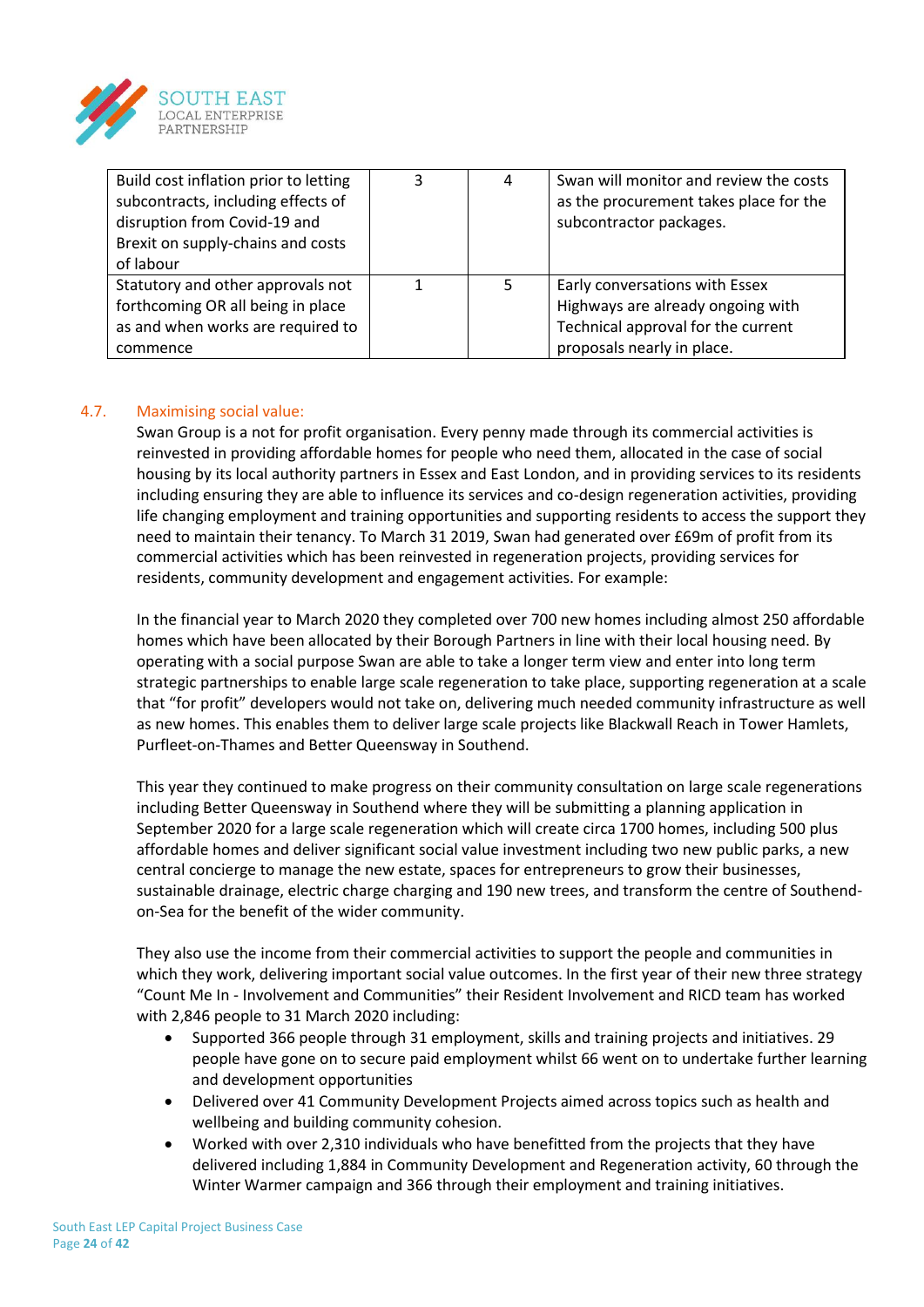

They have also been able to continue investing in their welfare benefits support team, who this year contacted 2,953 households and visited 634 residents to provide support. 231 residents who are eligible were supported to apply for Discretionary Housing Payments (DHPs) to cover their rent shortfall. The team also assisted residents to claim over £980,000 of various benefits to sustain their tenancies and improve their finances.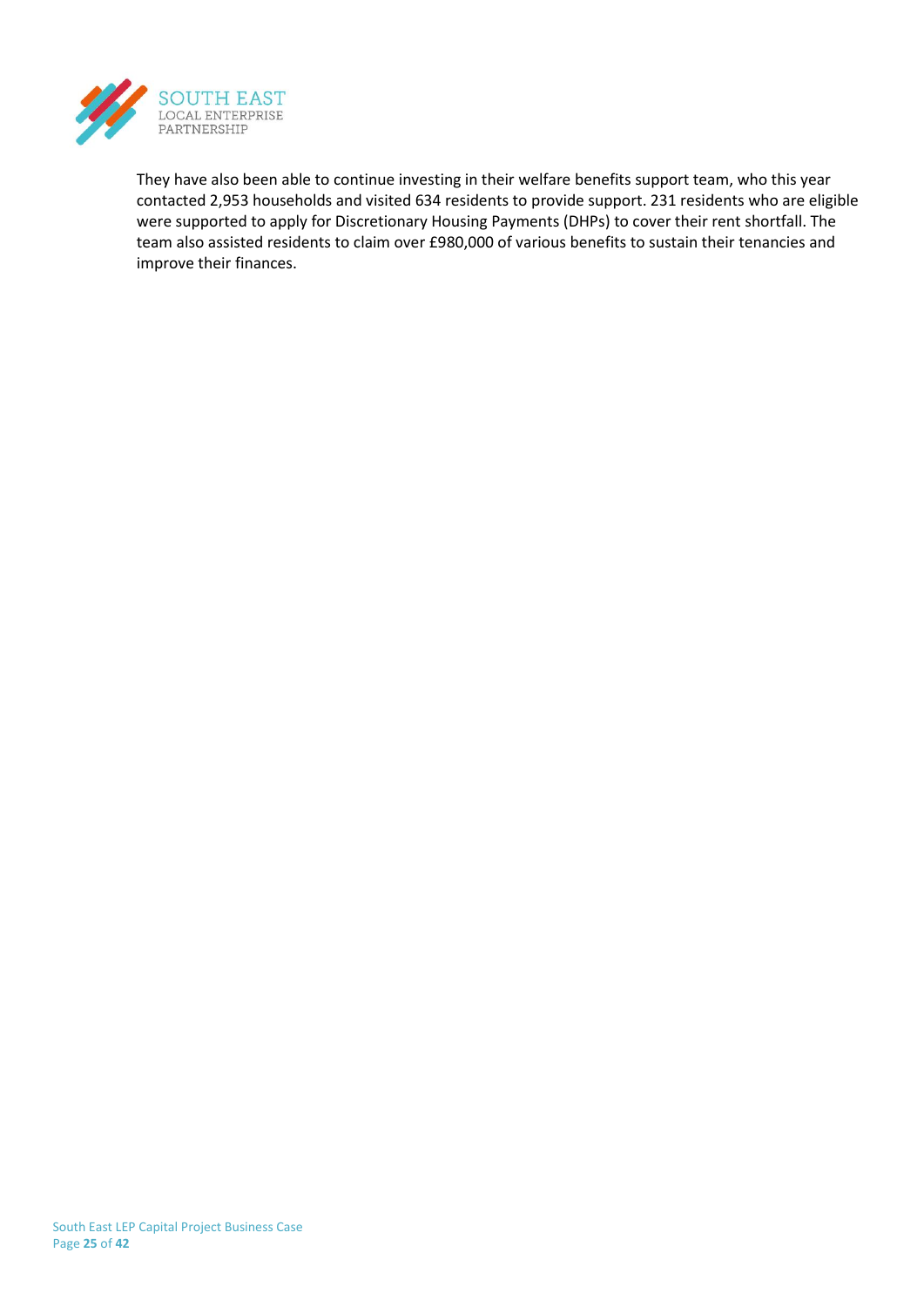

# 5. FINANCIAL CASE

# 5.1. Total project value and funding sources:

| <b>Funding source</b>                                                                                                                                                                                      | Amount (£) | Constraints, dependencies or risks and<br>mitigation                 |
|------------------------------------------------------------------------------------------------------------------------------------------------------------------------------------------------------------|------------|----------------------------------------------------------------------|
| <b>GBF</b> - Electric Charging Points                                                                                                                                                                      | £70,000    | Reconfirmation of local network capacity                             |
| GBF - Installation of shop fronts                                                                                                                                                                          | £570,000   | Programme risk is mitigated as works are<br>already at podium level. |
| GBF - Public realm improvements to<br>Laindon station                                                                                                                                                      | £150,000   | Co-ordination with Local Authority                                   |
| Swan Commercial Services funding<br>for passive element of EV charging<br>points, construction of the shops to<br>shell & core, wider external works<br>away from the high street (such us<br>podium deck) | £3,925,000 | Programme risk is mitigated as works are<br>already at podium level. |
| <b>Total project value</b>                                                                                                                                                                                 | £4,715,000 |                                                                      |

# 5.2. SELEP funding request, including type (LGF, GPF, GBF etc.,):

This SELEP funding request is for the Get Building Funding for £790,000

# 5.3. Costs by type:

|                                                                                                                                                             | <b>Expenditure Forecast</b> |               |               |               |      |
|-------------------------------------------------------------------------------------------------------------------------------------------------------------|-----------------------------|---------------|---------------|---------------|------|
| Cost type                                                                                                                                                   | 20/21<br>£000               | 21/22<br>£000 | 22/23<br>£000 | 23/24<br>£000 | Etc. |
| Capital - Value of the Construction works for<br>the installation of the shop fronts and EV<br>charging points and the improvements to the<br>public realm. |                             | £790          |               |               |      |
| <b>Total funding requirement</b>                                                                                                                            |                             | £790          |               |               |      |
| Inflation (%)                                                                                                                                               |                             |               |               |               |      |

#### 5.4. Quantitative risk assessment (QRA):

Costs in the table below have been reviewed and provided by SCS Commercial Team. Works are being and will continue to be, procured as per section 4 which highlights the tendering process that is undertaken. This creates a clearer output on costs. However, the costs still include a typical 5% contingency allowance.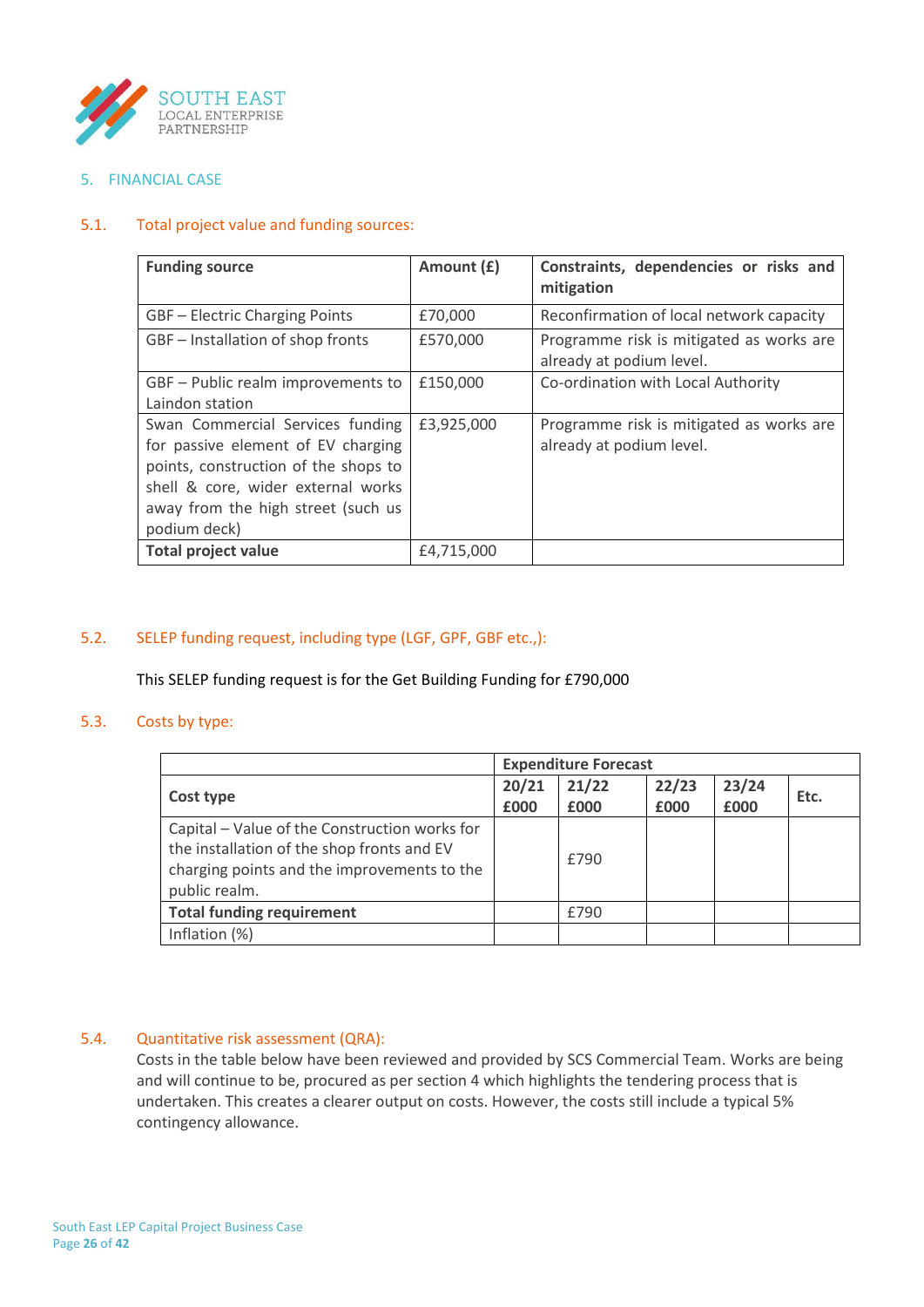

| <b>Item</b>                                             | Amount (£)     |
|---------------------------------------------------------|----------------|
|                                                         |                |
| <b>Electric Charging Points:</b>                        |                |
| Infrastructure for EV charging points (passive element) | £34,000£70,000 |
| Active electrical vehicle charging points               |                |
| <b>Construction of retail units to shell &amp; core</b> | £2,650,000     |
| Installation of shop fronts:                            |                |
| Curtain walling and doors & prelims for installation    | £544.400       |
|                                                         |                |
|                                                         |                |
| <b>Public realm improvements</b>                        | £1,187,500     |
| Contingency                                             | £229,100       |
| <b>Total project value</b>                              | £4,715,000     |

# 5.5. Funding profile (capital and non-capital):

| <b>Funding source</b>                                                                                                                                                                                      | Amount (£) | Constraints, dependencies or risks and<br>mitigation                 |
|------------------------------------------------------------------------------------------------------------------------------------------------------------------------------------------------------------|------------|----------------------------------------------------------------------|
| <b>GBF</b> - Electric Charging Points                                                                                                                                                                      | £70,000    | Reconfirmation of local network capacity                             |
| GBF - Installation of shop fronts                                                                                                                                                                          | £570,000   | Programme risk is mitigated as works are<br>already at podium level. |
| GBF - Public realm improvements to<br>Laindon station                                                                                                                                                      | £150,000   | Co-ordination with Local Authority                                   |
| Swan Commercial Services funding<br>for passive element of EV charging<br>points, construction of the shops to<br>shell & core, wider external works<br>away from the high street (such us<br>podium deck) | £3,925,000 | Programme risk is mitigated as works are<br>already at podium level. |
| <b>Total project value</b>                                                                                                                                                                                 | £4,715,000 |                                                                      |

# 5.6. Funding commitment:

This will be referred to the Section 151 Officer after submission of the application.

# 5.7. Risk and constraints:

| <b>Risk</b>                        | Likelihood* Impact* | <b>Mitigation</b>                         |
|------------------------------------|---------------------|-------------------------------------------|
| Insufficient funds being available |                     | No or severely reduced GBF funding will   |
| to carry out the proposed works    |                     | mean the end product would not            |
|                                    |                     | achieve in full its potential benefits to |
|                                    |                     | the local community                       |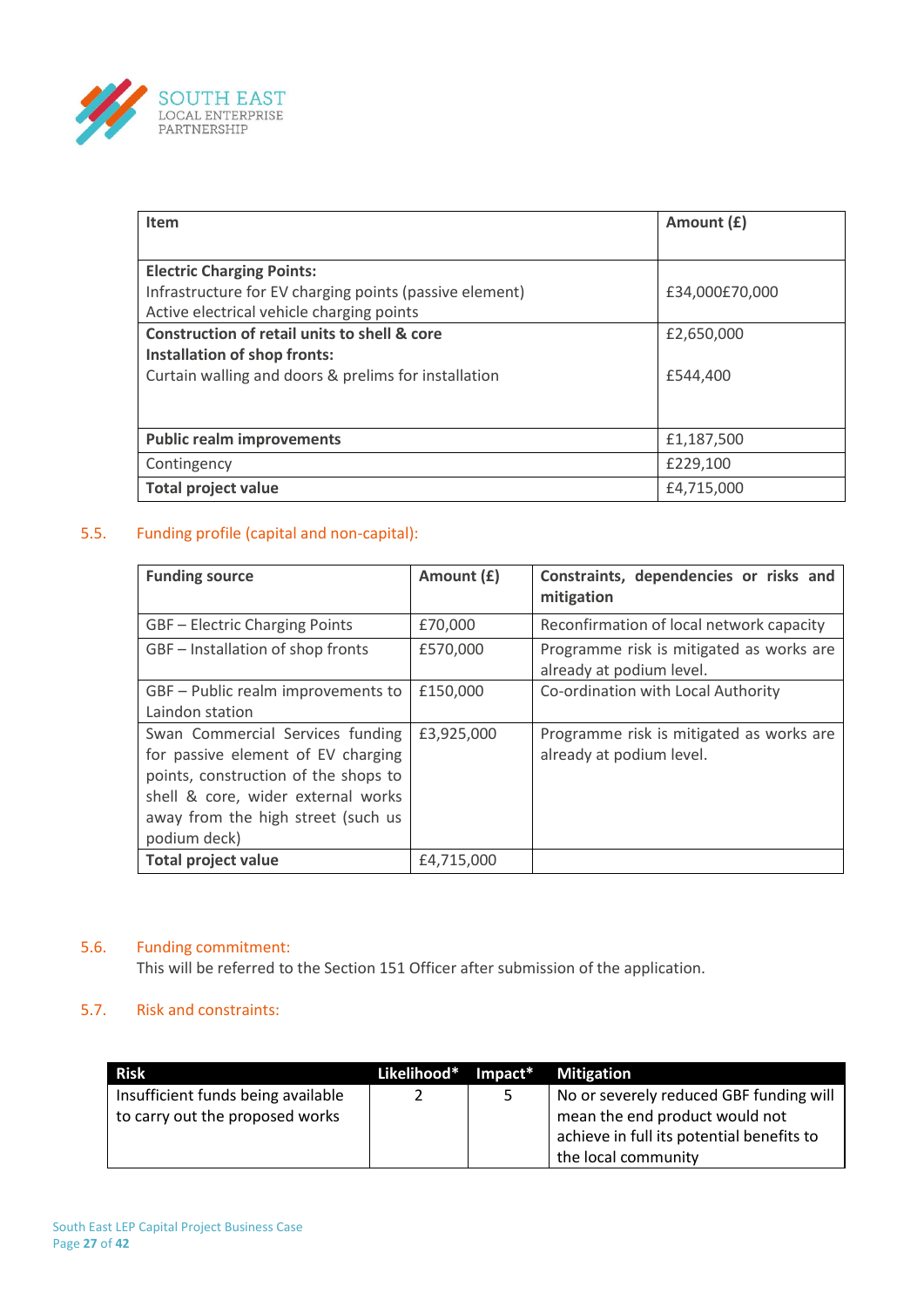

| <b>Build cost inflation</b>                                                                                             | 2              | 4 | Ensuring price certainty with sub-<br>contractors as soon as possible and use<br>a robust procurement process and sub-<br>contractor appointment.                                                                         |
|-------------------------------------------------------------------------------------------------------------------------|----------------|---|---------------------------------------------------------------------------------------------------------------------------------------------------------------------------------------------------------------------------|
| Delayed works on site                                                                                                   | $\overline{2}$ | 4 | Ensure that site works are monitored<br>and progress recorded to ensure that<br>works are in line with project<br>programme                                                                                               |
| Site shutdown                                                                                                           | 1              | 5 | If the site was to shut down due to a<br>Covid outbreak or wider government<br>changes, this would delays work on site<br>and ultimately could lead to the works<br>not being able to take place.                         |
| Statutory and other approvals not<br>forthcoming OR all being in place<br>as and when works are required to<br>commence | 1              | 5 | Early conversations with Basildon<br>planning and building control<br>departments during detailed scheme<br>design to ascertain if any planning<br>permissions are required and any pre-<br>app feedback to be addressed. |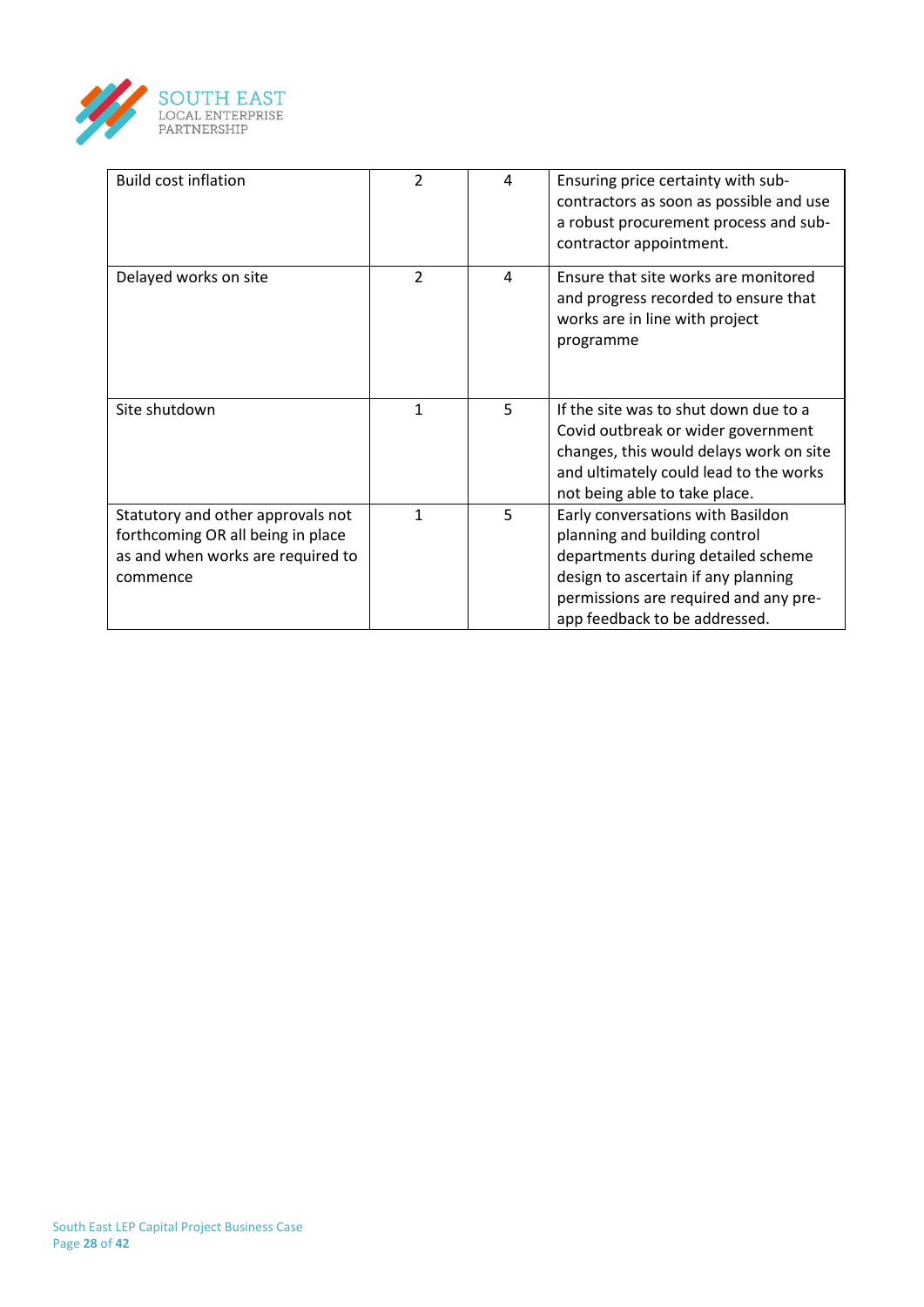

#### 6. MANAGEMENT CASE

#### 6.1. Governance:

The Senior Responsible Officer is Dean Rosewell, Managing Director of Nu Living. David Watson, Operations Director, will be responsible for the delivery of the works through the Construction Management team, and Luke Riley, Project Director, will be responsible for the monitoring of this work and administration of the funding, through the Development team.

The Design and Technical Team will procure the design work from our consultant team. The Commercial Team will procure the sub-contract works through the comprehensive tender process detailed above. The Construction Team will project manage the day to day running of the construction works managing the sub-contractors that are appointed to carry out the works on site.

The Laindon Place project has regular monthly team meetings, chaired by a member of the Development Team, where progress is reviewed with the assistance of a monthly report and contract spend and programme is monitored. Decisions are taken amongst the project team or where necessary recommendations are passed onto senior management. These meetings will take place until the project reaches completion. Cashflows are also provided monthly by the Commercial Team.

The project is also reviewed by members of the Senior Management Team at a monthly Project Review Board. Again, this is accompanied by a monthly report produced by both the Construction and Development teams.

The project team maintain a detailed risk register which is reviewed regularly throughout the project until practical completion. The risk register pulls together risks on finance, construction activities, design elements, cost, stakeholder management and legal that the project is likely to encounter. The risk register details each risk and include actions that are required to ensure that the risk is minimised and how risks can be mitigated should they be realised.

#### 6.2. Approvals and escalation procedures:

Approval to amend the specification of the project to include the installation of the active EV charging points, the retail shop fronts and improvements to the public realm will follow Swan's regular stringent change process.

The project team will fill out a change order form outlining the nature of the change and the impact upon their section of the team. Once agreed amongst the project team, this would be sent to the Project Director and Heads of Service in the Construction Team for their approval.

Given the figures involved and in accordance with Swan's financial regulations, the change to the build contract for the project would mean a report would need to go to Swan's Executive Team for approval.

#### 6.3. Contract management: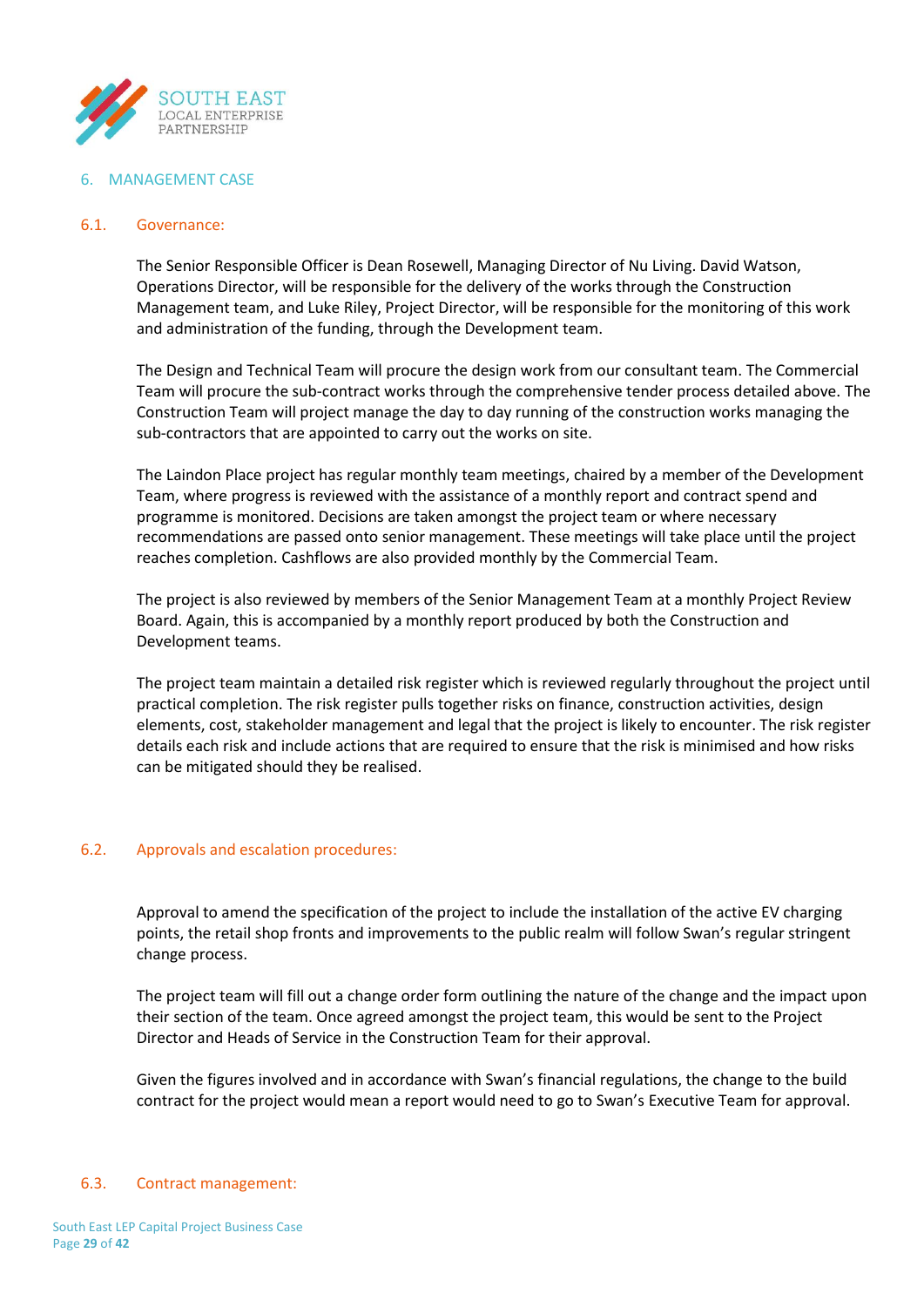

Swan will draw on the previous experience of managing complex Construction projects to ensure that the outputs are delivered. Swan will also need to work closely with external consultants to prepare the design and work closely with procured subcontractors to deliver this project. Swan's previous experience as a direct developer and contractor will add real value to this component of the project.

As detailed above, Swan has a robust procurement system in terms of appointing sub-contractors and designers and this will be used to ensure competent suppliers are appointed and that best value is achieved in line with Swan's commercial procedures and financial regulations. Swan's standard form of contract, appointment and collateral warranties (where needed) will be agreed and signed by Swan and supplier once it has been authorised.

#### 6.4. Key stakeholders:

Swan has engaged extensively with key stakeholders since purchasing the Laindon Shopping Centre in 2015. This was shown to have been a success when Swan submitted their detailed planning application to Basildon Council. This was given unanimous support by the planning committee with a high level of support from local residents who had numerous chances to shape the proposals through our public engagement strategy.

Local residents continue to support the scheme and Swan's team continue to meet monthly with a group of local residents who provide feedback on Swan's approach and work on site.

Swan also meets regularly with members of Basildon Council, primarily through the Town Centre Working Group and the Town Centre Working Group Laindon sub-committee. Updates are provided to members on how progress is going on site and other key information.

Swan are also working in partnership with Lidl, Assura, NHS England, Basildon and Brentwood CCG, NHS Property Services and previous owners of shops in the Laindon Shopping Centre, who are located in temporary facilities, and have good and productive relationships with all parties.

As set out above, Homes England are also very supportive of the scheme and Swan are the recipient of Strategic Partnership Funding and Estate Regeneration Funding on the scheme.

The benefit of the proactive stakeholder engagement carried out by Swan is that we continue to have local support in the scheme and most importantly the local community await a new local high street for their local shopping and access to local services. [do we have a link to latest newsletter or such like?]

#### 6.5. Equality Impact:

An Equalities Impact Assessment (EqIA) will be produced for submission to SELEP, evaluating the proposal against the three main terms of the Public Sector Equality Duty. This must be illustrated on an evidential basis. Should there be any adverse impacts identified on groups with protected characteristics, the process requires mitigations to be put in place. These will be set out in an Equalities and Diversity Plan, identifying the measures that will be put in place.

#### 6.6. Risk management strategy: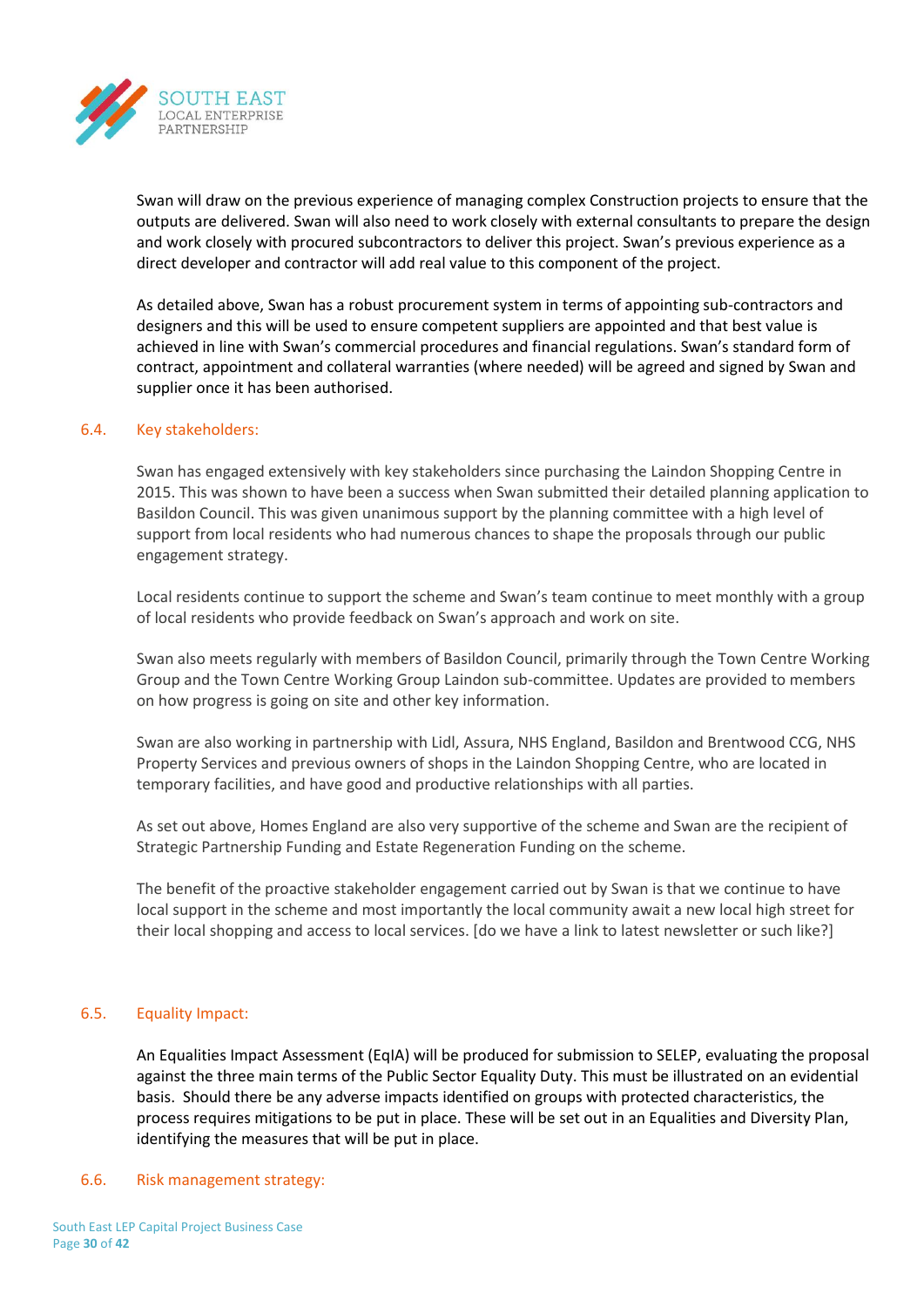

Swan have set out our risk management strategy in Appendix C. The project team maintain a detailed risk register which is reviewed regularly throughout the project until practical completion. The risk register pulls together risks on finance, construction activities, design elements, cost, stakeholder management and legal that the project is likely to encounter. The risk register details each risk and include actions that are required to ensure that the risk is minimised and how risks can be mitigated should they be realised.

# 6.7. Work programme:

See appendix D.

#### 6.8. Previous project experience:

Swan is an experienced housing / mixed use regeneration developer and contractor, having been operating in this sector for some 25+ years, within which the internal provision of professional services (particularly including project management) and the procurement of external services and contractors, is a fundamental part of its day to day business.

Swan have considerable experience in the tendering process and subsequently procuring selected contractors, suppliers and providers of services. They are also very experienced project managers.

Swan have completed several projects in Tower Hamlets, Redbridge, Barking and Dagenham, Havering and Basildon

# 6.9. Monitoring and evaluation:

The Monitoring and Evaluation report and the Baseline report are currently under consideration, and will be drafted and completed before the project is considered by SELEP in detail

This will reflect the Logic Map, which has been initially prepared, and is included below.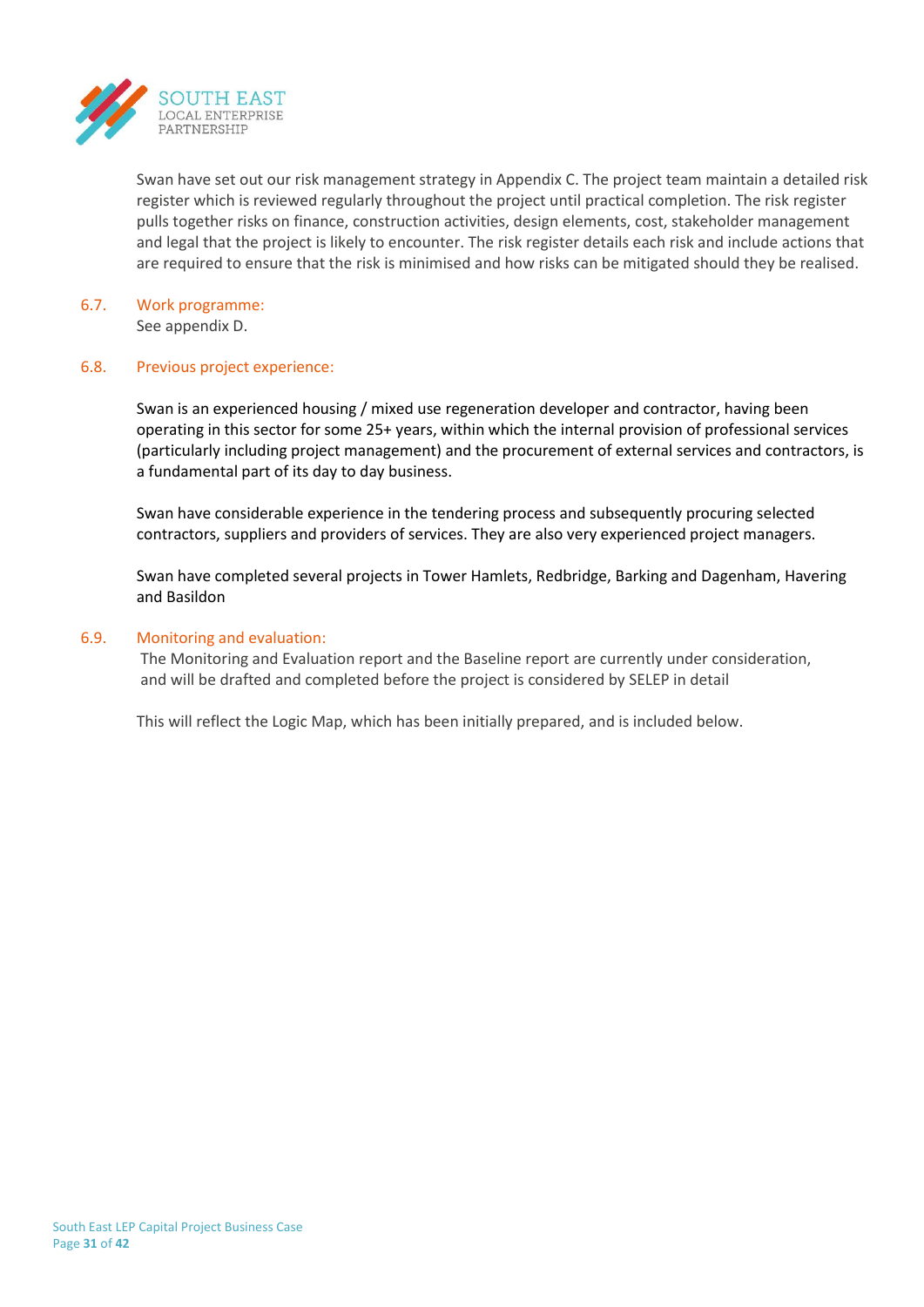

# 6.91 Logic Map

| <b>Objectives</b>    | Inputs                         | <b>Outputs</b>                | <b>Outcomes</b>                | <b>Impacts</b>        |
|----------------------|--------------------------------|-------------------------------|--------------------------------|-----------------------|
| Improving the        | For all schemes:               | For all schemes:              | For schemes of £2m of          | For schemes of £2m of |
| placemaking of       |                                |                               | funding or less:               | funding or less:      |
| Laindon Place        | Take from section 1.10 /       | 70 active EV charging points  |                                | $-n/a$                |
|                      | <b>Financial Case</b>          | in the undercroft car parking | - A minimum of 60 jobs to be   |                       |
| Ensuring a           |                                | area and 5 in public parking  | created in the new retail      |                       |
| sustainable          | <b>Grant Spend</b>             | areas                         | units at Laindon               |                       |
| regeneration project | £790,000                       |                               | - A minimum of 65 jobs to be   |                       |
|                      |                                | 570sqm of improvements to     | created on the construction    |                       |
| Ensure that local    | Leveraged Funding              | public realm                  | site                           |                       |
| residents across     | £3,925,000                     |                               | -244 new homes are being       |                       |
| Laindon benefit from |                                | 16 glazed shop fronts         | delivered as part of the       |                       |
| the                  | £34,000 for the                | installed on retail units in  | Laindon Place regeneration     |                       |
|                      | infrastructure for the passive | Phase 1b and 2b.E             | scheme.                        |                       |
|                      | charging points                |                               | - 16 new retail units are      |                       |
|                      |                                |                               | being delivered as part of the |                       |
|                      | £2,791,000 for the             |                               | Laindon Place regeneration     |                       |
|                      | construction of the retail     |                               | scheme.                        |                       |
|                      | units                          |                               | - A new medical centre is      |                       |
|                      |                                |                               | being delivered as part of the |                       |
|                      | £1,100,000 for the             |                               | Laindon Place regeneration     |                       |
|                      | installation of the            |                               | scheme                         |                       |
|                      | new public realm               |                               | - A new Lidl supermarket is    |                       |
|                      |                                |                               | being delivered as part of the |                       |
|                      |                                |                               | Laindon Place scheme           |                       |
|                      |                                |                               | - A new Swan office is being   |                       |
|                      |                                |                               | delivered as part of the       |                       |
|                      |                                |                               | Laindon Place scheme           |                       |
|                      |                                |                               |                                |                       |
|                      |                                |                               |                                |                       |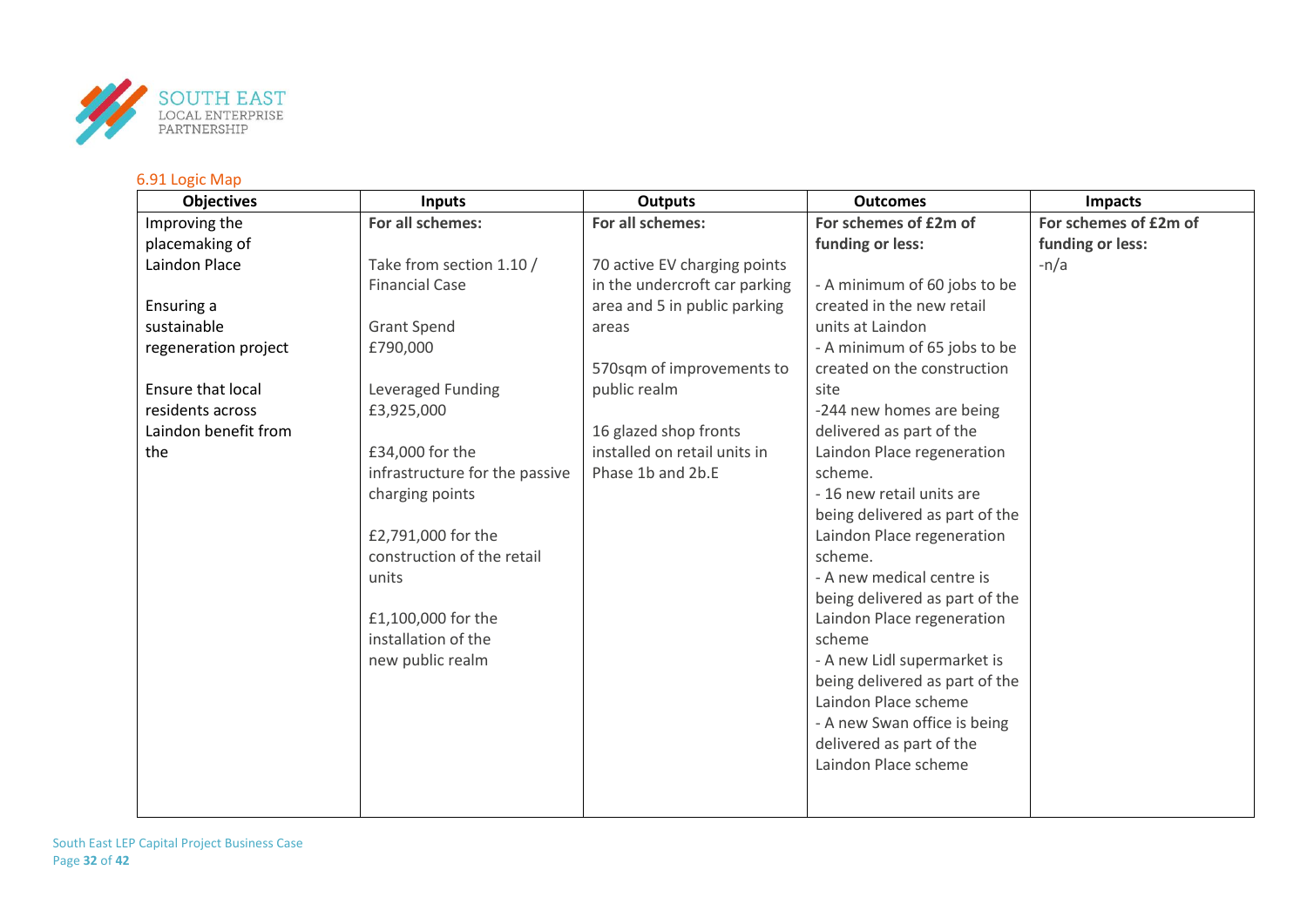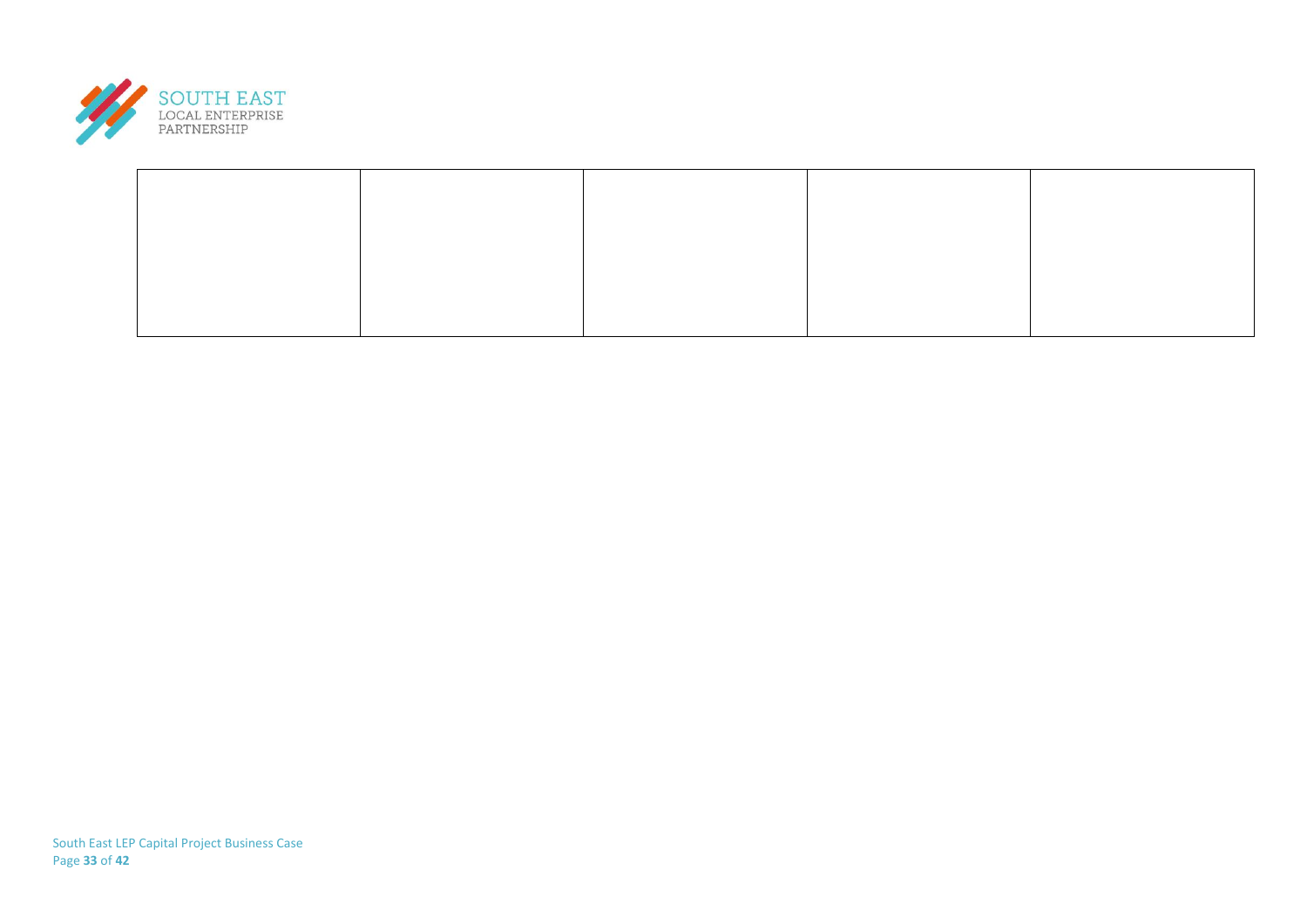

# 7. DECLARATIONS

| Has any director/partner ever been disqualified from   |     |
|--------------------------------------------------------|-----|
| being a company director under the Company             |     |
| Directors Disqualification Act (1986) or ever been     |     |
| the proprietor, partner or director of a business that | No. |
| has been subject to an investigation (completed,       |     |
| current or pending) undertaken under the               |     |
| Companies, Financial Services or Banking Acts?         |     |
| Has any director/partner ever been bankrupt or         |     |
| subject to an arrangement with creditors or ever       |     |
| been the proprietor, partner or director of a          | No. |
| business subject to any formal insolvency procedure    |     |
| such as receivership, liquidation, or administration,  |     |
| or subject to an arrangement with its creditors        |     |
| Has any director/partner ever been the proprietor,     |     |
| partner or director of a business that has been        | No. |
| requested to repay a grant under any government        |     |
| scheme?                                                |     |

\*If the answer is "yes" to any of these questions please give details on a separate sheet of paper of the person(s) and business(es) and details of the circumstances. This does not necessarily affect your chances of being awarded SELEP funding.

I am content for information supplied here to be stored electronically, shared with the South East Local Enterprise Partnerships Independent Technical Evaluator, Steer Davies Gleave, and other public sector bodies who may be involved in considering the business case.

I understand that a copy of the main Business Case document will be made available on the South East Local Enterprise Partnership website one month in advance of the funding decision by SELEP Accountability Board. The Business Case supporting appendices will not be uploaded onto the website. Redactions to the main Business Case document will only be acceptable where they fall within a category for exemption, as stated in Appendix G.

Where scheme promoters consider information to fall within the categories for exemption (stated in Appendix G) they should provide a separate version of the main Business Case document to SELEP 6 weeks in advance of the SELEP Accountability Board meeting at which the funding decision is being taken, which highlights the proposed Business Case redactions.

I understand that if I give information that is incorrect or incomplete, funding may be withheld or reclaimed and action taken against me. I declare that the information I have given on this form is correct and complete. Any expenditure defrayed in advance of project approval is at risk of not being reimbursed and all spend of Local Growth Fund must be compliant with the Grant Conditions.

I understand that any offer may be publicised by means of a press release giving brief details of the project and the grant amount.

| Signature of applicant | Inde Mr                 |
|------------------------|-------------------------|
| Print full name        | Luke Riley              |
| Designation            | <b>Project Director</b> |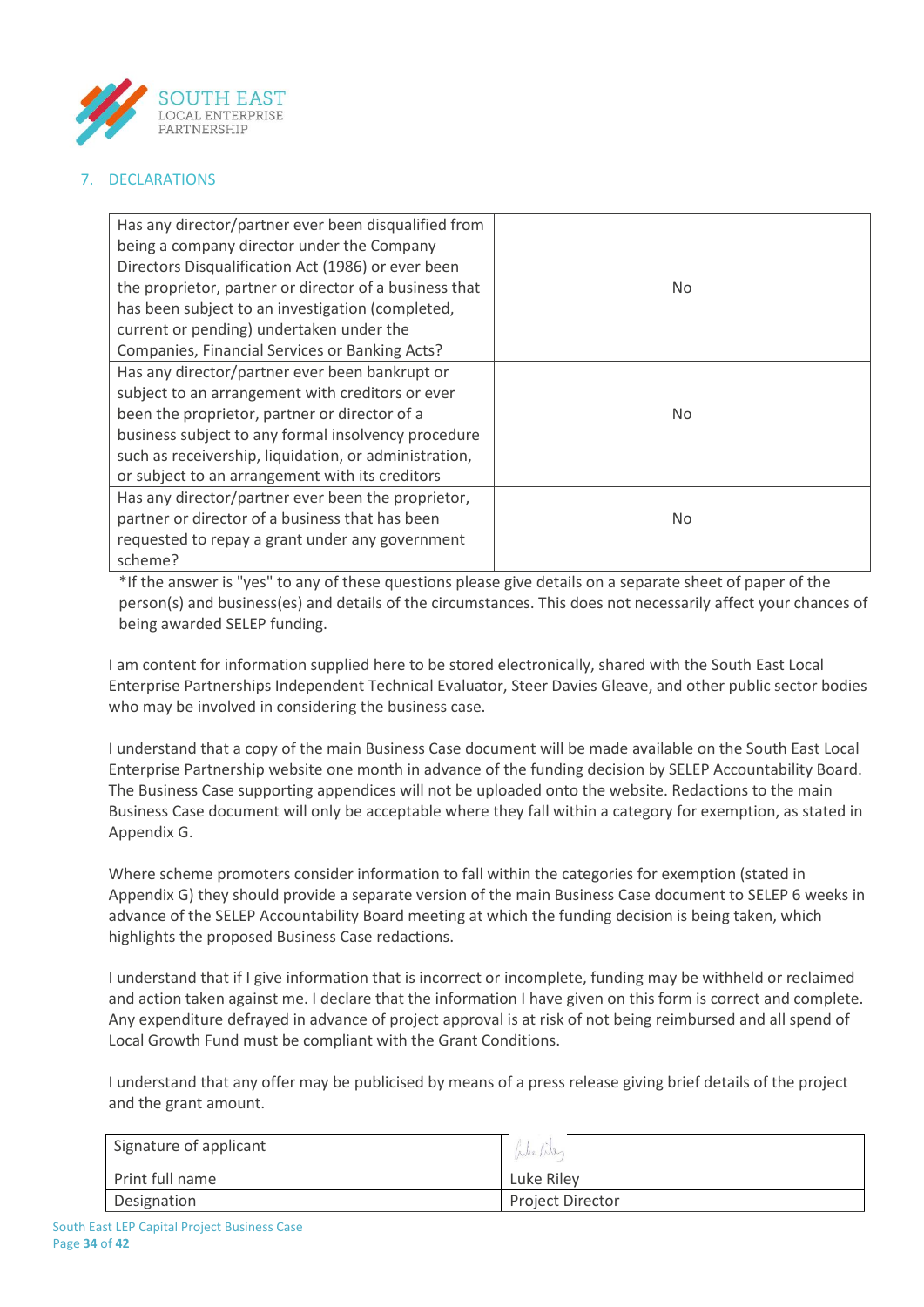

# 8. APPENDIX A – ECONOMIC APPRAISAL ASSUMPTIONS

| <b>Appraisal Assumptions</b>           | <b>Details</b>                                          |
|----------------------------------------|---------------------------------------------------------|
| Guidance followed                      | N/A                                                     |
| <b>QRA and Risk allowance</b>          | QRA done and risk allowance included (see Financial     |
|                                        | Case)                                                   |
| <b>Real Growth</b>                     | All costs and benefits in constant 2020/21 prices.      |
| Discounting                            | N/A                                                     |
| <b>Sensitivity Tests</b>               | N/A                                                     |
| Additionality                          | N/A                                                     |
| Administrative costs of regulation     | Not assessed                                            |
| Appraisal period                       | N/A                                                     |
| Distributional weights                 | Not assessed                                            |
| Employment                             | Included in Economic Case                               |
| <b>External impacts of development</b> | Not assessed                                            |
| <b>GDP</b>                             | N/A                                                     |
| House price index                      | N/A                                                     |
| Indirect taxation correction factor    | N/A                                                     |
| Inflation                              | Costs and benefits are 2020/21 prices; costs based      |
|                                        | on quotes and capital expenditure is not anticipated to |
|                                        | be subject to inflation given the short period of       |
|                                        | expenditure                                             |
| Land value uplift                      | N/A                                                     |
| Learning rates                         | N/A                                                     |
| Optimism bias                          | Not Assessed                                            |
| Planning applications                  | Planning approval in place, relevant conditions to be   |
|                                        | discharged.                                             |
| Present value year                     | 2020/21                                                 |
| Private sector cost of capital         | N/A - not-for-profit organisation                       |
| Rebound effects                        | Not assessed                                            |
| <b>Regulatory transition costs</b>     | Not assessed                                            |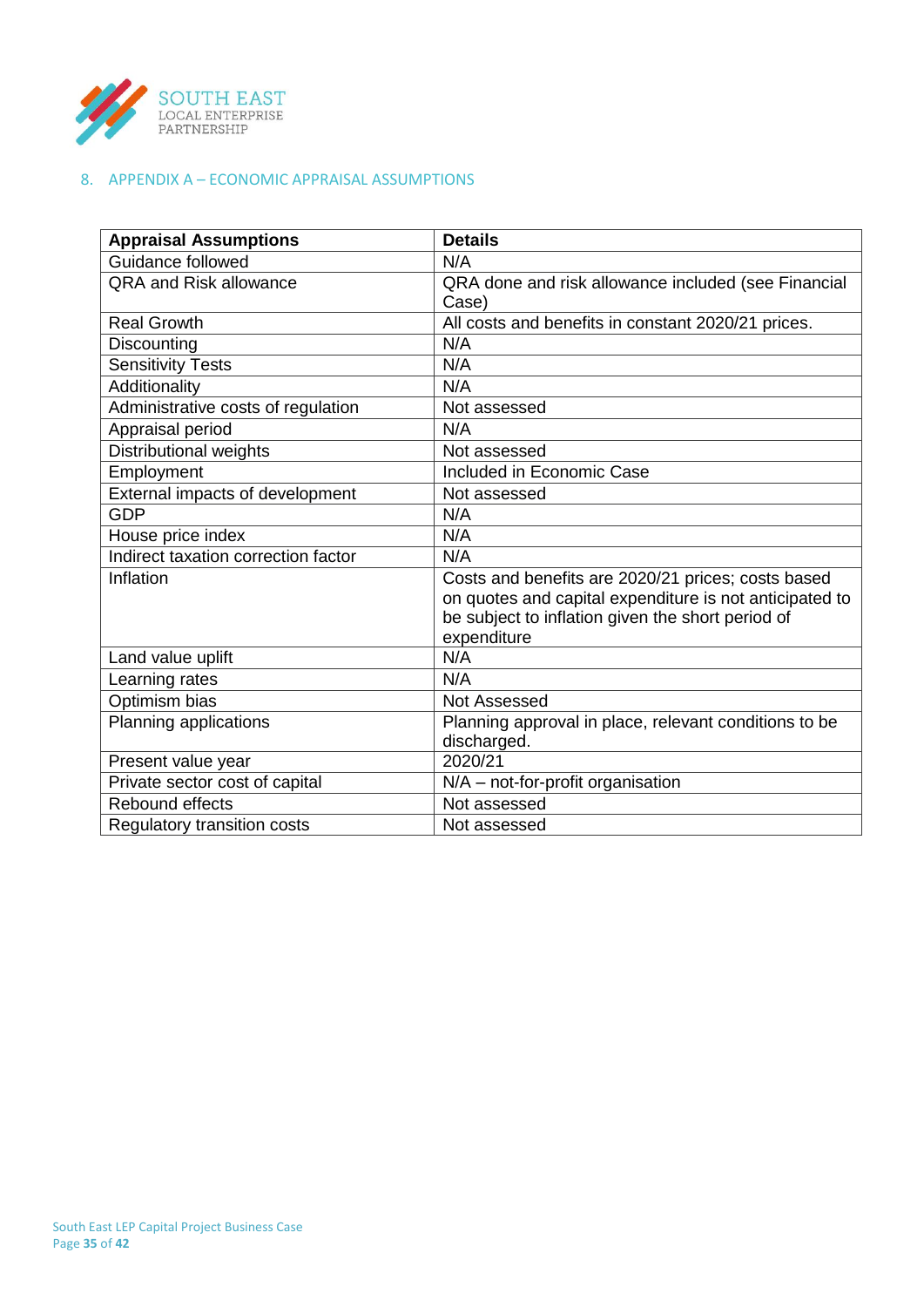

# APPENDIX B - FUNDING COMMITMENT

Draft S151 Officer Letter to support Business Case submission

Dear Colleague

In submitting this project Business Case, I confirm on behalf of [Insert name of County or Unitary Authority] that:

- The information presented in this Business Case is accurate and correct as at the time of writing.
- The funding has been identified to deliver the project and project benefits, as specified within the Business Case. Where sufficient funding has not been identified to deliver the project, this risk has been identified within the Business Case and brought to the attention of the SELEP Secretariat through the SELEP quarterly reporting process.
- The risk assessment included in the project Business Case identifies all substantial project risks known at the time of Business Case submission.
- The delivery body has considered the public-sector equality duty and has had regard to the requirements under s.149 of the Equality Act 2010 throughout their decision-making process. This should include the development of an Equality Impact Assessment which will remain as a live document through the projects development and delivery stages.
- The delivery body has access to the skills, expertise and resource to support the delivery of the project
- Adequate revenue budget has been or will be allocated to support the post scheme completion monitoring and benefit realisation reporting
- The project will be delivered under the conditions in the signed LGF Service Level Agreement or other grant agreement with the SELEP Accountable Body.
- I note that the Business Case will be made available on the SELEP website one month in advance of the funding decision being taken, subject to the removal of those parts of the Business Case which are commercially sensitive and confidential as agreed with the SELEP Accountable Body.

Yours Sincerely, SRO (Director Level) …………………………………………… S151 Officer …………………………………………………………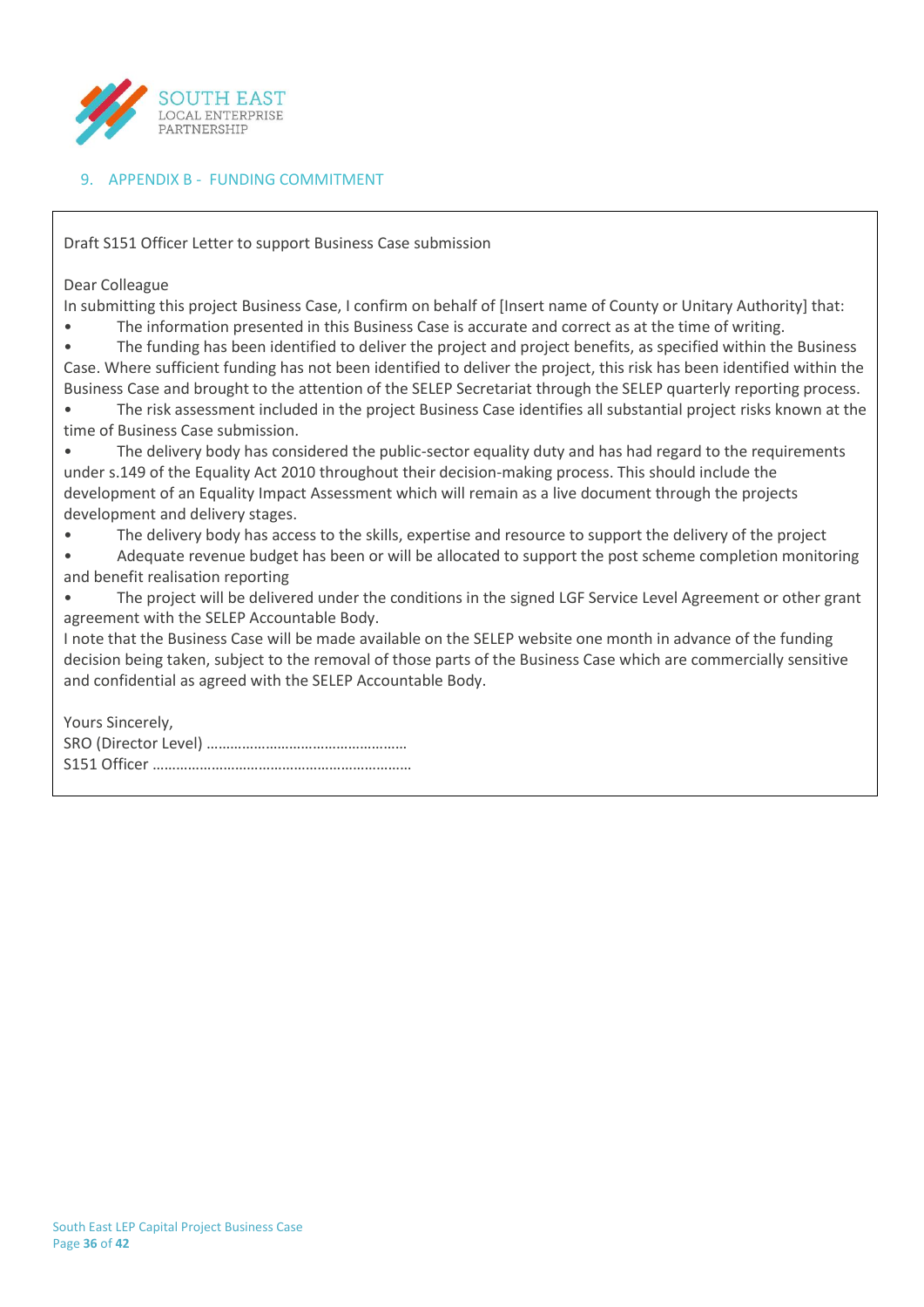

# 10. APPENDIX C – RISK MANAGEMENT STRATEGY

| <b>Description of</b><br><b>Risk</b>                                        | Impact of<br><b>Risk</b>                                                           | <b>Risk</b><br>Owner | <b>Risk</b><br><b>Manager</b> | Likelihood of<br>occurrence (Very<br>Low/Low/Med/<br>High/ Very High)<br>$(1/2/3/4/5)$ * | <b>Impact (Very</b><br>Low/ Low/ Med/<br>High/ Very High)<br>$(1/2/3/4/5)$ ** | <b>Risk Rating</b> | <b>Risk Mitigation</b>                                                                                                                                                   | <b>Residual</b><br><b>Likelihood/Impact Scores</b> |
|-----------------------------------------------------------------------------|------------------------------------------------------------------------------------|----------------------|-------------------------------|------------------------------------------------------------------------------------------|-------------------------------------------------------------------------------|--------------------|--------------------------------------------------------------------------------------------------------------------------------------------------------------------------|----------------------------------------------------|
| Insufficient funds<br>being available<br>to carry out the<br>proposed works | Project would<br>not be able to<br>proceed                                         | Swan                 | Swan                          | $\overline{2}$                                                                           | 5                                                                             | 10                 | No or severely<br>reduced GBF<br>funding will<br>result in the<br>scheme not<br>proceeding                                                                               |                                                    |
| <b>Build cost</b><br>inflation                                              | Increase the<br>overall cost of<br>the project.                                    | Swan                 | Swan                          | $\overline{2}$                                                                           | $\overline{4}$                                                                | 8                  | <b>Ensuring price</b><br>certainty with<br>sub-contractors<br>as soon as<br>possible and<br>use a robust<br>procurement<br>process and<br>sub-contractor<br>appointment. |                                                    |
| Delayed works<br>on site                                                    | Any delays on<br>site might<br>mean the<br>subcontractor<br>for the EV<br>charging | Swan                 | Swan                          | $\overline{2}$                                                                           | $\overline{4}$                                                                | 8                  | Ensure that site<br>works are<br>monitored and<br>progress<br>recorded to<br>ensure that                                                                                 |                                                    |

South East LEP Capital Project Business Case Page **37** of **42**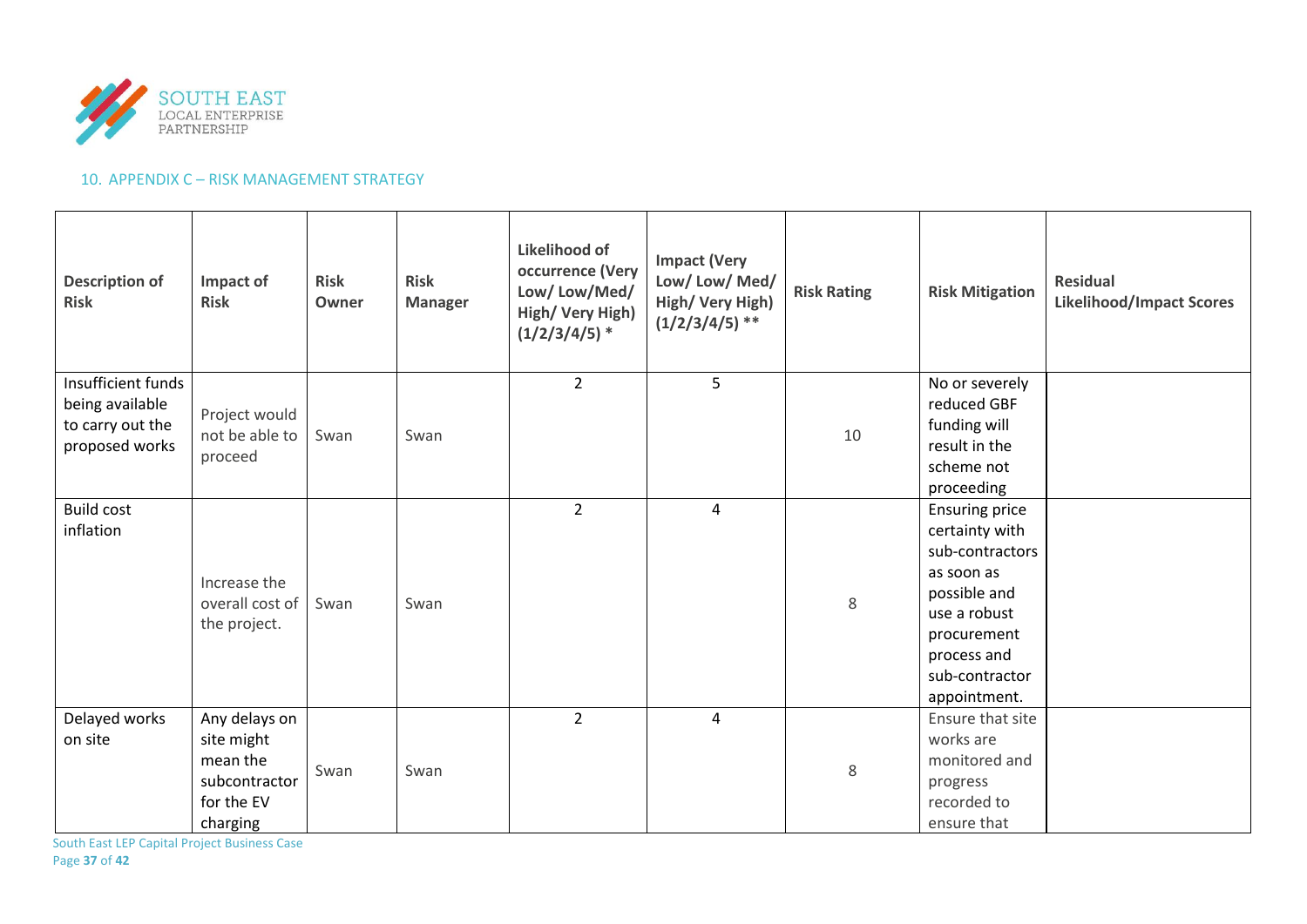

|                                                                                                                                     | points and<br>shop fronts<br>starts their<br>work late                                                                                                                                                                             |      |      |              |                |   | works are in<br>line with<br>project<br>programme                                                                                                                                    |  |
|-------------------------------------------------------------------------------------------------------------------------------------|------------------------------------------------------------------------------------------------------------------------------------------------------------------------------------------------------------------------------------|------|------|--------------|----------------|---|--------------------------------------------------------------------------------------------------------------------------------------------------------------------------------------|--|
| Site shutdown                                                                                                                       | If the site was<br>to shut down<br>due to a<br>Covid<br>outbreak or<br>wider<br>government<br>changes, this<br>would delays<br>work on site<br>and<br>ultimately<br>could lead to<br>the works not<br>being able to<br>take place. | Swan | Swan | $\mathbf{1}$ | $\overline{4}$ | 4 | Ensure that the<br>site<br>management<br>team are<br>enforcing Covid<br>safe measures<br>on site                                                                                     |  |
| Statutory and<br>other approvals<br>not forthcoming<br>OR all being in<br>place as and<br>when works are<br>required to<br>commence | Not allowing<br>the works to<br>be carried<br>out.                                                                                                                                                                                 | Swan | Swan | $\mathbf{1}$ | 5              | 5 | Early<br>conversations<br>with Basildon<br>planning and<br>building control<br>departments<br>during detailed<br>scheme design<br>to ascertain if<br>any planning<br>permissions are |  |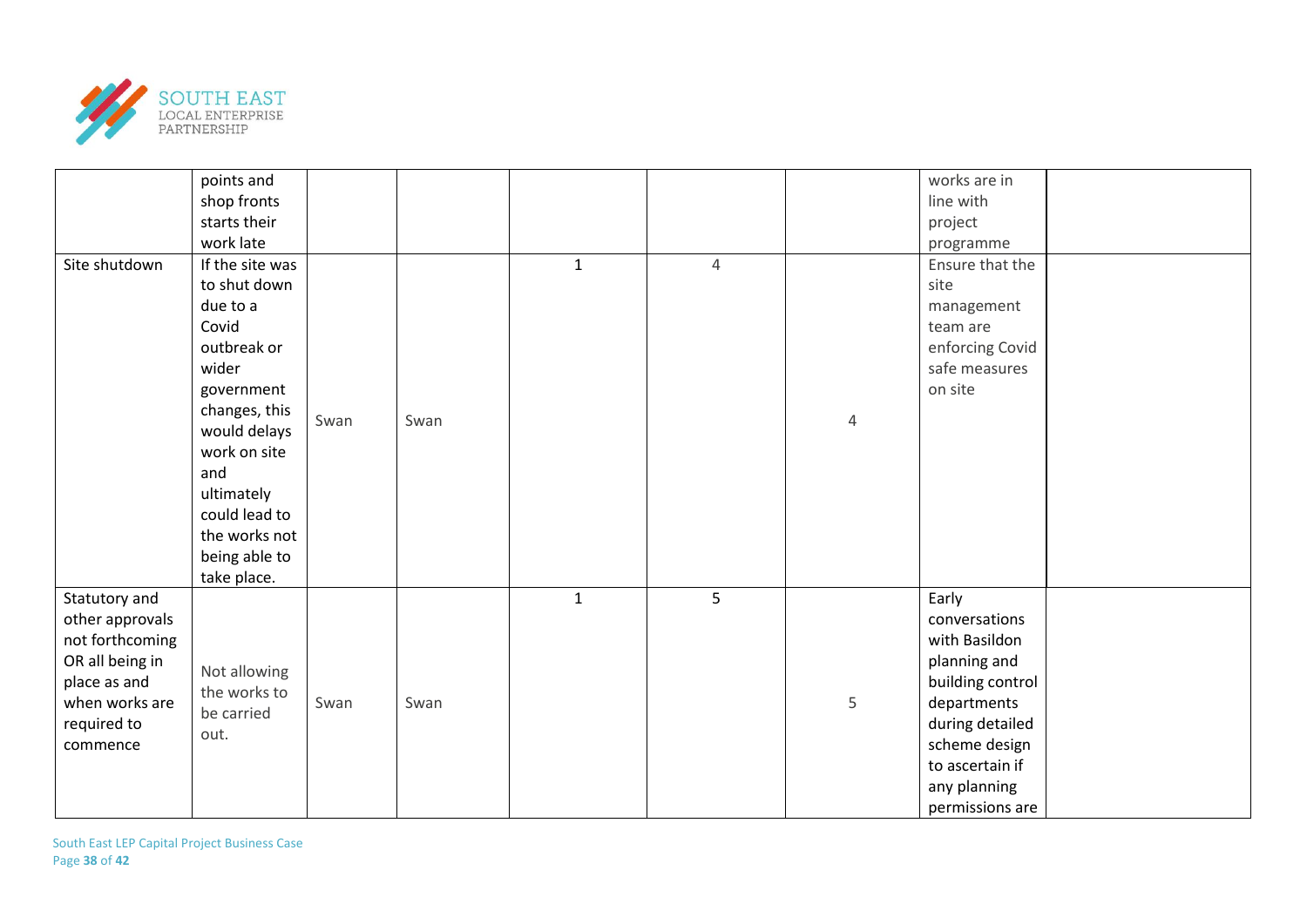

|  |  |  | required and   |  |
|--|--|--|----------------|--|
|  |  |  | any pre-app    |  |
|  |  |  | feedback to be |  |
|  |  |  | addressed.     |  |

\* Likelihood of occurrence scale: Very Low (1) more than 1 chance in 1000; Low (2) more than 1 chance in 100; Medium (3) more than 1 chance in 50; High (4) more than 1 chance in 25; Very High (5) more than 1 chance in 10.

\*\* Impact scale: Very Low (1) likely that impact could be resolved within 2 days; Low (2) potential for a few days' delay; Medium (3) potential for significant delay; High (4) potential for many weeks' delay; Very High (5) potential for many months' delay

Please note, not all sections of the table may require completion.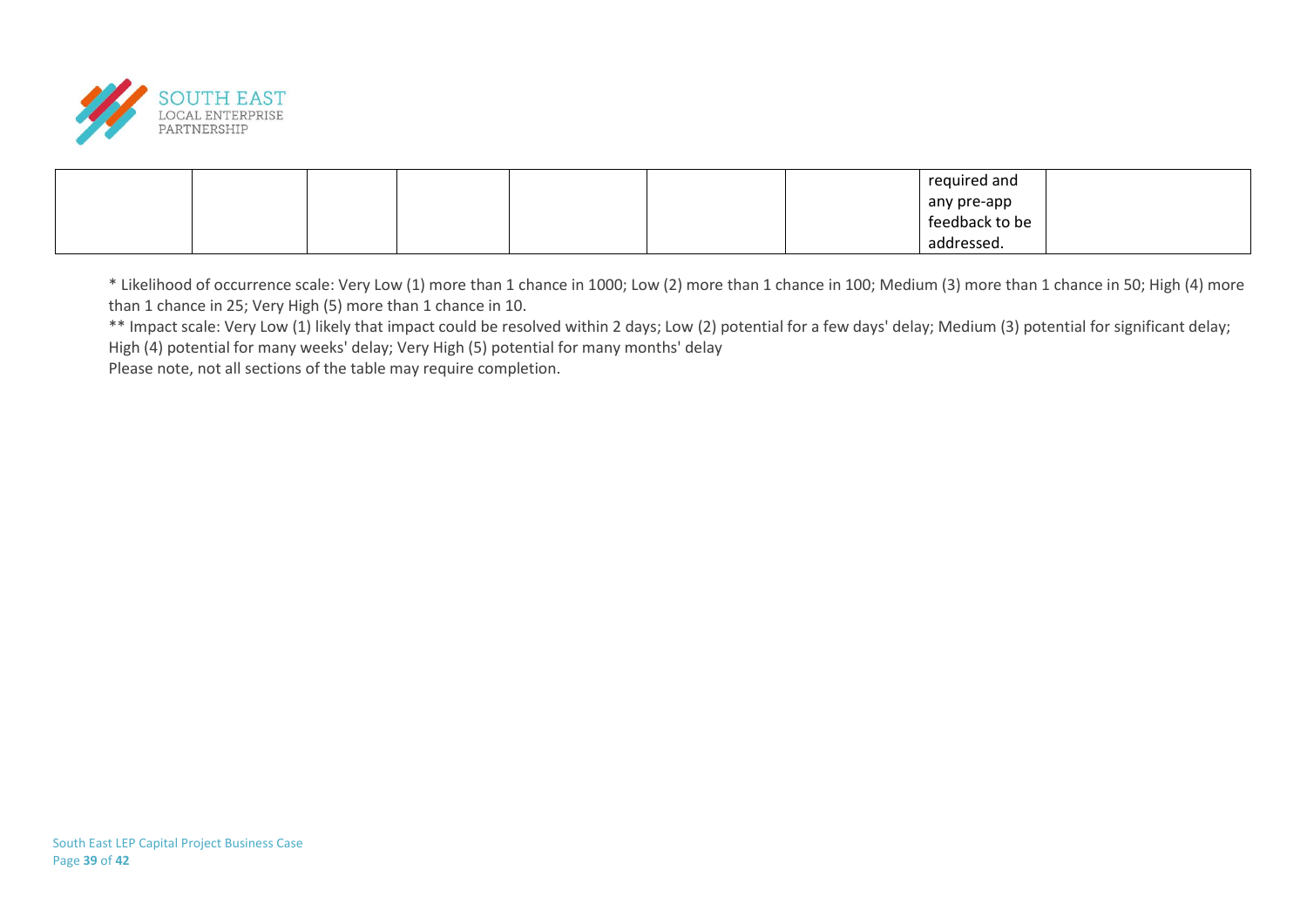

# 11. APPENDIX D – GANTT CHART

| <b>Tasks</b>                                                              |                   | Finish            | 2021 |     |     |     |     |     |     |     |            |            | 2022 |     |     |
|---------------------------------------------------------------------------|-------------------|-------------------|------|-----|-----|-----|-----|-----|-----|-----|------------|------------|------|-----|-----|
|                                                                           | <b>Start date</b> | date              | Mar  | Apr | May | Jun | Jul | Aug | Sep | Oct | <b>Nov</b> | <b>Dec</b> | Jan  | Feb | Mar |
| Design for EV<br>active<br>charging<br>points                             | April 2021        | <b>July 2021</b>  |      |     |     |     |     |     |     |     |            |            |      |     |     |
| Procurement<br>of<br>subcontractor<br>for EV active<br>charging<br>points | August 2021       | September<br>2021 |      |     |     |     |     |     |     |     |            |            |      |     |     |
| Procurement<br>of<br>subcontractor<br>for retail shop<br>fronts           | August 2021       | September<br>2021 |      |     |     |     |     |     |     |     |            |            |      |     |     |
| Installation of<br>Shop Fronts                                            | October 2021      | March<br>2022     |      |     |     |     |     |     |     |     |            |            |      |     |     |
| Planning<br>Approval for<br>the public<br>realm<br>improvement<br>works   | November 2021     | November<br>2021  |      |     |     |     |     |     |     |     |            |            |      |     |     |
| Installation of<br>Electric<br>Vehicle                                    | November 2021     | January<br>2022   |      |     |     |     |     |     |     |     |            |            |      |     |     |

South East LEP Capital Project Business Case Page **40** of **42**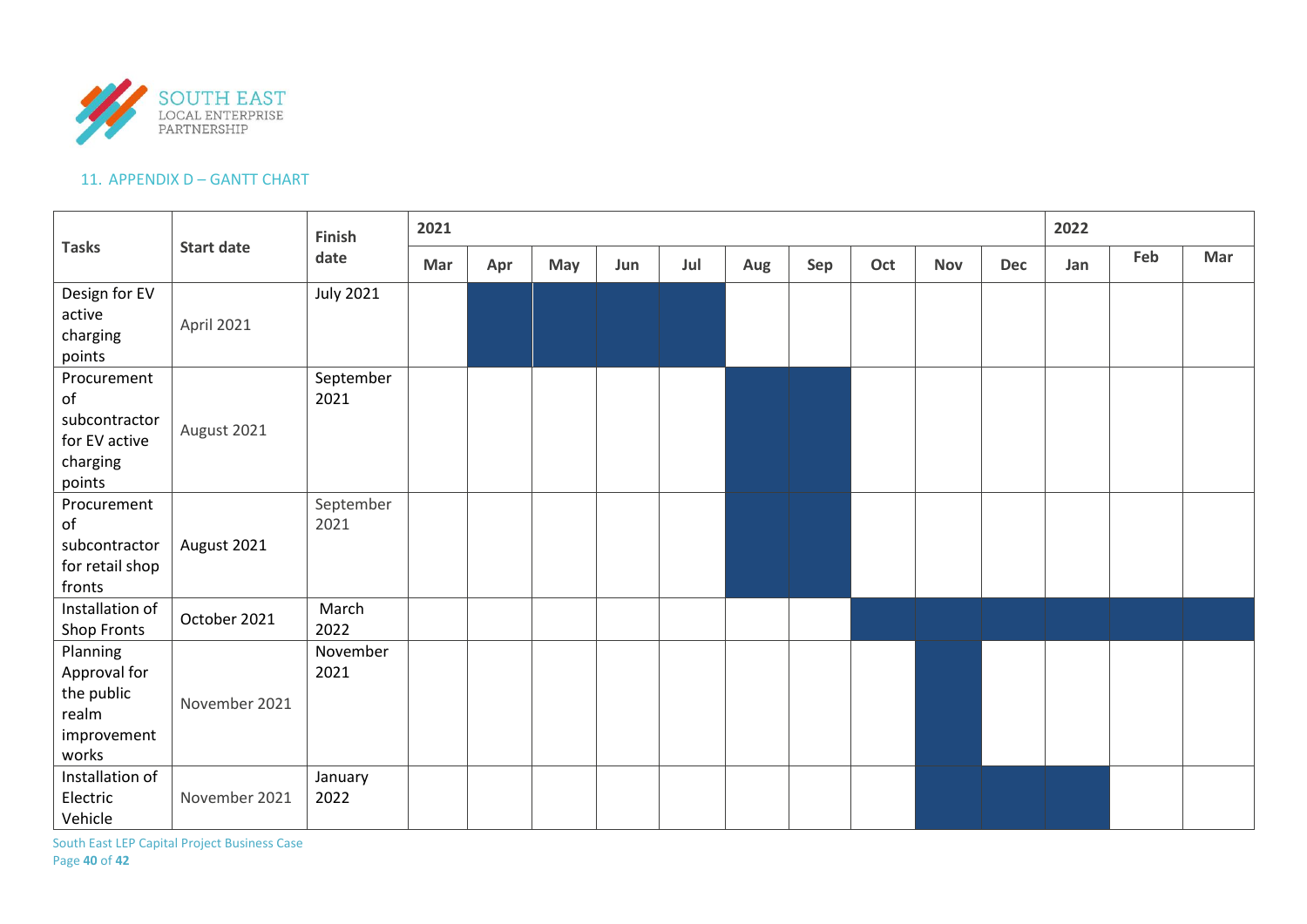

| Charging<br>Points           |              |                   |  |  |  |  |  |  |  |
|------------------------------|--------------|-------------------|--|--|--|--|--|--|--|
|                              |              |                   |  |  |  |  |  |  |  |
| Public Realm<br>Improvements | January 2022 | <b>March 2022</b> |  |  |  |  |  |  |  |
|                              |              |                   |  |  |  |  |  |  |  |